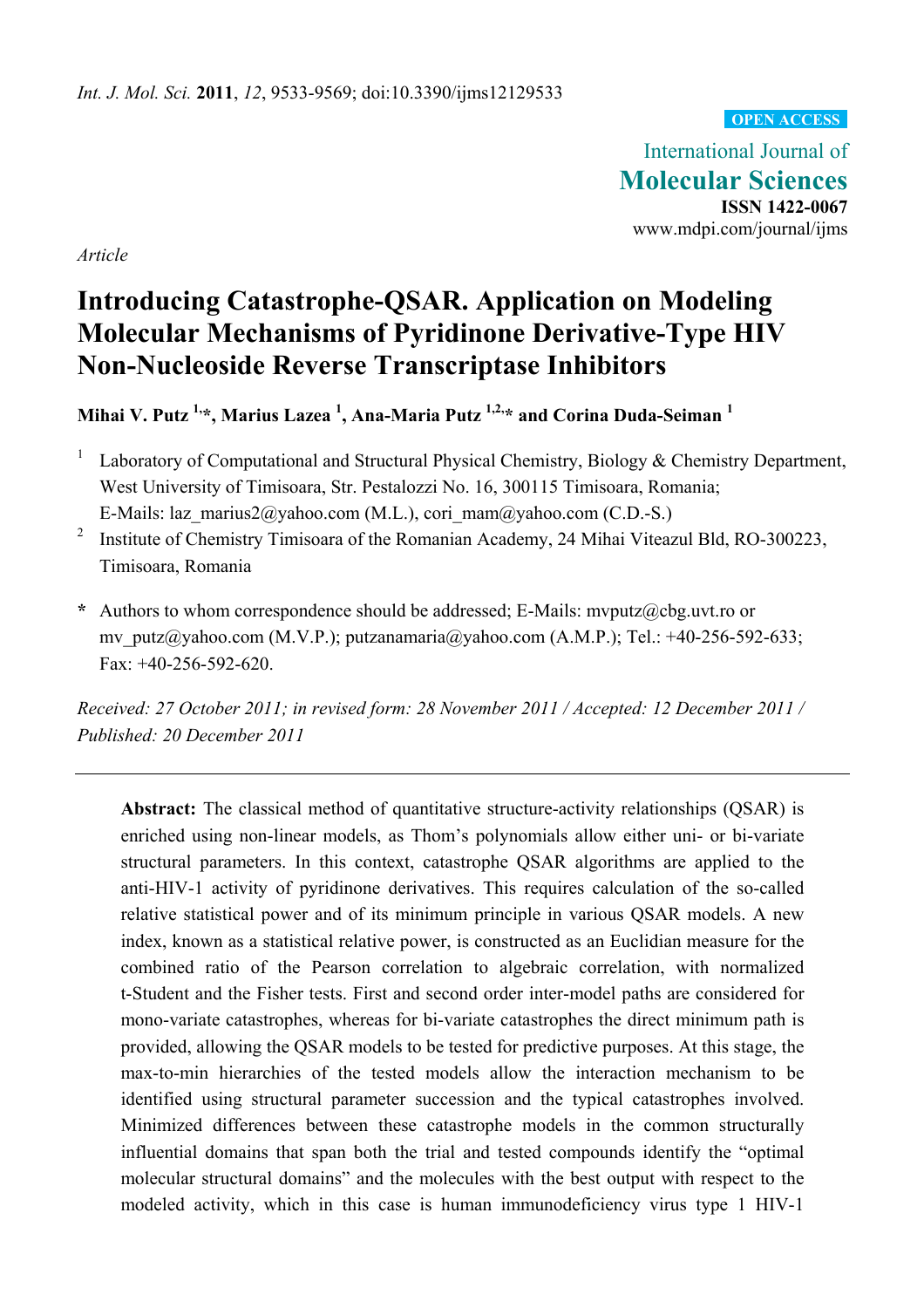inhibition. The best molecules are characterized by hydrophobic interactions with the HIV-1 p66 subunit protein, and they concur with those identified in other 3D-QSAR analyses. Moreover, the importance of aromatic ring stacking interactions for increasing the binding affinity of the inhibitor-reverse transcriptase ligand-substrate complex is highlighted.

**Keywords:** Thom's catastrophe polynomials; statistical factors; minimum statistical paths; QSAR structural domains; HIV-1 inhibitory activity

# **1. Introduction**

Among the mathematical theories that model open-system dynamics, Thom's theory of catastrophes has acquired much popularity for its simple yet valuable description of the system-environment interaction that includes phenomena such as steady state equilibrium and life cycles [1]. In particular, biological systems come first under catastrophe modeling because they display a causal action-reaction response to various natural or imposed constraining limits. As an example, the reactions of organisms to vital toxicological threats were developed into the survival attractor concept by employing butterfly bifurcation phenomenology, which is closely related to the cusp catastrophe, thus revealing the close connection with the turning points around singularity points of the fundamental central field laws of attraction [2]. The cusp catastrophe was further implemented in the physiological processes of predation and generation, thus giving mathematical support to Heidegger's philosophical concept of *entity* and having the major consequence of translating the ontological entities into computer language [3]. Following this line of application, Jungian psychology entered the topological approach phase through modeling personal unconscious and conscious states using the swallowtail catastrophe [4]. As a consequence, neuro-self-organization was advanced by reduction to cusp synergetics as an archetypal precursor of epileptic seizures [5]. Nevertheless, in chemistry the catastrophe approach enters through the need to unitarily characterize elementary processes such as chemical bonding, leading to the so-called bonding evolution theory and reformulation of the electronic localization functions [6,7]. In the last decade, catastrophe theory was successfully grounded on Hilbert space modeling with the density matrix and non-linear evolution as specific tools for the non-commutative (quantum) systems [8]. At this point, the interesting connection with the linear superposition of quantum states may be generalized in a non-linear manner with direct correspondence for widespread quantitative structure-activity relationship (QSAR) treatments of the "birth and death of an organism".

In this context, the present contribution provides *in silico* assistance to clinical efforts in current antiretroviral therapy by contributing to the development of a given class of actual anti-HIV-1 compounds and identifying their viral inhibitory mechanisms and influential structural factors. Continuous efforts both in theory and in clinical practice are made to provide new and valid data for HIV infection management. Note that acquired immunodeficiency deficiency syndrome (AIDS) was first recognized in 1981. Only 25 compounds have been approved for use in HIV infected patients, and they are distributed among several classes of antiretroviral drug types [9,10]: nucleoside reverse transcriptase inhibitors (NRTIs); nucleotide reverse transcriptase inhibitors (NtRTIs); non-nucleoside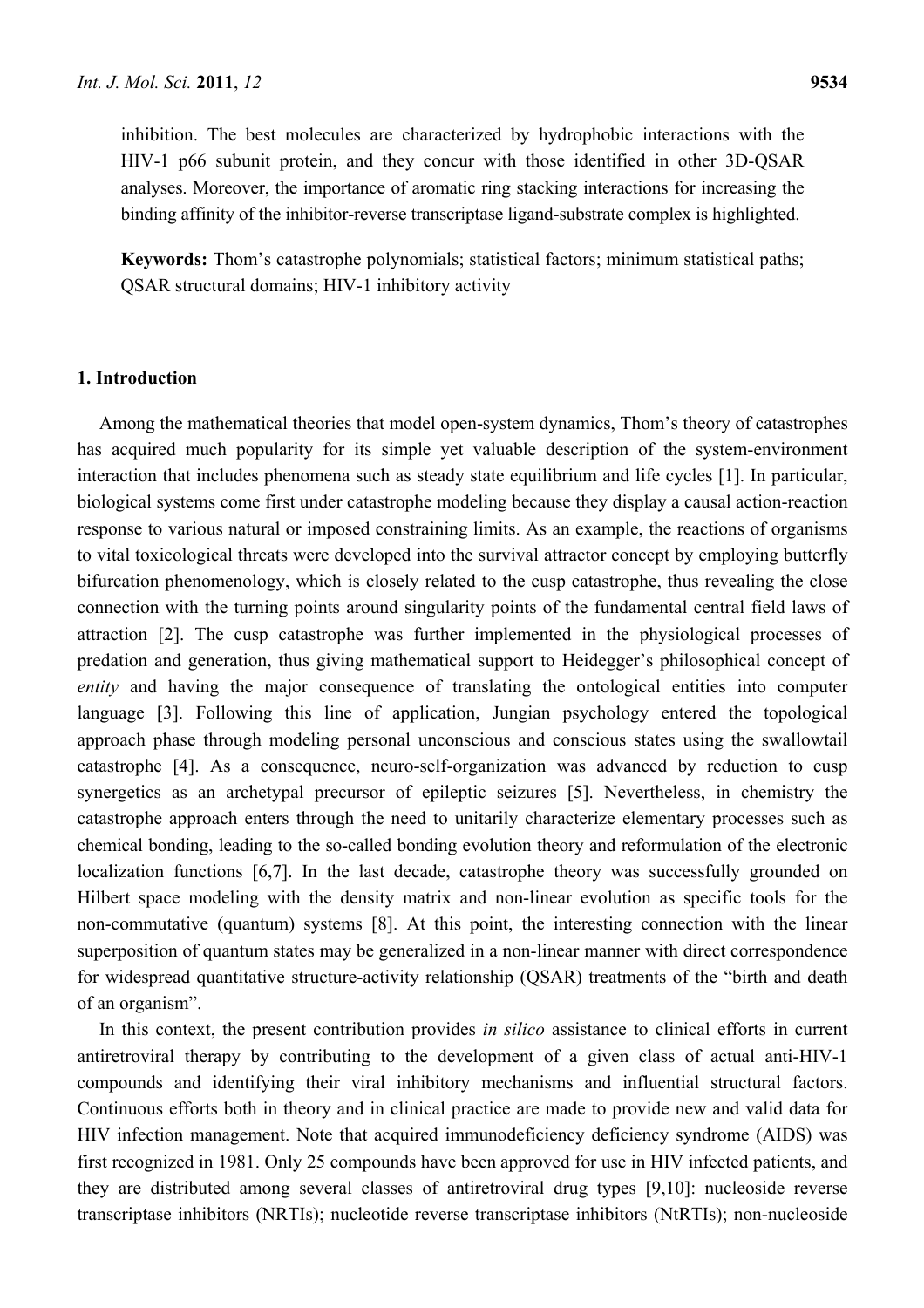reverse transcriptase inhibitors (NNRTIs); protease inhibitors (PIs); cell entry (or fusion) inhibitors (FIs); co-receptor inhibitors (CRIs); and integrase inhibitors (INIs). Among these, it is well known that most NNRTIs have a low genetic barrier to resistance, *i.e.*, high viral resistance may be induced by a single mutation at the NNRTI binding site [11]. It is this particular feature that makes NNRTIs so well adapted for a comprehensive catastrophe theory application. Although NNRTIs are an open battlefield for research, being highly active in naïve and drug-resistant HIV infected patients [12], QSAR methods are cost-effective approaches to developing new and potent molecules with increased anti-HIV activity [13–23]. As a viable alternative to the available 3D-QSARs, the present endeavor makes the first steps toward generalizing multi-linear QSAR to non-linear catastrophe QSAR analysis and toward providing a conceptual-computational framework in which both the interactions occurring between the pyridinone derivatives and the NNRTI binding site and the structural domains influential for HIV-1 RT inhibitory activity are accounted for [24].

# **2. Background Theories**

# *2.1. QSAR Phenomenology*

The fundamental problem of structure-activity analysis may be described as follows: given a congener set of *N*-compounds/molecules with measured/observed activity (*A*) one searches for the best correlation of it with the structural (intrinsic, internal) molecular information quantified by *M*-properties (such as hydrophobicity, polarization, total energy), classically presented in multi-linear form [25–31]:

$$
Y = b_0 + b_1 X_1 + \dots + b_k X_k + \dots + b_M X_M
$$
\n<sup>(1)</sup>

Equation (1) has some basic features, namely:

- *Y* stands for the computed activity, not the observed activity, from the statistical characteristics of the present approach; thus the validation of Equation (1) should be done for another (preferably external or testing) set of compounds with which the predictive power of Equation (1) is tested.
- Because the right side of Equation (1) unfolds as a linear summation of the structural characteristics, it corresponds in fact with the quantum superposition principle, which provides a global Eigen-solution for a quantum system from its particular realization in orthogonal or projective sub-space; from where the need arises for structural indices  $X_1$ , ...,  $X_M$  to be either linearly independent or orthogonal in algebraic space built from their associate vectors presented in Table 1.

|                                                    |  |  |  |  |  |  |  |  |  |  | <b>Table 1.</b> The QSAR working table for Equation (1) in the presence of M-structural |
|----------------------------------------------------|--|--|--|--|--|--|--|--|--|--|-----------------------------------------------------------------------------------------|
| descriptors for N-compounds with known activities. |  |  |  |  |  |  |  |  |  |  |                                                                                         |

| <b>Observed Activity</b> | <b>Structural Predictor Variables</b> |           |             |           |          |  |  |  |
|--------------------------|---------------------------------------|-----------|-------------|-----------|----------|--|--|--|
|                          |                                       | $\cdots$  | $X_k$       | $\cdots$  | $X_M$    |  |  |  |
| A <sub>1</sub>           | $x_{11}$                              | $\cdots$  | $x_{1k}$    | $\cdots$  | $x_{1M}$ |  |  |  |
| A <sub>2</sub>           | $x_{21}$                              | $\cdots$  | $\chi_{2k}$ | $\cdots$  | $x_{2M}$ |  |  |  |
| ٠                        | $\bullet$                             | $\bullet$ | $\bullet$   | $\bullet$ |          |  |  |  |
|                          | $x_{N1}$                              | .         | $x_{Nk}$    | $\ddotsc$ | $x_{NM}$ |  |  |  |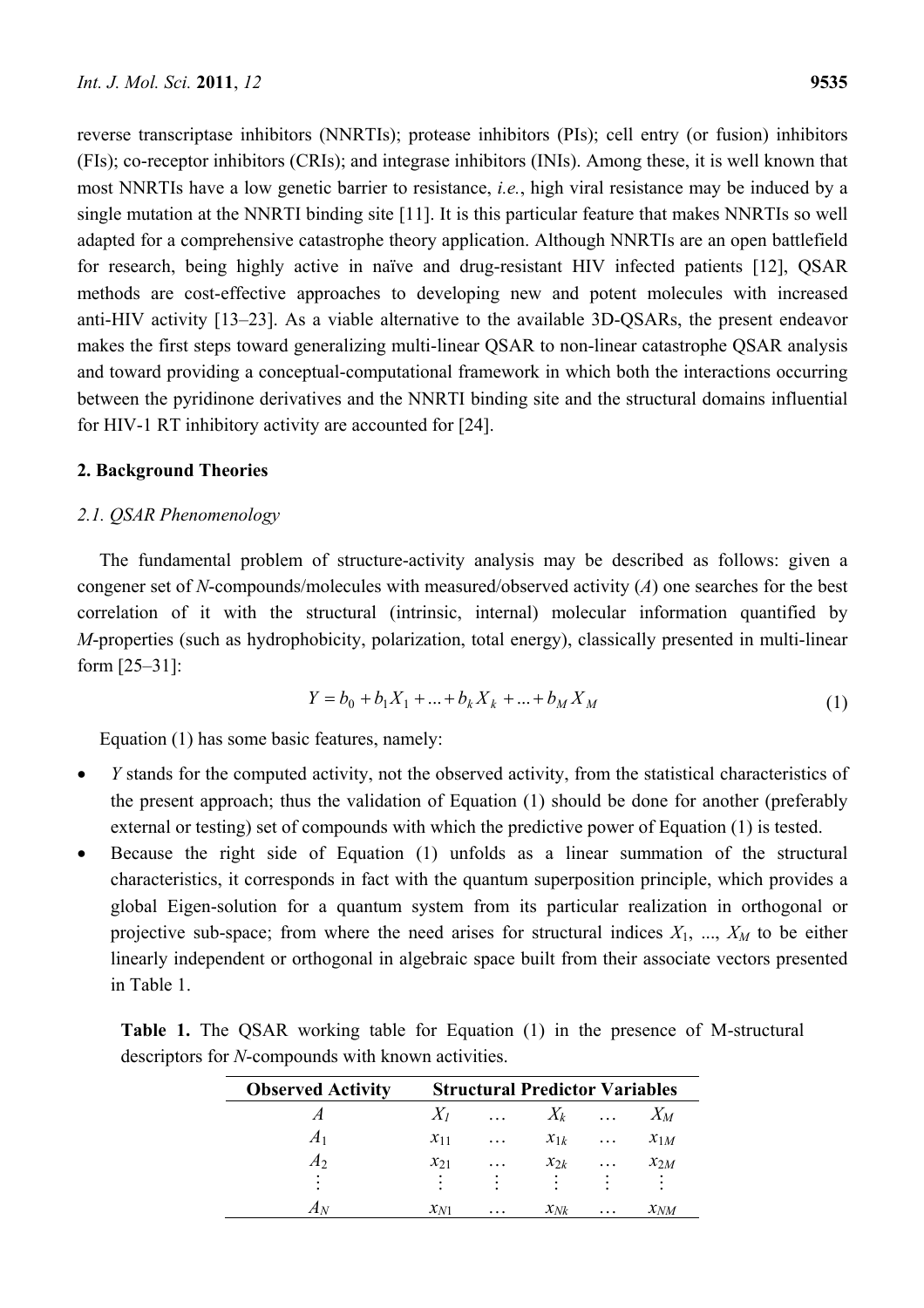However, in order for the chemical structure be correlated with bio-, eco-, or pharmacological activity in an analytical manner (from where the name Quantitative Structure-Activity Relationship arises) that has sense for the ligand-receptor interaction under study, the Organization for Economic Cooperation and Development (OECD) developed the so-called QSAR-OECD principles, which have already been adopted by the EU Parliament as the official guidelines for further regulation of compounds in the European Union. They are, in short [32]:

- QSAR 1: a defined endpoint
- QSAR-2: an unambiguous algorithm
- QSAR-3: a defined domain of applicability
- QSAR-4: appropriate measures of goodness-of–fit, robustness and predictivity
- QSAR-5: a mechanistic interpretation, if possible

Put differently, they express the essence of the chemical modeling of biological effects while relaying (Husserl-Russell) knowledge phenomenology in a more general manner [33]:

- QSAR-1. why does one do modeling ?
- QSAR-2. how does one do modeling ?
- QSAR-3. with what tools do I model ?
- QSAR-4. how reliable is what I modeled ?
- QSAR-5. what knowledge did the model provide ?

Therefore, although the backbone of QSAR modeling is based on equation (1), one should be aware that it represents, despite the innumerable extant studies, only one type of model—the multi-linear type. It is therefore worth refreshing QSAR studies by exploring other ways of combining the structural parameters that cause the observed biological activity. However, although it is clear that non-linear QSAR is the next generation of correlations, one should not search arbitrarily or randomly while having at hand a well-designed theory of non-linear modeling of natural phenomena: Thom's catastrophe theory, the basic assumptions and main working tools of which are presented next.

### *2.2. Thom's Catastrophe Theory*

René Thom's catastrophe theory basically describes how, for a given system, continuous action on the *control space* ( $C^k$ ), parameterized by  $C_k$ 's, provides a sudden change in its *behavior space* ( $I^m$ ), described by  $x_m$  variables through stable singularities of the smooth map [34,35]

$$
\eta(c_k, x_m): C^k \times I^m \to \Re \tag{2}
$$

with  $\eta(c_k, x_m)$  called the *generic potential* of the system. Therefore, catastrophes are given by the set of *critical points*  $(c_k, x_m)$  for which the field gradient of the generic potential vanishes

$$
M^{k \times m} = \left\langle (c_k, x_m) \in C^k \times I^m \middle| \nabla_{x_m} \eta(c_k, x_m) = 0 \right\rangle \tag{3}
$$

or, more rigorously: a catastrophe is a singularity of the map  $M^{k \times m} \to C^k$ .

Next, depending on the number of parameters in space  $C^k$  (also called the *co-dimension*, *k*) and on the number of variables in space  $I^m$  (also called the *co-rank*,  $m$ ), Thom classified the generic potentials (or maps) given by Equation (2) as seven unfolding elementary (in the sense of universal)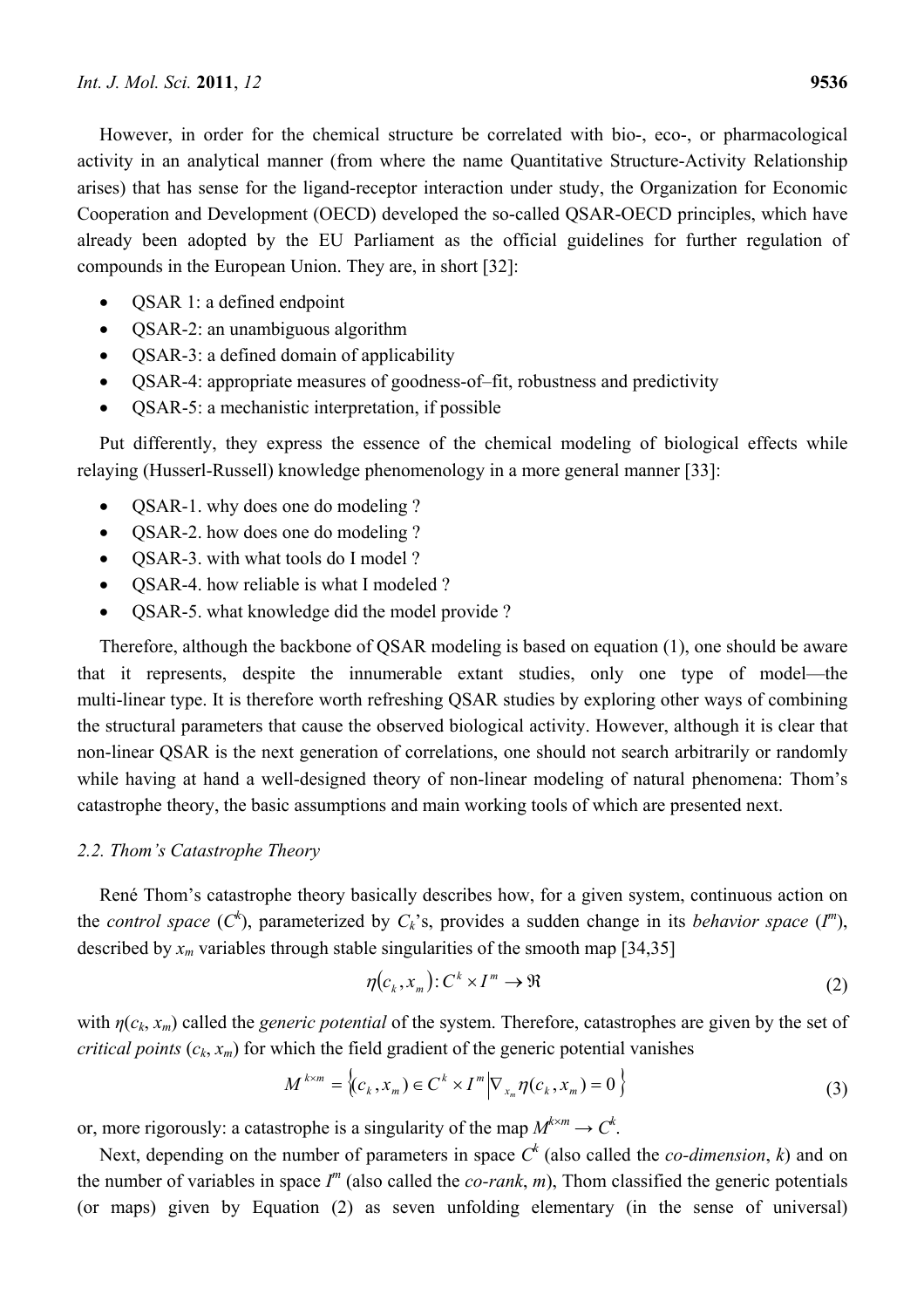catastrophes, *i.e.*, providing the multi-variable (with the co-rank up to two) and multi-parametrical (with the co-dimension up to four) polynomials listed in Table 2. Going to the higher derivatives of the generic potential (the fields), the control parameter  $c_k^*$  for which the Laplacian of the generic potential vanishes

$$
\Delta_x \eta(c_k^*, x_m) = 0 \tag{4}
$$

gives the *bifurcation point*. Consequently, the set of control parameters  $c^{\#}$  for which the Laplacian of a critical point is non-zero defines the *domain of stability* of the critical point. It is clear now that small perturbations of  $\eta(c^*, x)$  bring the system from one domain of stability to another; otherwise, the system is located within a *domain of structural stability*.

| <b>Name</b>  | $Co-$<br>dimension | $Co-$<br>rank | <b>Universal unfolding</b>          | Parametric<br>Representation             |
|--------------|--------------------|---------------|-------------------------------------|------------------------------------------|
| Fold         | 1                  | $\sim$ 1      | $x^3 + ux$                          | -6<br>$F(\boldsymbol{x},\boldsymbol{u})$ |
| Cusp         | $\overline{2}$     | $\mathbf{1}$  | $x^4 + ux^2 + vx$                   | 0.5                                      |
| Swallow tail | 3 <sup>7</sup>     |               | 1 $x^5 + ux^3 + vx^2 + wx$          |                                          |
| Butterfly    |                    |               | 4 1 $x^6 + ux^4 + vx^3 + wx^2 + tx$ |                                          |

**Table 2.** Thom's Classification of Elementary Catastrophes [36,37].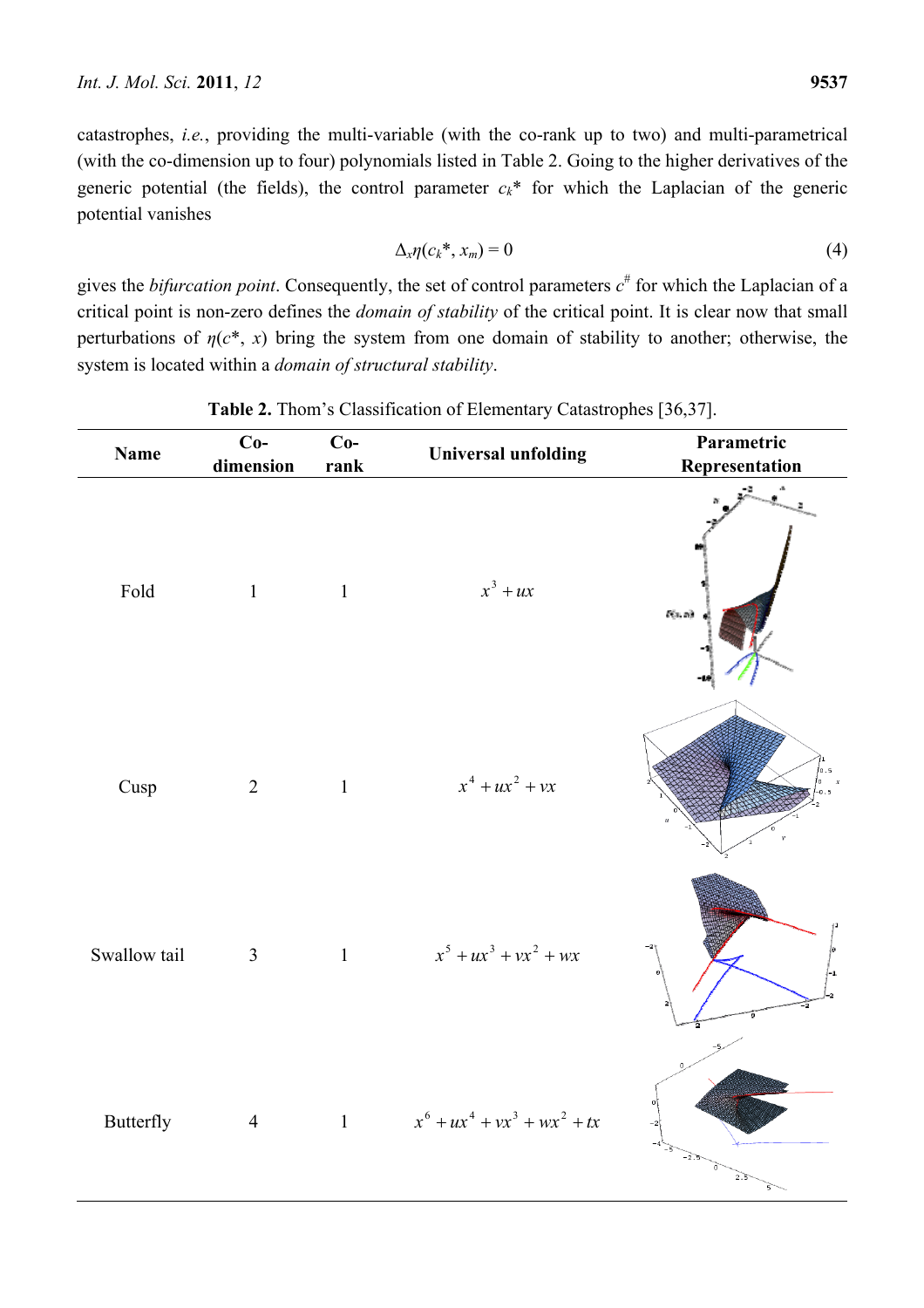

Remarkably, the cases described above correspond to the equilibrium limit of the dynamical (non-equilibrium) evolution of an open system

$$
F\left(c_k; t; \eta(c_k; x_m); \frac{\partial \eta(c_k; x_m)}{\partial t}, \ldots\right) = 0
$$
\n<sup>(5)</sup>

where the behavior space is further parameterized by the temporal paths  $x_m(c_k, t)$ . The connection with equilibrium is recovered through the stationary time regime imposed on the critical points. In this way, the set of points giving a critical point in the stationary  $t \to +\infty$  regime (the so-called  $\omega$ -*limit*) corresponds to *an attractor*, and it forms a *basin*, whereas the stationary regime  $t \rightarrow -\infty$  (the so-called *α-limit*) describes *a repellor*. In this way, the catastrophe polynomials may be regarded either as an asymptotic solution of a dynamical evolutionary system or as a steady state solution allowing the quasi-equilibrium of the ligand-receptor or inhibitor-organism interactions to be described. However, in complex binding systems with multiple evolutionary phases, e.g., the HIV-1 life cycle, the possibility of "linking" the various classes of catastrophes themselves may provide a striking analytical approach to the dynamics and mutational sensitivity of the studied interaction that starts with the actual catastrophe-QSAR method.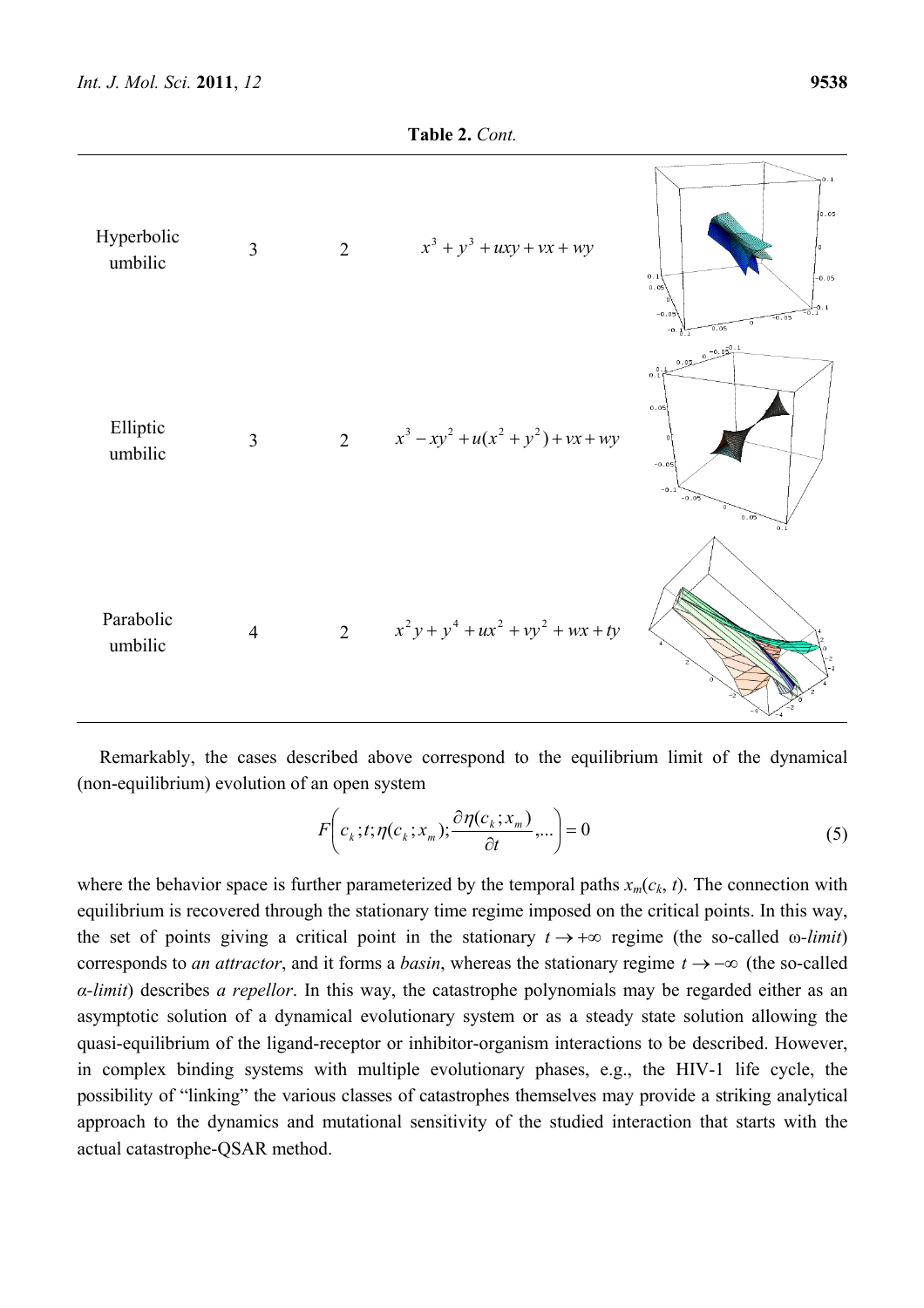## **3. Catastrophe-QSAR Method**

Aiming to construct a QSAR rationale from the elementary catastrophes, the next steps are implemented:

i. Assuming the vectorial form of activities and of associated QSARs are according to Table 2, Table 3 showing catastrophe-QSAR is thereby formed.

**Table 3.** Algebraic realization of Thom's elementary catastrophes as uni- and bi- nonlinear QSARs. The systematics of the sub-indices indicate consecutive coupled pairs, where each pair is interpreted as: the index of a structural factor followed by its power.

| <b>Model</b>          | <b>QSAR Equation</b>                                                                                                                                                 |
|-----------------------|----------------------------------------------------------------------------------------------------------------------------------------------------------------------|
|                       | <b>GROUP I:</b> with one descriptor only, $ X_1\rangle$                                                                                                              |
| $QSAR-(I)$            | $ Y_I\rangle = a_0 1\rangle + a_{11} X_1\rangle$                                                                                                                     |
| Fold                  | $ Y_F\rangle = f_0 1\rangle + f_{11} X_1\rangle + f_{13} X_1^3\rangle$                                                                                               |
| Cusp                  | $ Y_C\rangle = c_0 1\rangle + c_{11} X_1\rangle + c_{12} X_1^2\rangle + c_{14} X_1^4\rangle$                                                                         |
| Swallow tail          | $ Y_{ST}\rangle = s_0 1\rangle + s_{11} X_1\rangle + s_{12} X_1^2\rangle + s_{13} X_1^3\rangle + s_{15} X_1^5\rangle$                                                |
| Butterfly             | $ Y_B\rangle = b_0 1\rangle + b_{11} X_1\rangle + b_{12} X_1^2\rangle + b_{13} X_1^3\rangle + b_{14} X_1^4\rangle + b_{16} X_1^6\rangle$                             |
|                       | <b>GROUP II</b> : with two descriptors, $ X_1\rangle$ , $ X_2\rangle$                                                                                                |
| $QSAR$ - $(II)$       | $ Y_{II}\rangle = q_0 1\rangle + q_{11} X_1\rangle + q_{21} X_2\rangle$                                                                                              |
| Hyperbolic<br>umbilic | $ Y_{HU}\rangle = h_0 1\rangle + h_{11} X_1\rangle + h_{21} X_2\rangle + h_{1121} X_1X_2\rangle + h_{13} X_1^3\rangle + h_{23} X_2^3\rangle$                         |
| Elliptic umbilic      | $ Y_{EU}\rangle = e_0 1\rangle + e_{11} X_1\rangle + e_{21} X_2\rangle + e_{12} X_1^2\rangle + e_{22} X_2^2\rangle + e_{1122} X_1X_2^2\rangle + e_{13} X_1^3\rangle$ |
| Parabolic<br>umbilic  | $ Y_{PU}\rangle = p_0 1\rangle + p_{11} X_1\rangle + p_{21} X_2\rangle + p_{12} X_1^2\rangle + p_{22} X_2^2\rangle + p_{1221} X_1^2X_2\rangle + p_{24} X_2^4\rangle$ |

ii. Determine the norms for each model

$$
\|Y\| = \sqrt{\langle Y|Y\rangle} = \sqrt{\sum_{i=1}^{N} y_i^2}
$$
 (6)

iii. Calculate the algebraic correlation factor for each model [31]

$$
R_{ALG} = \frac{\|Y\|}{\|A\|} = \sqrt{\sum_{i=1}^{N} Y_i^2 \over \sum_{i=1}^{N} A_i^2}
$$
 (7)

iv. Calculate the so-called "*statistical relative power*" index for each model with each set of descriptors

$$
\Pi = \sqrt{r^2 + t^2 + f^2}
$$
 (8)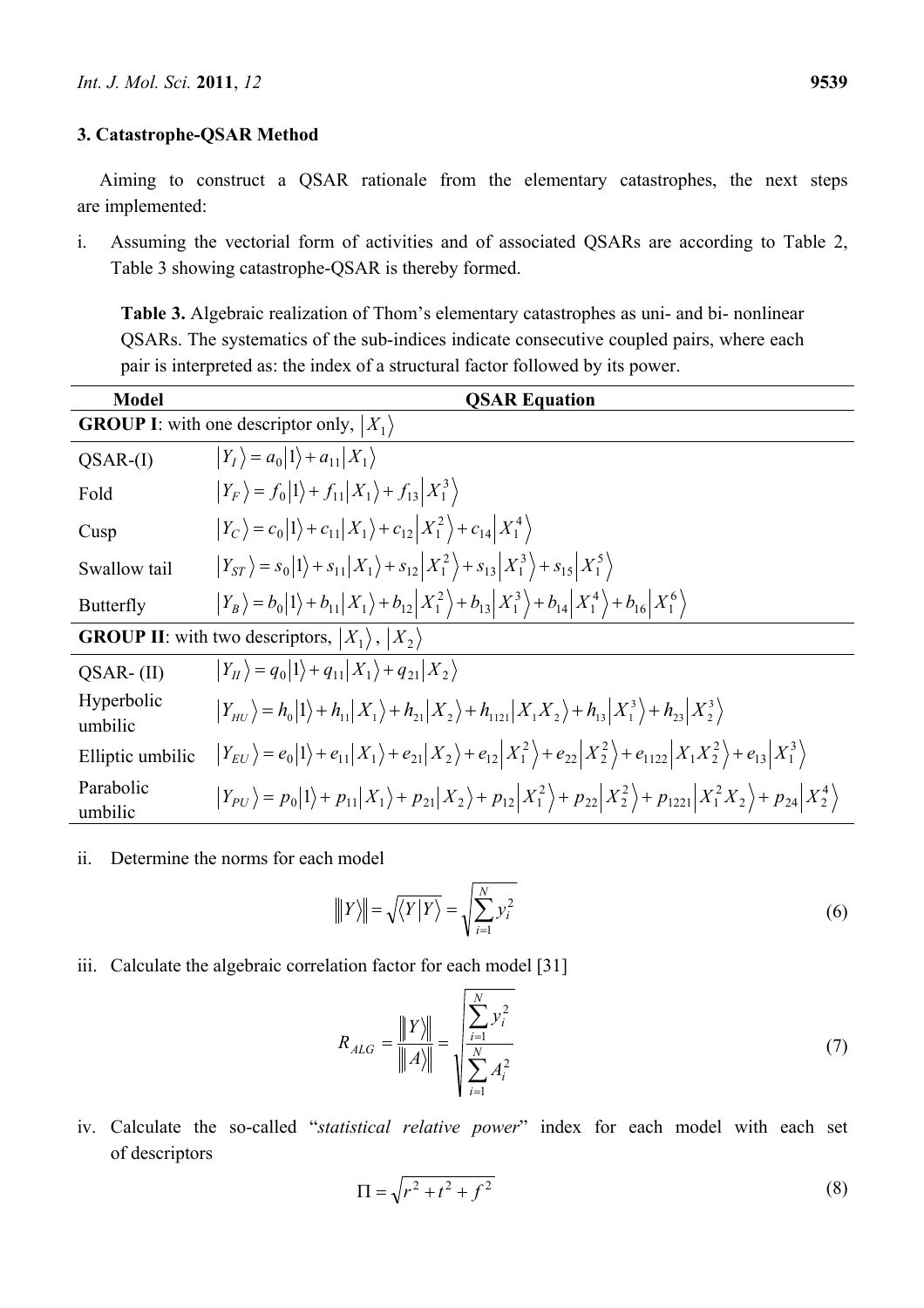where the components are defined as follows:

• relative index of correlation:

$$
r = \frac{R_{ALG}}{R_{Pearson}}
$$
\n(9)

relative index for Student's *t*-test

$$
t = \frac{t_{Computed}}{t_{Tabulated}}\n\frac{(1-\alpha=0.99)}{(N-M-2)}.
$$
\n(10)

• relative index for Fisher's test

$$
f = \frac{F_{Computed}}{F_{Tabulated}}\tag{11}
$$
  

$$
\xrightarrow{\text{(1-}\alpha=0.99; \text{(1-}\alpha=0.99; \text{1})}
$$

v. Determine the generalized Euclidian distances between corresponding type-I and type-II models employing different descriptors

$$
\Delta \Pi = \sqrt{(r - r')^2 + (t - t')^2 + (f - f')^2}
$$
\n(12)

and establish formal matrices for the models' differences for single descriptors, respectively

$$
\Delta^2 \Pi_{I(X_1, X_2)} = |\Delta \Pi_{I(X_1)} - \Delta \Pi_{I(X_2)}|
$$
\n(13)

where

$$
\Delta \Pi_{I(X=X_1 \vee X_2)} = \begin{pmatrix} QSAR_{I(X)} - F_{(X)} & QSAR_{I(X)} - C_{(X)} & QSAR_{I(X)} - ST_{(X)} & QSAR_{I(X)} - B_{(X)} \ F_{(X)} - C_{(X)} & F_{(X)} - ST_{(X)} & F_{(X)} - B_{(X)} \ C_{(X)} - ST_{(X)} & C_{(X)} - B_{(X)} \ ST_{(X)} - B_{(X)} \end{pmatrix}
$$
(14)

and for pair descriptors

$$
\Delta\Pi_{II(X_1, X_2)} \\
= \begin{pmatrix}\nQSAR_{II(X_1, X_2)} - HU_{(X_1, X_2)} & QSAR_{II(X_1, X_2)} - EU_{(X_1, X_2)} & QSAR_{II(X_1, X_2)} - PU_{(X_1, X_2)} \\
HU_{(X_1, X_2)} - EU_{(X_1, X_2)} & HU_{(X_1, X_2)} - PU_{(X_1, X_2)} \\
HU_{(X_1, X_2)} - PU_{(X_1, X_2)} & HU_{(X_1, X_2)} - PU_{(X_1, X_2)}\n\end{pmatrix}
$$
\n(15)

vi. Identify all minimum paths across all differences  $\Delta \Pi_{I(X_1 \vee X_2)}$ ,  $\Delta^2 \Pi_{I(X_1, X_2)}$  $\Delta^2 \Pi_{I(X_1, X_2)}$  and  $\Delta \Pi_{II(X_1 \wedge X_2)}$  for a given set of descriptors  $(X_1, X_2)$ 

$$
\begin{cases}\n\delta \{\Delta \Pi_{I(X)}\} = 0 \\
\delta \{\Delta^2 \Pi_{I(X_1 \vee X_2)}\} = 0 \\
\delta \{\Delta \Pi_{II(X_1 \wedge X_2)}\} = 0\n\end{cases}
$$
\n(16)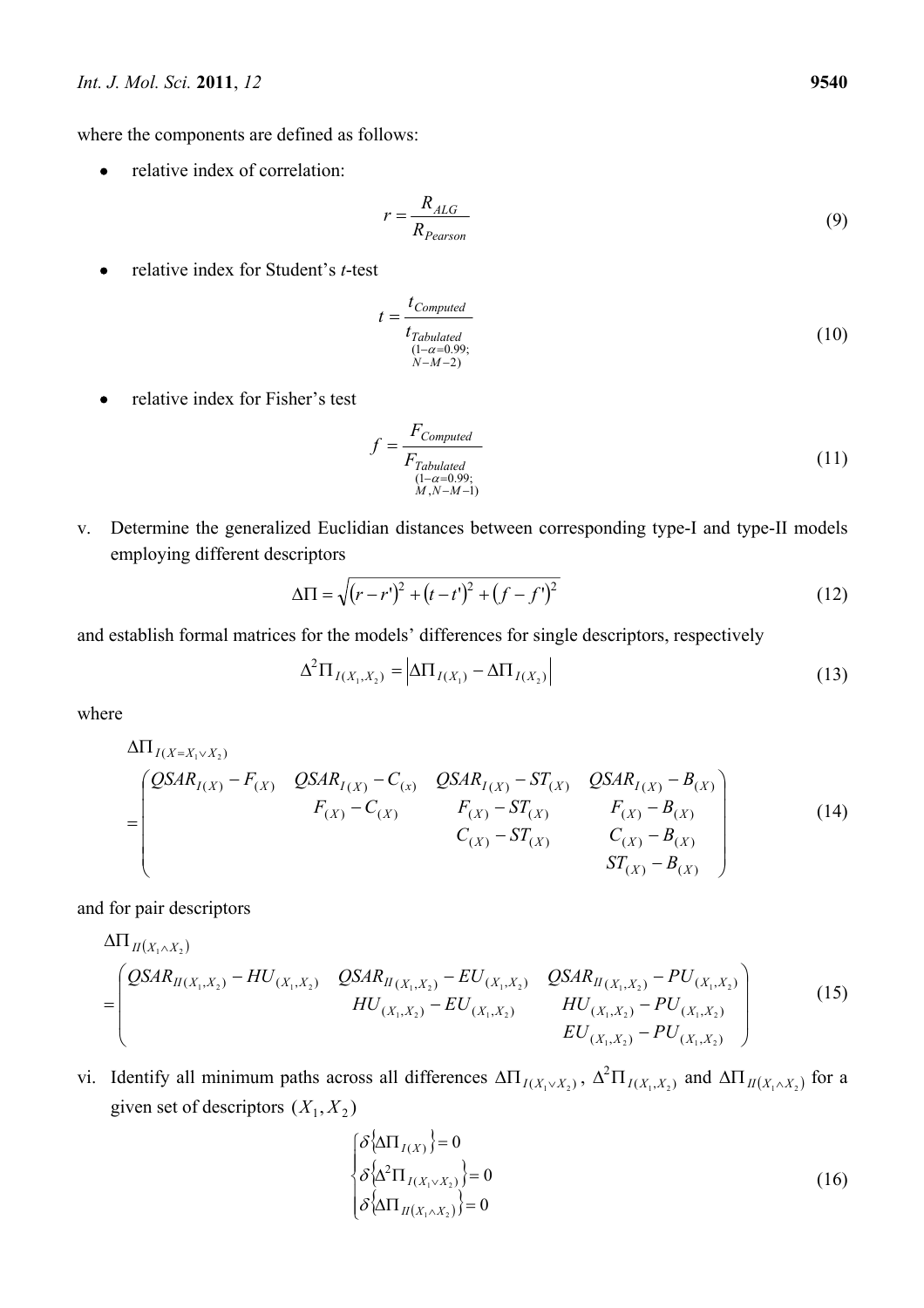The combination of descriptors that fulfills this system provides the *molecular mechanism* of the interaction. The correlation models involved are ordered according to their relative statistical power within the same molecular mechanism, thereby providing the *best models*. Because pair-descriptors are primarily involved in the present analysis, one can consider the first two such "waves" and their best correlation models up to the second order minimum paths, as in Equation (16).

vii. For selected correlation models, in either structure-driven or molecular mechanistic "waves," one employs them to compute the associated predicted activities for test molecules and to provide the statistics regarding the observed activity. If the obtained relative statistical power is close to those characteristic for the trial set of molecules, then these models may be validated for the specific eco-, bio-, or pharmacological problem. Moreover, further insight will be provided by the analysis of the catastrophe shape of the models involved and discussed accordingly.

Nevertheless, more Catastrophe Theory insights and the natural consequence on statistical (Pearson) correlation behavior may be found in Appendix.

# **4. Application to Non-Nucleoside Reverse Transcriptase Pyridinone Inhibitors**

# *4.1. Input Data*

As a working molecular series, the interesting series of pyridinone derivatives in Table 4 is herein employed [24] because of their potential for improving and complementing the currently available four NNRTIs that have been approved by the U.S. FDA for HIV/AIDS treatment (Nevirapine-Viramune®, Delavirdine-Rescriptor®, Efavirenz-Sustiva®, Etravirine-Intelence®), all of which bind to the hydrophobic pocket of HIV-1 reverse transcriptase [38]. The pyridinone derivatives were divided into a training set of 23 compounds and a test set of 9 compounds according to the methods of normal/Gaussian (G) and non-normal/non-Gaussian (NG) fitted activity [39–41] (Figure 1).

**Figure 1.** Gaussian (G) and non-Gaussian (NG) screening of the observed activities of the working molecules in Table 4 grouped into trial and test congener series.

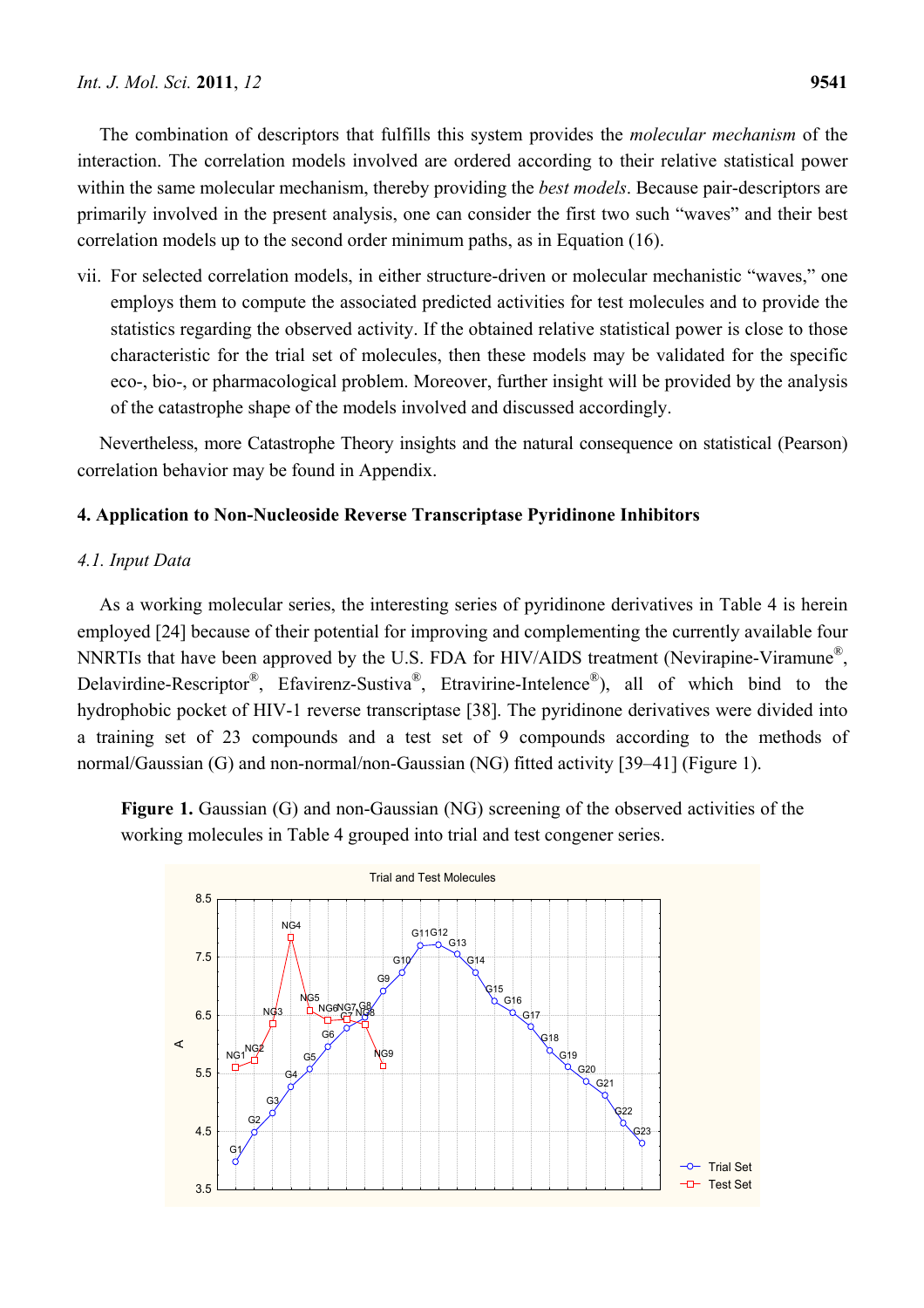**Table 4.** Actual working reverse transcriptase pyridinone inhibitors grouped in Gaussian (G) and non-Gaussian (NG) molecular congeneric sets with their structural information (hydrophobicity, Log P; molecular polarizability POL [Å<sup>3</sup>] and total optimized energy of formation H [kcal/mol]) computed upon the semi-empirical PM3 method [42], along with their observed activity  $A = Log(1/IC50)$  [24].

|                  |                | <b>WORKING MOLECULES</b> | $A^{obs}$                                                                                       | <b>QSAR</b> parameters |         |               |              |
|------------------|----------------|--------------------------|-------------------------------------------------------------------------------------------------|------------------------|---------|---------------|--------------|
| No.              | <b>Type</b>    | <b>Structure</b>         | <b>Name</b>                                                                                     | $Log(1/IC_{50})$       | Log P   | POL $(\AA^3)$ | H (kcal/mol) |
| 1.               | G1             | н<br>н<br>٠Н<br>Ħ.<br>∩  | $3-\{[(6'-azabenzofuran-2'-$<br>yl) methyl]amino}-5-ethyl-<br>6-methylpyridin-2(1H)-one         | 3.98                   | $-0.54$ | 31.21         | $-14.67$     |
| $\overline{2}$ . | G2             | $\Omega$                 | $3 - \{[(5' - azabenzofuran-2' -$<br>yl) methyl]amino}-5-ethyl-<br>$6$ -methylpyridin-2(1H)-one | 4.49                   | $-0.54$ | 31.21         | $-16.195$    |
| 3.               | G <sub>3</sub> | Ĥ                        | $3 - \{[(pyridine-2'-y])\}$<br>methyl]amino}-5-ethyl-6-<br>methylpyridin-2(1H)-one              | 4.82                   | 0.21    | 27.87         | $-5.854$     |
| 4.               | G <sub>4</sub> | н                        | 3-benzylamino-5-ethyl-6-<br>methylpyridin- $2(1H)$ -one                                         | 5.27                   | 0.67    | 28.58         | $-11.659$    |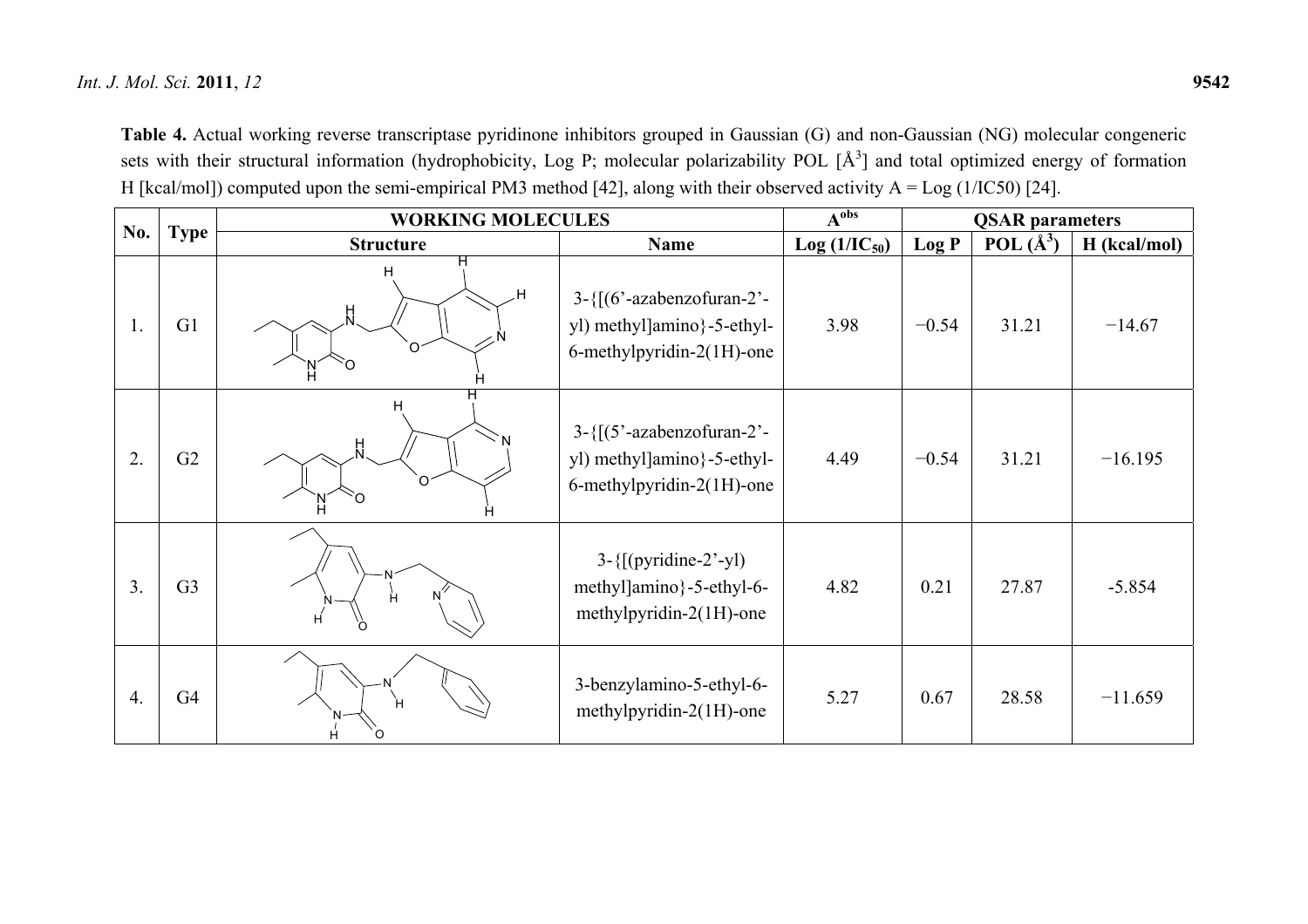|     |                | <b>WORKING MOLECULES</b> |                                                                                                                      | $A^{obs}$        |         | <b>QSAR</b> parameters |              |
|-----|----------------|--------------------------|----------------------------------------------------------------------------------------------------------------------|------------------|---------|------------------------|--------------|
| No. | <b>Type</b>    | <b>Structure</b>         | Name                                                                                                                 | $Log(1/IC_{50})$ | Log P   | POL $(\AA^3)$          | H (kcal/mol) |
| 5.  | G <sub>5</sub> | H                        | $3 - \{[(1', 3' - naftoxazol - 2' - y]\}$<br>methyl]amino}-5-ethyl-6-<br>methylpyridin- $2(1H)$ -one                 | 5.57             | 1.20    | 38.48                  | $-1.878$     |
| 6.  | G <sub>6</sub> | Н<br>- 0<br>$\Omega$     | $3-\{[(1'-benzopyran-4'-one-$<br>3'-yl) methyl]amino}-5-<br>ethyl-6-methylpyridin-<br>$2(1H)$ -one                   | 5.96             | $-0.71$ | 33.84                  | $-61.455$    |
| 7.  | G7             |                          | $3 - \{[(benzopyridine-2'-yl)]\}$<br>methyl]amino}-5-ethyl-6-<br>methylpyridin- $2(1H)$ -one                         | 6.28             | 1.16    | 35.14                  | 11.246       |
| 8.  | G8             | Ĥ<br>H<br>O              | $3 - \{[(1^{\prime},3^{\prime}-benzothiazole -$<br>2'-yl) methyl]amino}-5-<br>ethyl-6-methylpyridin-<br>$2(1H)$ -one | 6.46             | 0.54    | 33.57                  | 17.808       |

**Table 4.** *Cont.*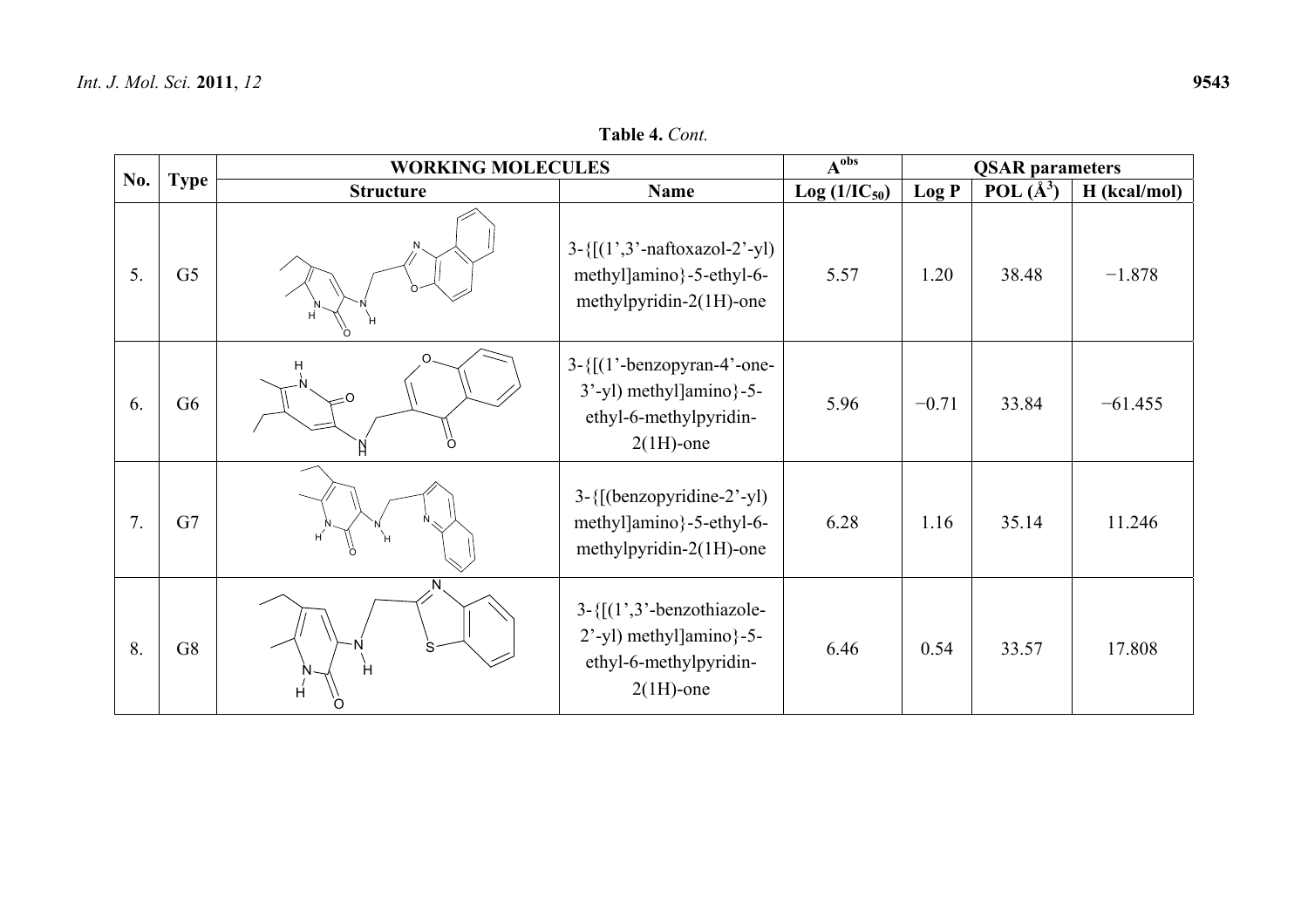$\mathsf{L}$ 

| POL $(\AA^3)$<br>$\vert$ H (kcal/mol)<br>Log P<br>$Log (1/IC_{50})$ | <b>QSAR</b> parameters | ∧ obs |  |
|---------------------------------------------------------------------|------------------------|-------|--|
|                                                                     |                        |       |  |
|                                                                     |                        |       |  |
| yl                                                                  |                        |       |  |

**Table 4.** *Cont.*

|     |             | <b>WORKING MOLECULES</b>     | $A^{obs}$                                                                                                  |                  | <b>QSAR</b> parameters |               |              |
|-----|-------------|------------------------------|------------------------------------------------------------------------------------------------------------|------------------|------------------------|---------------|--------------|
| No. | <b>Type</b> | <b>Structure</b>             | <b>Name</b>                                                                                                | $Log(1/IC_{50})$ | Log P                  | POL $(\AA^3)$ | H (kcal/mol) |
| 9.  | G9          | н<br>Ĥ<br>N                  | $3 - \{[(4'-methyl-$<br>benzoxazole-2'-yl)<br>methyl]amino}-5-ethyl-6-<br>methylpyridin- $2(1H)$ -one      | 6.92             | 0.67                   | 33.05         | $-27.613$    |
| 10. | G10         | Н<br>СI<br>∩<br>Ĥ<br>N<br>СI | $3 - \{[(4', 7'-dichloro-$<br>benzofuran-2'-yl)<br>methyl]amino}-5-ethyl-6-<br>methylpyridin- $2(1H)$ -one | 7.24             | 0.88                   | 35.78         | $-33.749$    |
| 11. | G11         |                              | $3 - \{[(4', 7' - dimethyl-$<br>benzoxazol-2'-yl)<br>methyl]amino}-5-ethyl-6-<br>methylpyridin-2(1H)-one   | 7.7              | 1.13                   | 34.88         | $-38.048$    |
| 12. | G12         | $\overline{c}$<br>H<br>CI    | $3 - \{[(4', 7'-dichloro-$<br>benzoxazol-2'-yl)<br>methyl]amino}-5-ethyl-6-<br>methylpyridin- $2(1H)$ -one | 7.72             | 1.24                   | 35.07         | $-30.071$    |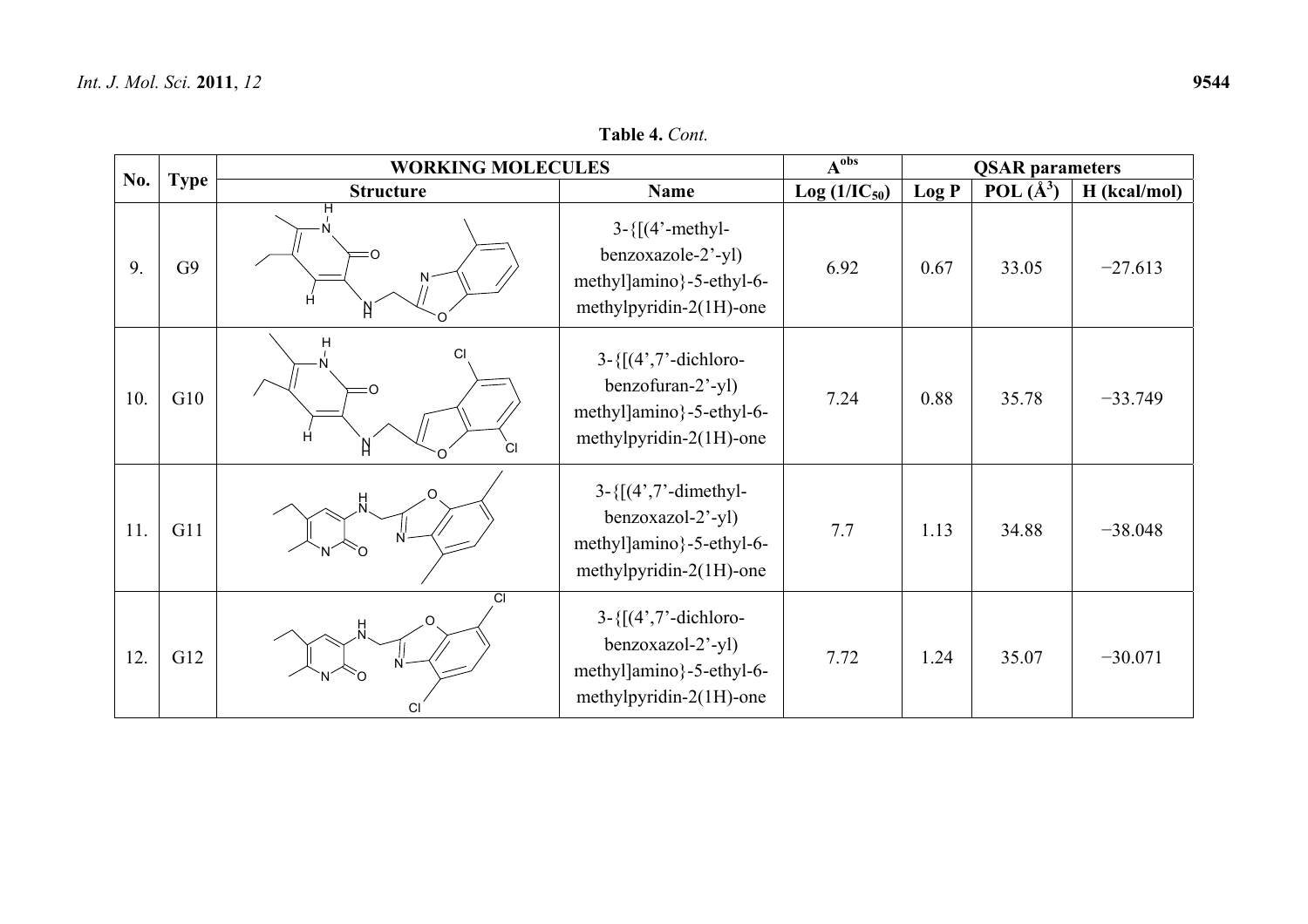|     |             | <b>WORKING MOLECULES</b>       |                                                                                                                                          | $A^{obs}$        |         | <b>QSAR</b> parameters | $-47.701$<br>$-63.299$<br>$-54.452$<br>$-50.643$<br>11.703 |
|-----|-------------|--------------------------------|------------------------------------------------------------------------------------------------------------------------------------------|------------------|---------|------------------------|------------------------------------------------------------|
| No. | <b>Type</b> | <b>Structure</b>               | Name                                                                                                                                     | $Log(1/IC_{50})$ | Log P   | POL $(\AA^3)$          | H (kcal/mol)                                               |
| 13. | G13         | Ń                              | $3-[4',7'-dimethyl-$<br>benzoxazol-2'-yl) ethyl]-5-<br>ethyl-6-methylpyridin-<br>$2(1H)$ -one                                            | 7.55             | 2.62    | 35.37                  |                                                            |
| 14. | G14         | O                              | $3-[4^{\prime},5^{\prime},6^{\prime},7^{\prime}]$ -tetrahydro-<br>benzoxazole-2'-yl) ethyl]-<br>5-ethyl-6-methylpyridin-<br>$2(1H)$ -one | 7.24             | $-0.02$ | 32.08                  |                                                            |
| 15. | G15         | $-CH3$<br>$O -$<br>O<br>Ĥ<br>N | $3-\{[(4'-method)$<br>benzoxazole-2'-yl)<br>methyl]amino}-5-ethyl-6-<br>methylpyridin-2(1H)-one                                          | 6.74             | $-0.05$ | 33.68                  |                                                            |
| 16. | G16         | Ω<br>빘<br>N<br>Ω               | $3 - [(4, 5, 6, 7, 7 - tetrahydro-$<br>benzoxazole-2'-yl)<br>methyl]amino}-5-ethyl-6-<br>methylpyridin-2(1H)-one                         | 6.55             | $-1.50$ | 31.59                  |                                                            |
| 17. | G17         | ÌΗ<br>O<br>Ĥ                   | $3-\{[(benzothiophene-2'-yl)]\}$<br>methyl] amino}-5-ethyl-6-<br>methylpyridin-2(1H)-one                                                 | 6.30             | 0.19    | 34.28                  |                                                            |

**Table 4.** *Cont.*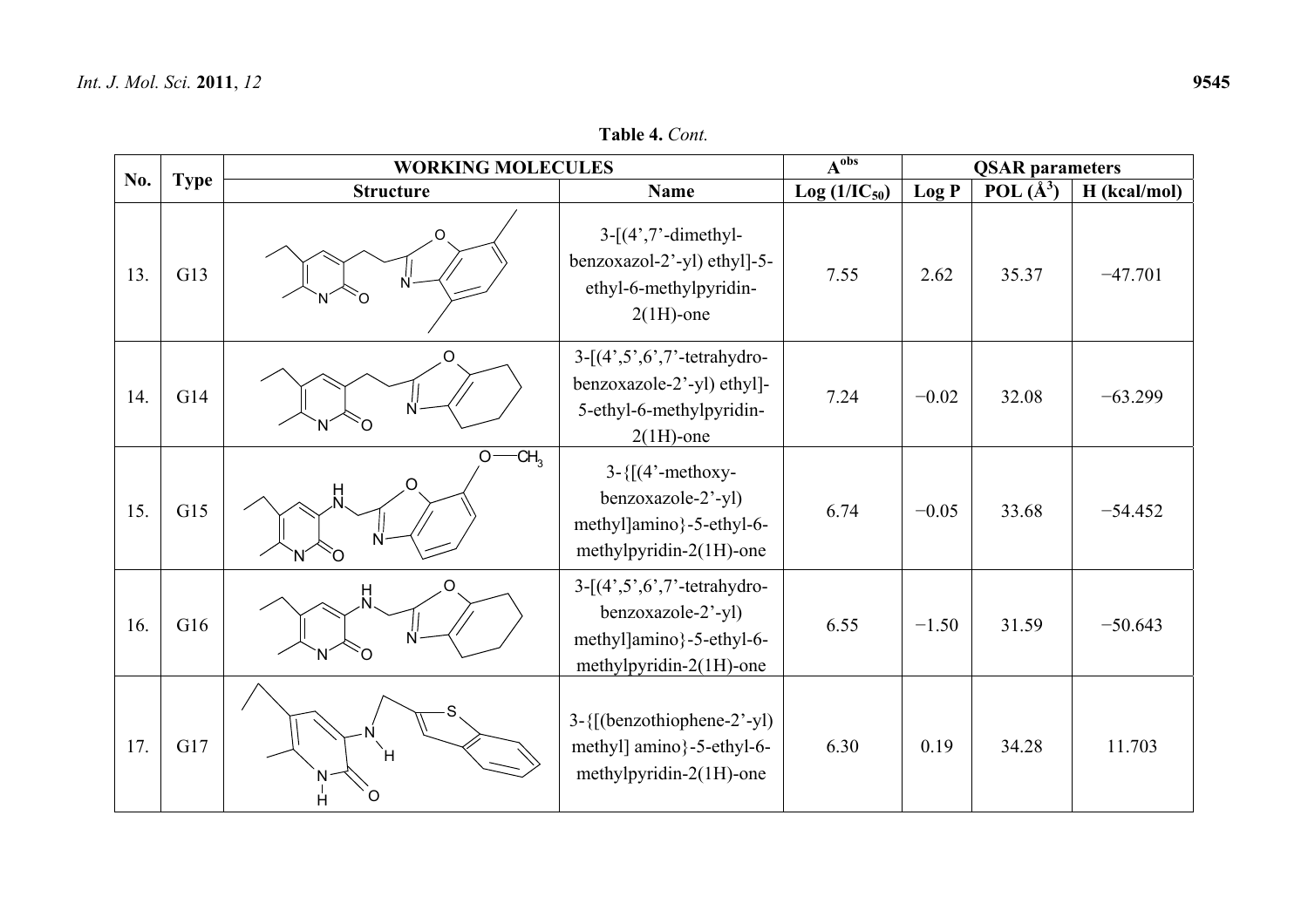**Table 4.** *Cont.*

|     |             | <b>WORKING MOLECULES</b>                                           |                                                                                                  | $A^{obs}$        |         | <b>QSAR</b> parameters |              |  |
|-----|-------------|--------------------------------------------------------------------|--------------------------------------------------------------------------------------------------|------------------|---------|------------------------|--------------|--|
| No. | <b>Type</b> | <b>Structure</b>                                                   | <b>Name</b>                                                                                      | $Log(1/IC_{50})$ | Log P   | POL $(\AA^3)$          | H (kcal/mol) |  |
| 18. | G18         | O<br>H<br>N                                                        | $3 - \{[(5 -$<br>methylbenzoxazole-2'-yl)<br>methyl]amino}-5-ethyl-6-<br>methylpyridin-2(1H)-one | 5.90             | 0.67    | 33.05                  | $-27.741$    |  |
| 19. | G19         | н<br>:റ                                                            | 3-[(benzopyridine-2'-yl)<br>ethyl]5-ethyl-6-<br>methylpyridin-2(1H)-one                          | 5.61             | 2.71    | 35.62                  | 3.331        |  |
| 20. | G20         | Ц<br>$\cap$                                                        | $3 - \{[(indol-2'-yl) \text{ methyl}]\}$<br>amino}-5-ethyl-6-<br>methylpyridin-2(1H)-one         | 5.36             | $-0.34$ | 32.63                  | 4.727        |  |
| 21. | G21         | $H^{\sim N}$<br>$\begin{array}{c}\nN \\ I\n\end{array}$<br>$H - N$ | $3 - \{[(quinazolin-2'-yl)]\}$<br>methyl]amino}-5-ethyl-6-<br>methylpyridin-2(1H)-one            | 5.12             | 0.02    | 31.92                  | 8.171        |  |
| 22. | G22         | $H^{\overrightarrow{\text{N}}}$<br>$N-H$<br>Ĥ<br>5°                | $3 - \{[(indol-3'-yl) \text{methyl}]\}$<br>amino}-5-ethyl-6-<br>methylpyridin-2(1H)-one          | 4.65             | $-0.43$ | 32.63                  | 2.957        |  |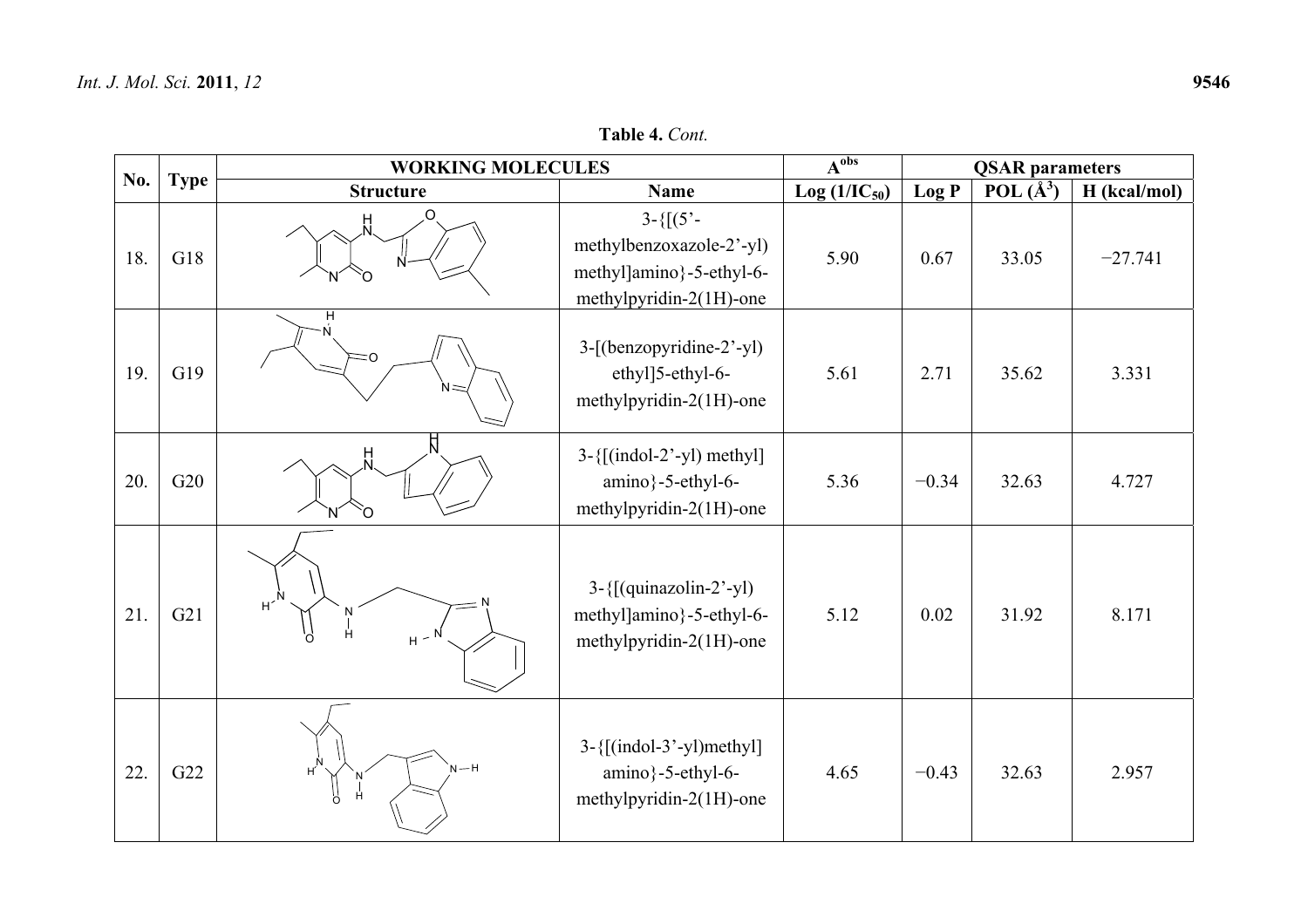|     |             | <b>WORKING MOLECULES</b> |                                                                                                           | $A^{obs}$        |         | <b>QSAR</b> parameters |              |
|-----|-------------|--------------------------|-----------------------------------------------------------------------------------------------------------|------------------|---------|------------------------|--------------|
| No. | <b>Type</b> | <b>Structure</b>         | Name                                                                                                      | $Log(1/IC_{50})$ | Log P   | POL $(\AA^3)$          | H (kcal/mol) |
| 23. | G23         | H                        | $3-(\beta$ -phenilethyl)-5-ethyl-<br>6-methylpyridin-2(1H)-one                                            | 4.30             | 2.36    | 29.06                  | $-23.245$    |
| 24. | NG1         | H<br>$N -$               | $3-\{[(4'-quinozolone-2'-yl)]\}$<br>methyl]amino}-5-ethyl-6-<br>methylpyridin-2(1H)-one                   | 5.60             | $-0.47$ | 33.85                  | $-36.959$    |
| 25. | NG2         | H                        | $3 - \{[(3, 4, -)]\}$<br>diazobenzofuran-2'-yl)<br>methyl]amino}-5-ethyl-6-<br>methylpyridin-2(1H)-one    | 5.72             | 0.05    | 30.50                  | $-8.120$     |
| 26. | NG3         | н<br>$O-H$               | $3 - \{\lceil (7'-hydroxy -$<br>benzoxazole-2'-yl)<br>methyl]amino}-5-ethyl-6-<br>methylpyridin-2(1H)-one | 6.36             | $-0.08$ | 31.85                  | $-62.189$    |
| 27. | NG4         | O<br>H<br>.CI<br>CI      | $3-[4',7'-dichloro-$<br>benzoxazole-2'-yl) ethyl]-<br>5-ethyl-6-methylpyridin-<br>$2(1H)$ -one            | 7.85             | 2.72    | 35.55                  | $-39.459$    |

**Table 4.** *Cont.*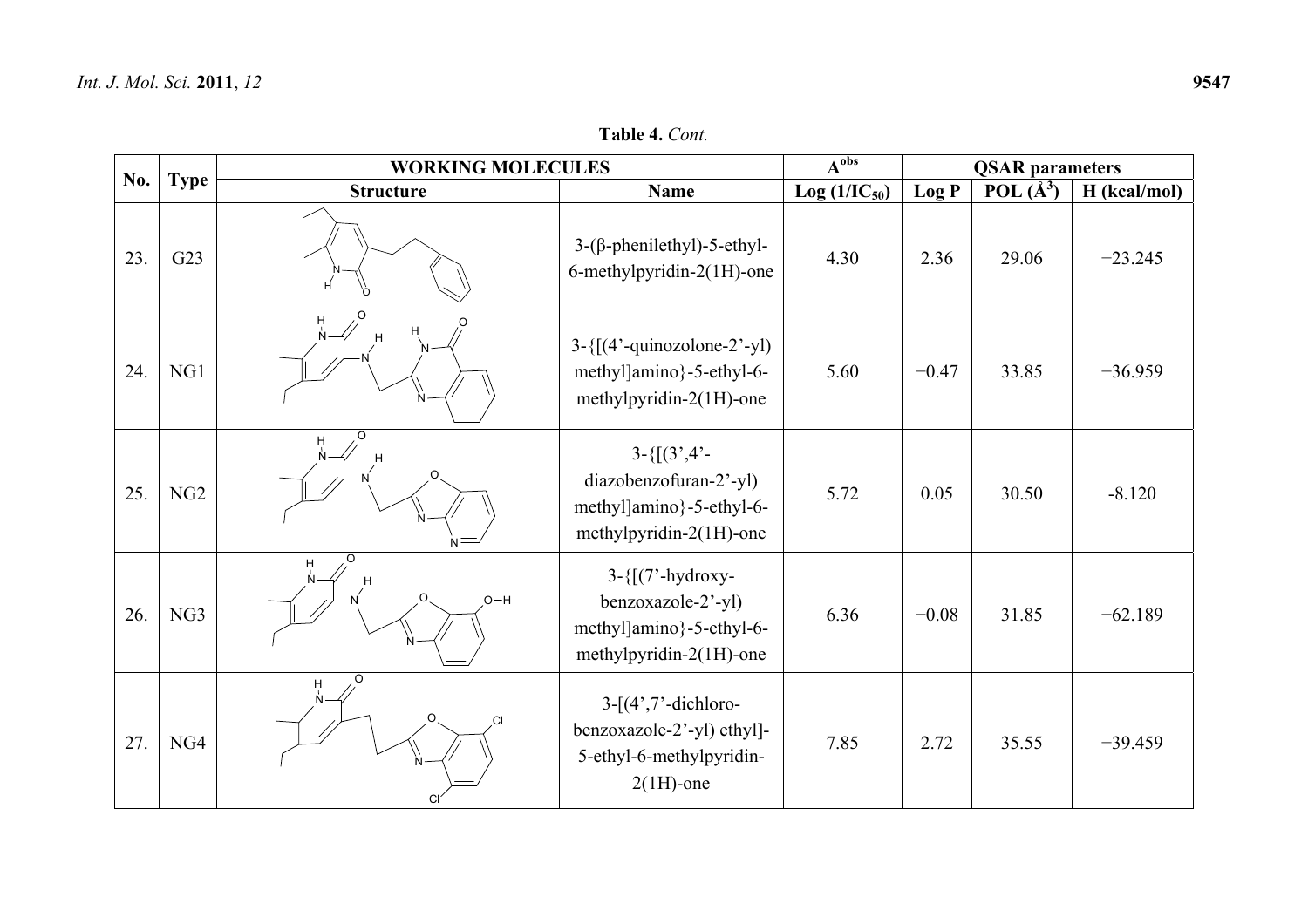$\mathsf{r}$ 

| . 2011, 72 |                          |                |                   |                        |               |              | 9548 |
|------------|--------------------------|----------------|-------------------|------------------------|---------------|--------------|------|
|            |                          | Table 4. Cont. |                   |                        |               |              |      |
| ъe         | <b>WORKING MOLECULES</b> | ∧ obs          |                   | <b>QSAR</b> parameters |               |              |      |
|            | <b>Structure</b>         | Name           | $Log (1/IC_{50})$ | Log P                  | POL $(\AA^3)$ | H (kcal/mol) |      |

**Table 4.** *Cont.*

| No. |             | <b>WORKING MOLECULES</b>   |                                                                                                    | $A^{obs}$        | <b>QSAR</b> parameters |               |              |  |
|-----|-------------|----------------------------|----------------------------------------------------------------------------------------------------|------------------|------------------------|---------------|--------------|--|
|     | <b>Type</b> | <b>Structure</b>           | Name                                                                                               | $Log(1/IC_{50})$ | Log P                  | POL $(\AA^3)$ | H (kcal/mol) |  |
| 28. | NG5         | $\Omega$<br>Η<br>Ņ.<br>Ο   | $3 - \{[(7'-ethyl-$<br>benzoxazole-2'-yl)<br>methyl]amino}-5-ethyl-6-<br>methylpyridin-2(1H)-one   | 6.59             | 1.06                   | 34.88         | $-34.478$    |  |
| 29. | NG6         |                            | $3-[5^{\circ}$ -phenyl-oxazole-2'-<br>yl) ethyl]-5-ethyl-6-<br>methylpyridin- $2(1H)$ -one         | 6.41             | 0.96                   | 35.17         | $-21.361$    |  |
| 30. | NG7         | $\supset$                  | 3-[(benzothiazole-2'-yl)<br>ethyl]-5-ethyl-6-<br>methylpyridin-2(1H)-one                           | 6.43             | 2.02                   | 34.06         | 8.873        |  |
| 31. | NG8         | N <sup>2</sup><br>Ή,<br>`O | $3 - \{[(2'naphtyl) methyl]\}$<br>$amino$ }-5-ethyl-6-<br>methylpyridin-2(1H)-one                  | 6.34             | 1.67                   | 35.85         | 5.495        |  |
| 32. | NG9         |                            | $3 - \{[(5'-phenyl-oxazole -$<br>2'-yl) methyl]amino}-5-<br>ethyl-6-methylpyridin-<br>$2(1H)$ -one | 5.63             | $-0.53$                | 34.69         | $-10.850$    |  |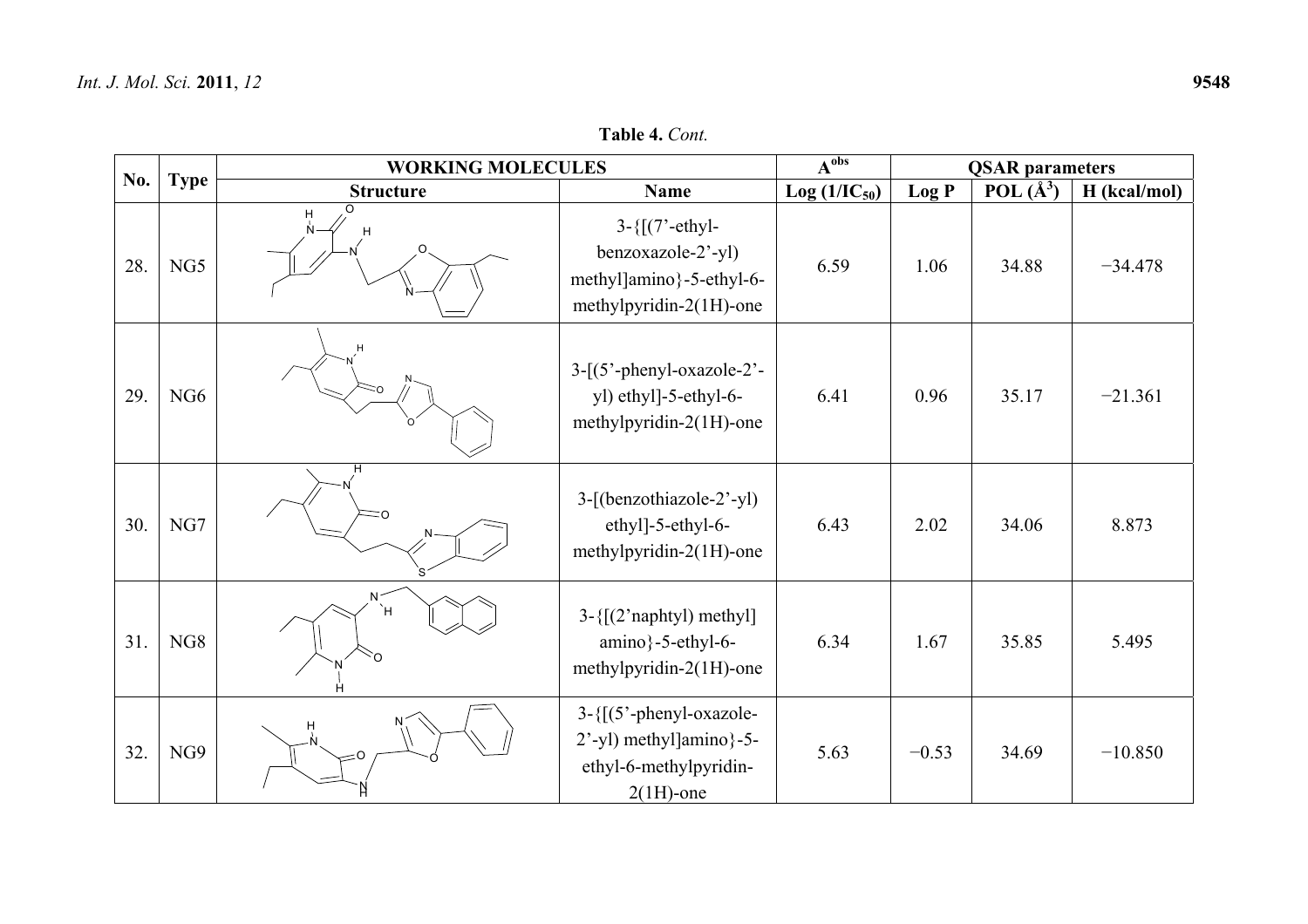#### *Int. J. Mol. Sci.***2011**, *12* **9549**

## *4.2. Results and Discussion*

The catastrophe-QSAR algorithm of Section 3 was applied to the molecules of Table 4, and the trial results are presented in Tables 5–9.

| Catastrophe             | <b>QSAR Model</b>                                                                                                                                | $R_{Pearson}$ <sup>(a)</sup> | $R_{\rm ALG}^{(b)}$ | $r^{(c)}$ | t-Stud.  | $t^{\rm (d)}$ | <b>Fisher</b> | $f^{(e)}$ | $\Pi^{(\text{f})}$ |
|-------------------------|--------------------------------------------------------------------------------------------------------------------------------------------------|------------------------------|---------------------|-----------|----------|---------------|---------------|-----------|--------------------|
|                         | $Y_I^{LogP}$ = 5.861 1 + 0.240 LogP \right]                                                                                                      | 0.228                        | 0.984               | 4.317     | 22.344   | 7.854         | 1.150         | 0.143     | 8.963              |
| QSAR<br>(1)             | $Y_I^{POL}$<br>$= -2.257 1\rangle + 0.249 POL\rangle$                                                                                            | 0.554                        | 0.989               | 1.784     | $-0.832$ | $-0.292$      | 9.284         | 1.158     | 2.147              |
|                         | $ Y_I^H\rangle$ = 5.57 1\ - 0.021 H\}                                                                                                            | 0.476                        | 0.987               | 2.074     | 20.597   | 7.24          | 6.156         | 0.768     | 7.57               |
|                         | $Y_F^{LogP}$<br>$=5.854 1\rangle+0.738 LogP\rangle-0.106 LogP^{3}\rangle$                                                                        | 0.382                        | 0.986               | 2.581     | 22.936   | 8.062         | 1.705         | 0.213     | 8.468              |
| Fold                    | $ Y_F^{POL}\rangle = -24.206 1\rangle + 1.26 POL\rangle - 3.10^{-4} POL^3\rangle$                                                                | 0.601                        | 0.989               | 1.646     | $-1.422$ | $-0.45$       | 5.650         | 0.704     | 1.859              |
| (F)                     | $\left Y_{F}^{H}\right\rangle =5.58 1\rangle -0.016 H\rangle -2\cdot10^{-6} H^{3}\rangle$                                                        | 0.481                        | 0.987               | 2.053     | 20.095   | 7.063         | 3.01          | 0.375     | 7.365              |
|                         | $ Y_c^{LogP}\rangle$ = 5.707 1\+0.426 LogP\+0.372 LogP <sup>2</sup> \-0.071 LogP <sup>4</sup> \                                                  | 0.348                        | 0.985               | 2.832     | 16.120   | 5.666         | 0.872         | 0.109     | 6.335              |
| Cusp                    | $Y_C^{POL}$<br>$\rangle$ = 431.26 1 $\rangle$ – 35.694  $POL\rangle$ + 0.833  $POL^{2} \rangle$ – 10 <sup>-4</sup>   $POL^{4} \rangle$           | 0.713                        | 0.992               | 1.391     | 2.240    | 0.787         | 6.558         | 0.818     | 1.796              |
| (C)                     | $ Y_C^H\rangle$ = 5.006 1\ $+$ 0.042  $H\rangle$ + 0.003  $H^2\rangle$ – 10 <sup>-6</sup>   $H^4\rangle$                                         | 0.764                        | 0.993               | 1.300     | 19.802   | 6.960         | 8.864         | 1.105     | 7.166              |
|                         | $\left Y^{LogP}_{ST}\right>=5.649 1\rangle+1.608 LogP\rangle+0.326 LogP^{2}\rangle$<br>$-0.978 LogP^3\rangle+0.093 LogP^5\rangle$                | 0.575                        | 0.989               | 1.720     | 18.665   | 6.561         | 2.222         | 0.277     | 6.788              |
| Swallow<br>tail<br>(ST) | $\left Y_{ST}^{POL}\right\rangle =1476.244 1\rangle -156.079 POL\rangle$<br>+5.791 $POL^2$ $-0.079$ $POL^3$ $+5.5 \cdot 10^{-6}$ $POL^5$         | 0.715                        | 0.992               | 1.387     | 0.45     | 0.158         | 4.708         | 0.587     | 1.515              |
|                         | $ Y_{ST}^H\rangle = 4.884 1\rangle + 0.031 H\rangle + 0.004 H^2\rangle$<br>+5.2 $\cdot 10^{-5}$ $ H^3\rangle$ + 4 $\cdot 10^{-10}$ $ H^5\rangle$ | 0.763                        | 0.993               | 1.302     | 15.608   | 5.486         | 6.263         | 0.781     | 5.692              |

**Table 5.** Correlation equations for the Group-I models of Table 3 and the molecular structures and data of Table 4.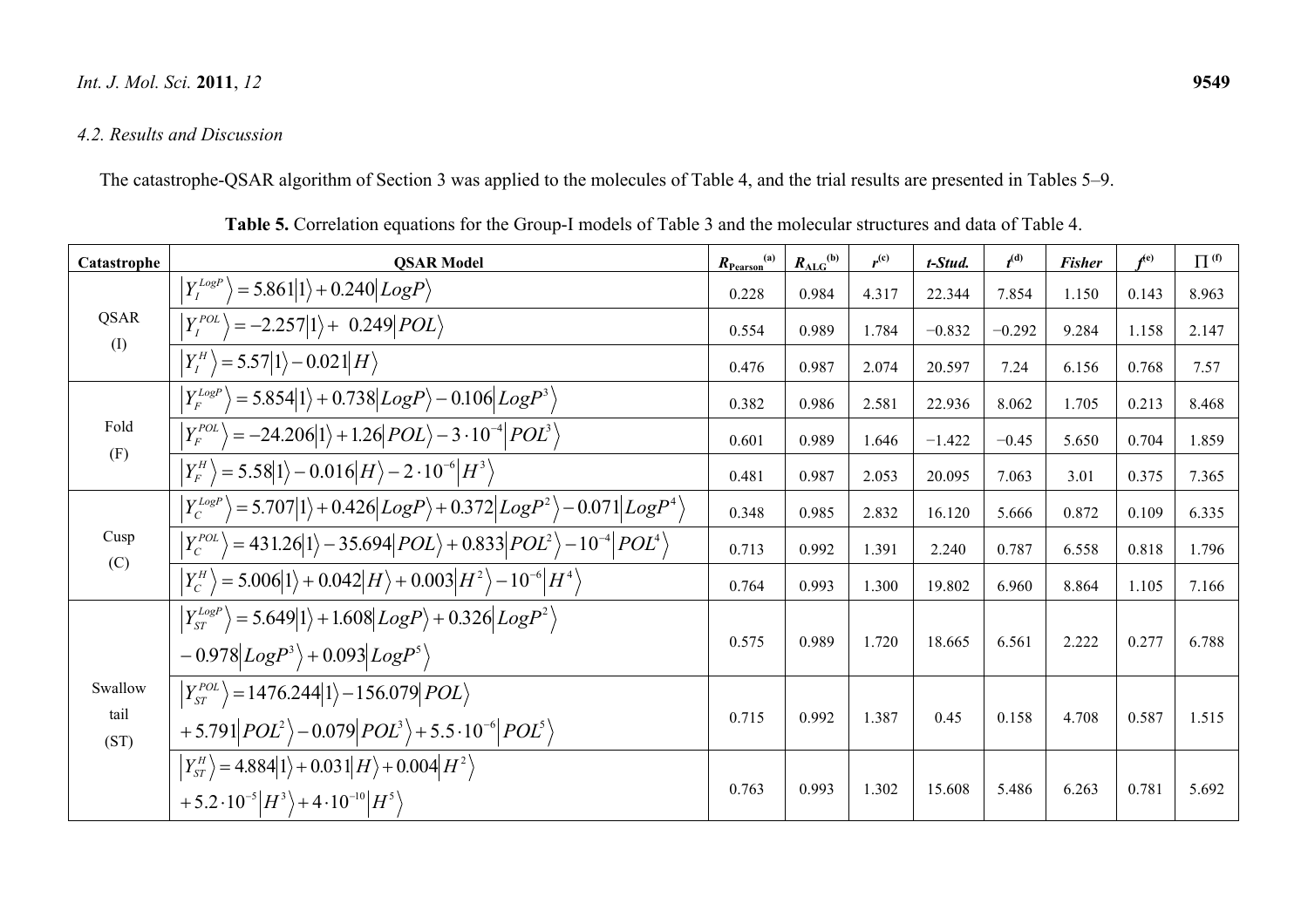**Table 5.** *Cont.*

| Catastrophe      | <b>OSAR Model</b>                                                                                                                                                                 | $R_{Pearson}^{(a)}$ | $R_{ALG}^{(b)}$ | $r^{(c)}$ | t-Stud.  | $t^{(d)}$ | <b>Fisher</b> |              | $\Pi^{(f)}$ |
|------------------|-----------------------------------------------------------------------------------------------------------------------------------------------------------------------------------|---------------------|-----------------|-----------|----------|-----------|---------------|--------------|-------------|
|                  | $ Y_B^{LogP}\rangle$ = 5.646 1\times + 1.464 LogP\ + 0.303 LogP <sup>2</sup> \)<br>$-0.688 LogP^3\rangle -0.041 LogP^4\rangle +0.027 LogP^6\rangle$                               | 0.578               | 0.989           | 1.711     | 15.169   | 5.332     | 1.704         | 0.212        | 5.604       |
| Butterfly<br>(B) | $ Y_{B}^{POL}\rangle = -16485.827 1\rangle + 2491.049 POL\rangle - 146.094  POL^{2}\rangle$<br>+4.037 $ POL^3\rangle$ - 0.047 $ POL^4\rangle$ + 2.9 $\cdot 10^{-6}  POL^6\rangle$ | 0.718               | 0.992           | 1.382     | $-0.355$ | $-0.125$  | 3.619         | 0.451        | 1.459       |
|                  | $ Y_B^H\rangle = 4.876 1\rangle + 0.110 H\rangle + 0.004 H^2\rangle$<br>$-2.3\cdot10^{-4} H^3\rangle -7.67\cdot10^{-6} H^4\rangle +6.3\cdot10^{-10} H^6\rangle$                   | 0.856               | 0.996           | 1.163     | 19.088   | 6.709     | 9.349         | 1.166        | 6.908       |
|                  | (a) the statistical Degree exception factor (b) computed from Equation (7); (c) computed from Equation (0); (d) computed from Equation (10) with t                                |                     |                 |           |          |           |               | $-2$ $945$ . |             |

<sup>(a)</sup> the statistical Pearson correlation factor; <sup>(b)</sup> computed from Equation (7); <sup>(c)</sup> computed from Equation (9); <sup>(d)</sup> computed from Equation (10) with  $t_{Tabulated} = 2.845$ (0.99;20)  $t_{Tabulated} = 2.845 ;$ 

<sup>(e)</sup> computed from Equation (11) with  $F_{Tabulated} = 8.02$ (0.99;1,21)  $F_{Tabulated}$  = 8.02; <sup>(f)</sup> computed from Equation (8).

| <b>Table 6.</b> Correlation equations for the Group-II models of Table 3 and the molecular structures and data of Table 4. |  |  |
|----------------------------------------------------------------------------------------------------------------------------|--|--|
|----------------------------------------------------------------------------------------------------------------------------|--|--|

| Catastrophe | OSAR Model                                                                                                                      | (a)<br>$R_{Pearson}$ | (b)<br>$R_{ALG}$ | $_{\alpha}$ (c) | t-Stud.       | $\boldsymbol{A}^{(d)}$ | <b>Fisher</b> | ∡e    | $\Pi^{(f)}$ |
|-------------|---------------------------------------------------------------------------------------------------------------------------------|----------------------|------------------|-----------------|---------------|------------------------|---------------|-------|-------------|
| <b>OSAR</b> | $\mathbf{V}$ LogP, POL<br>$\rangle = -2.044 1\rangle + 0.051 LogP\rangle + 0.242 POL\rangle$                                    | 0.556                | 0.989            | .778            | $-0.702$      | $-0.245$               | 4.464         | 0.763 | 1.9504      |
|             | $\mathbf{V}$ <i>LogP</i> , $H \setminus$<br>$\vert = 5.379 \vert 1 \rangle + 0.304 \vert Log P \rangle - 0.023 \vert H \rangle$ | 0.556                | 0.989            | 1.778           | 18.564        | 6.489                  | 4.468         | 0.764 | 6.771       |
| (II)        | $V$ <i>POL,H</i><br>$\rightarrow$ = -2.637 1\ + 0.248  <i>POL</i> \ - 0.021  <i>H</i> \                                         | 0.728                | 0.992            | .363            | 1.151<br>$-1$ | $-0.402$               | 11.302        | 1.932 | 2.398       |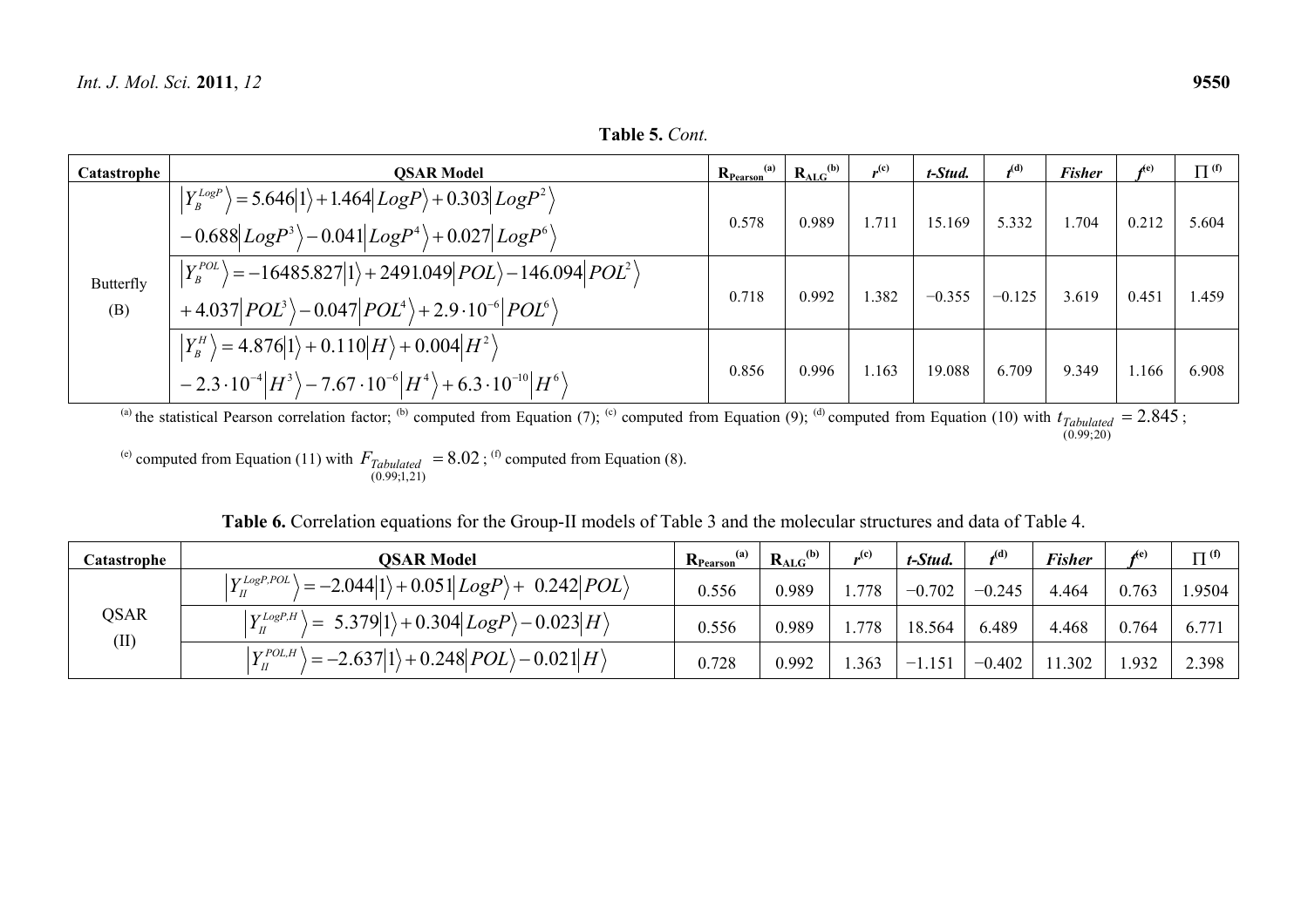| Catastrophe                   | <b>QSAR Model</b>                                                                                                                                                                                                              | $R_{Pearson}$ <sup>(a)</sup> | $R_{ALG}^{(b)}$ | $r^{(c)}$ | t-Stud.  | $t^{(d)}$ | <b>Fisher</b> | $f^{(e)}$ | $\Pi^{(f)}$ |
|-------------------------------|--------------------------------------------------------------------------------------------------------------------------------------------------------------------------------------------------------------------------------|------------------------------|-----------------|-----------|----------|-----------|---------------|-----------|-------------|
|                               | $ Y_{HI}^{LogP,POL}\rangle = -39.499 1\rangle - 2.463 LogP\rangle + 2.043 POL\rangle$<br>$+0.104 (LogP)(POL)\rangle -0.145 LogP^3\rangle -6.10^{-4} POL^3\rangle$                                                              | 0.715                        | 0.992           | 1.387     | $-2.215$ | $-0.774$  | 3.561         | 0.609     | 1.701       |
| Hyperbolic<br>umbilic<br>(HU) | $\left  Y_{HUI}^{LogP,H} \right\rangle = 5.319  1\rangle + 1.083  LogP\rangle - 0.002  H\rangle$<br>$-0.003 (LogP)(H)\rangle - 0.161 LogP^{3}\rangle - 9.10^{-6} H^{3}\rangle$                                                 | 0.736                        | 0.992           | 1.3485    | 19.328   | 6.756     | 4.019         | 0.687     | 6.923       |
|                               | $ Y_{HU}^{POL,H}\rangle = -13.192 1\rangle + 0.766 POL\rangle + 0.122 H\rangle$<br>$-0.004 (POL)(H)\rangle - 2 \cdot 10^{-4} POL^3\rangle - 5.1 \cdot 10^{-7} H^3\rangle$                                                      | 0.755                        | 0.993           | 1.315     | $-0.79$  | $-0.276$  | 4.503         | 0.770     | 1.549       |
|                               | $\left  Y_{EU}^{LogP,POL} \right\rangle$ = -69.262 $ 1\rangle$ - 0.556 $ LogP\rangle$ + 4.531 $ POL\rangle$<br>$+0.443 LogP^2\rangle-0.068 POL^2\rangle$<br>+0.002 $\left( LogP(\overline{POL}^2)\right)$ -0.322 $LogP^3$      | 0.757                        | 0.993           | 1.312     | $-2.548$ | $-0.891$  | 3.582         | 0.612     | 1.670       |
| Elliptic<br>umbilic<br>(EU)   | $\left  Y_{EU}^{Log P, POL} \right\rangle_e = 644.623 \vert 1 \rangle + 0.022 \vert Log P \rangle - 59.934 \vert POL \rangle$<br>$+0.467 LogP^2\rangle+1.855 POL^2\rangle$<br>$-0.015 (POL)(LogP2)\rangle - 0.019 POL3\rangle$ | 0.722                        | 0.992           | 1.374     | 1.866    | 0.652     | 2.908         | 0.497     | 1.600       |
|                               | $\left  Y_{EU}^{LogP,H} \right\rangle_A = 5.022  1\rangle + 0.974  LogP\rangle + 0.025  H\rangle$<br>$+0.530 LogP^2\rangle+0.001 H^2\rangle$<br>+2.87 $\cdot 10^{-4}$ $\left(LogP\right)(H^2)$ $- 0.359$ $LogP^3$              | 0.843                        | 0.995           | 1.181     | 20.638   | 7.214     | 6.542         | 1.118     | 7.395       |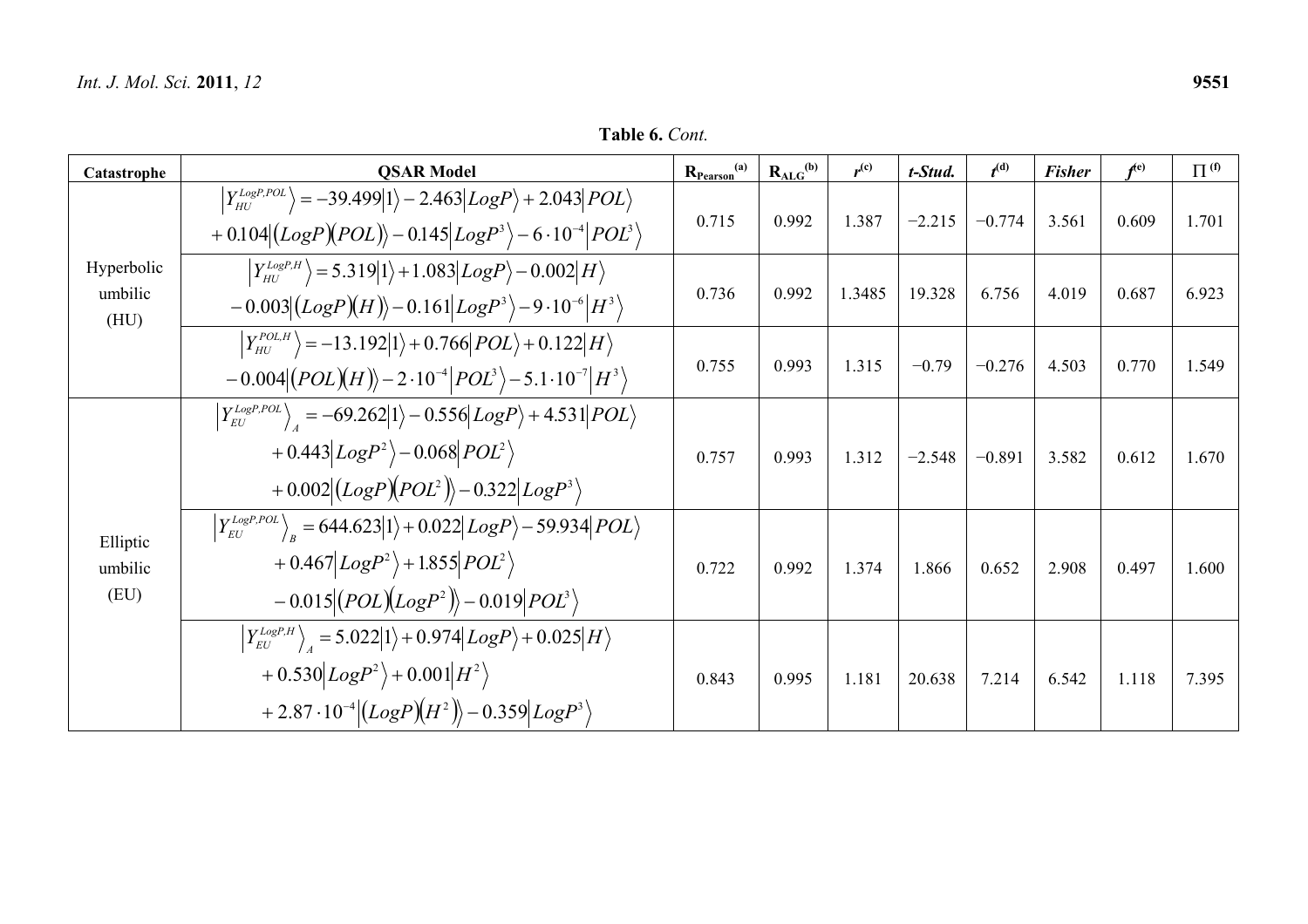**Table 6.** *Cont.*

| Catastrophe                 | <b>QSAR Model</b>                                                                                                                                                                                                                                                  | $R_{Pearson}$ <sup>(a)</sup> | $R_{ALG}^{(b)}$ | $r^{(c)}$ | t-Stud.  | $t^{\rm (d)}$ | <b>Fisher</b> | $f^{(e)}$ | $\Pi^{(f)}$ |
|-----------------------------|--------------------------------------------------------------------------------------------------------------------------------------------------------------------------------------------------------------------------------------------------------------------|------------------------------|-----------------|-----------|----------|---------------|---------------|-----------|-------------|
|                             | $\left Y_{EU}^{Log P, H}\right\rangle_{_p}=4.779 1\rangle+0.643 Log P\rangle+0.029 H\rangle$<br>$-0.211 LogP^2\rangle + 0.004 H^2\rangle$<br>+ 0.001 $(H)(LogP^2)$ + 5 · 10 <sup>-5</sup> $ H^3$                                                                   | 0.851                        | 0.995           | 1.170     | 17.047   | 5.958         | 7.015         | 1.199     | 6.189       |
| Elliptic<br>umbilic<br>(EU) | $\left Y_{EU}^{POL,H}\right\rangle_A = 807.822 1\rangle - 74.631 POL\rangle - 0.02 H\rangle$<br>+2.291 $POL^2$ + 0.005 $H^2$<br>$-2.10^{-4}  (POL)(H^2) \rangle - 0.023   POL^3 \rangle$                                                                           | 0.857                        | 0.996           | 1.162     | 3.124    | 1.092         | 7.346         | 1.256     | 2.029       |
|                             | $\left  Y_{EU}^{POL,H} \right\rangle_{B} = 11.888  1\rangle - 0.562   POL\rangle + 0.068  H\rangle$<br>$+ 0.011   POL^2\rangle + 0.004  H^2\rangle$<br>$-4.10^{-5}$ $\left \left(H\right)\left(POL^{2}\right)\right\rangle + 4.10^{-5}$ $\left H^{3}\right\rangle$ | 0.853                        | 0.996           | 1.167     | 0.532    | 0.186         | 7.120         | 1.217     | 1.696       |
| Parabolic                   | $\left  Y_{PU}^{LogP,POL} \right\rangle_{A} = 474.915  1\rangle + 0.021  LogP\rangle - 39.256   POL\rangle$<br>+0.454 $LogP^2$ +0.914 $POL^2$<br>$-0.015\left \left(LogP^2\right)\left(POL\right)\right\rangle-10^{-4}\left POL^4\right\rangle$                    | 0.722                        | 0.992           | 1.374     | 1.817    | 0.635         | 2.905         | 0.497     | 1.593       |
| umbilic<br>(PU)             | $\left  Y_{PU}^{LogP,POL} \right\rangle_{p} = -67.522  1\rangle - 1.539  LogP\rangle + 4.444  POL\rangle$<br>$+0.573 LogP^2\rangle -0.067 POL^2\rangle$<br>$+0.002 (POL^{2})(Log P)\rangle-0.115 Log P^{4}\rangle$                                                 | 0.703                        | 0.992           | 1.411     | $-2.219$ | $-0.776$      | 2.611         | 0.446     | 1.671       |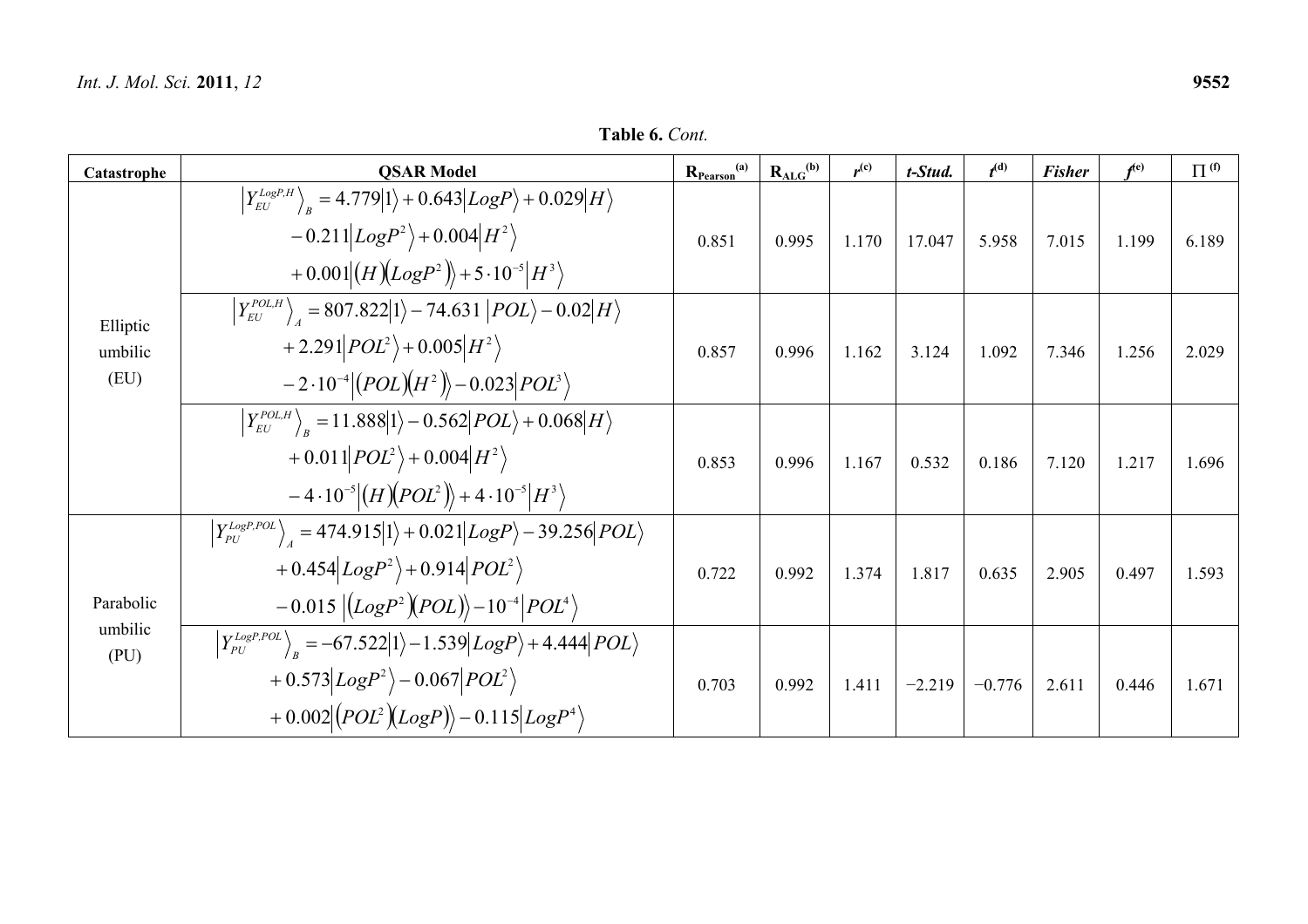**Table 6.** *Cont.*

| Catastrophe     | <b>QSAR Model</b>                                                                                                                                               | $R_{Pearson}^{(a)}$ | $R_{ALG}^{(b)}$ | $r^{(c)}$ | t-Stud. | $t^{(d)}$ | <b>Fisher</b> | f <sup>(e)</sup> | $\Pi^{(\text{f})}$ |
|-----------------|-----------------------------------------------------------------------------------------------------------------------------------------------------------------|---------------------|-----------------|-----------|---------|-----------|---------------|------------------|--------------------|
|                 | $\left  Y_{PU}^{LogP,H} \right\rangle_{A} = 4.852 \big  1 \rangle + 0.700 \big  LogP \big\rangle + 0.041 \big  H \big\rangle$                                   |                     |                 |           |         |           |               |                  |                    |
|                 | $-0.240 LogP^2\rangle + 0.004 H^2\rangle$                                                                                                                       | 0.874               | 0.996           | 1.140     | 20.243  | 7.075     | 8.645         | 1.478            | 7.317              |
|                 | $+0.002\left(LogP^2(H)\right)-10^{-6} H^4\rangle$                                                                                                               |                     |                 |           |         |           |               |                  |                    |
|                 | $\left  Y_{PU}^{LogP,H} \right\rangle_{p} = 5.10  1\rangle + 0.552  LogP\rangle + 0.020  H\rangle$                                                              |                     |                 |           |         |           |               |                  |                    |
|                 | + $0.460 LogP^2\rangle$ + $9.57 \cdot 10^{-4}  H^2\rangle$                                                                                                      | 0.767               | 0.993           | 1.295     | 16.828  | 5.882     | 3.815         | 0.652            | 6.058              |
| Parabolic       | +1.93 $\cdot 10^{-4}  (H^2)(Log P) \rangle - 0.099  Log P^4 \rangle$                                                                                            |                     |                 |           |         |           |               |                  |                    |
| umbilic<br>(PU) | $\left  Y_{PU}^{POL,H} \right\rangle$ = 8.876 $ 1\rangle$ - 0.366 $ POL\rangle$ + 0.069 $ H\rangle$                                                             |                     |                 |           |         |           |               |                  |                    |
|                 | + 0.008 $POL^2$ + 0.003 $H^2$                                                                                                                                   | 0.841               | 0.995           | 1.183     | 0.386   | 0.135     | 6.447         | 1.102            | 1.623              |
|                 | $-3.7\cdot10^{-5}$ $(POL^{2})(H)$ $-4.5\cdot10^{-7}$ $H^{4}$                                                                                                    |                     |                 |           |         |           |               |                  |                    |
|                 | $\left Y_{PU}^{POL,H}\right\rangle_{R} = 595.212 1\rangle - 48.906 POL\rangle - 0.019 H\rangle$                                                                 |                     |                 |           |         |           |               |                  |                    |
|                 | +1.129 $POL^2$ + 5 $\cdot 10^{-3}$ $H^2$ $\rangle$                                                                                                              | 0.856               | 0.996           | 1.163     | 3.074   | 1.074     | 7.292         | 1.246            | 2.015              |
|                 | $-1.49 \cdot 10^{-4}   (H^2)(POL) \rangle - 1.73 \cdot 10^{-4}   POL^4 \rangle$                                                                                 |                     |                 |           |         |           |               |                  |                    |
|                 | (a) the statistical Pearson correlation factor: (b) computed from Equation (7): (c) computed from Equation (9): (d) computed from Equation (10) with $\epsilon$ |                     |                 |           |         |           |               | $-2061$          |                    |

the statistical Pearson correlation factor;  $\alpha$  computed from Equation (1);  $\alpha$  computed from Equation (9);  $\alpha$  computed from Equation (10) *rabutated*<br>(0.99;19)  $t_{Tabulated} = 2.861;$ 

<sup>(e)</sup> computed from Equation (11) with  $F_{Tabulated} = 5.85$ ; <sup>(f)</sup> computed from Equation (8).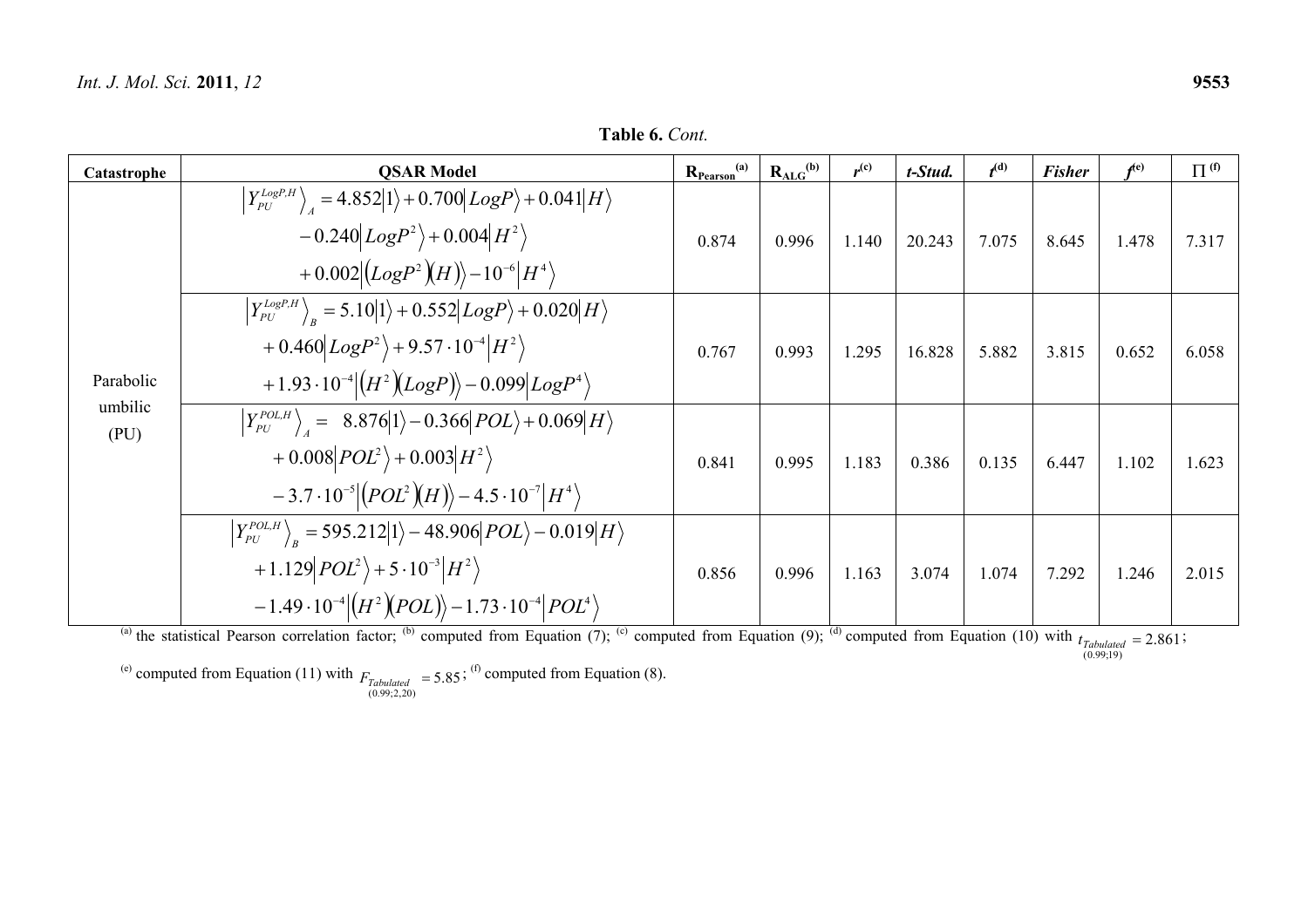*Int. J. Mol. Sci.***2011**, *12* **9554**

Table 7. Single-structure matrices of the Euclidean distances  $\Delta\Pi$ , of the QSAR and catastrophe models' relative statistics of Table 5 employing Equation (12).

| Log P       | F     | C     | ST    | B     |
|-------------|-------|-------|-------|-------|
| <b>QSAR</b> | 1.750 | 2.645 | 2.905 | 3.627 |
| F           |       | 2.411 | 1.732 | 2.865 |
| C           |       |       | 1.437 | 1.174 |
| ST          |       |       |       | 1.231 |

| POL  | F     | C     | ST    | B     |
|------|-------|-------|-------|-------|
| QSAR | 0.517 | 1.198 | 0.828 | 0.830 |
| F    |       | 1.317 | 0.717 | 0.524 |
| C    |       |       | 0.670 | 0.983 |
| ST   |       |       |       | 0.314 |

| Н           | F     | C     | ST    | B     |
|-------------|-------|-------|-------|-------|
| <b>QSAR</b> | 0.431 | 0.89  | 1.916 | 1.127 |
| F           |       | 1.054 | 1.793 | 1.242 |
| $\epsilon$  |       |       | 1.509 | 0.292 |
| ST          |       |       |       | 1.29  |

**Table 8.** Differences  $\Delta^2 \Pi_I$  between the single-structure matrices of the Euclidean distances in Table 7.

| $\lfloor \log P \div \text{POL} \rfloor$ | F     | $\epsilon$ | ST    | B     |
|------------------------------------------|-------|------------|-------|-------|
| <i>OSAR</i>                              | 1.233 | 1.446      | 2.076 | 2.797 |
| F                                        |       | 1.094      | 1.015 | 2.341 |
| C                                        |       |            | 0.767 | 0.191 |
| ST                                       |       |            |       | 0.917 |

| $ Log P \div H $ | F    | C     | ST    | B     |
|------------------|------|-------|-------|-------|
| <b>OSAR</b>      | 1.32 | 1.755 | 0.988 | 2.501 |
| F                |      | 1.358 | 0.062 | 1.624 |
| C                |      |       | 0.072 | 0.882 |
| ST               |      |       |       | 0.059 |

| $ POL + H $        | F     | C     | ST    | B     |
|--------------------|-------|-------|-------|-------|
| <i><b>OSAR</b></i> | 0.086 | 0.309 | 1.088 | 0.297 |
| F                  |       | 0.264 | 1.076 | 0.717 |
| C                  |       |       | 0.839 | 0.691 |
| ST                 |       |       |       | 0.976 |

**Table 9.** Single-structure matrices of the Euclidean distances  $\Delta\Pi_H$  of the QSAR and catastrophe models' relative statistics of Table 6 employing Equation (12); note that for the degenerate models of Table 6 that one is employed that displays higher relative statistical power  $(\Pi)$ .

| $Log P^{\wedge}POL$ | HU    | EU    | PU    |
|---------------------|-------|-------|-------|
| <i><b>OSAR</b></i>  | 0.675 | 0.810 | 1.005 |
| <b>HU</b>           |       | 0.139 | 1.414 |
| EU                  |       |       | 1.531 |

| $Log P^A$ H        | HU    | EU    | PU    |
|--------------------|-------|-------|-------|
| <i><b>OSAR</b></i> | 0.512 | 0.917 | 1.123 |
| <b>HU</b>          |       | 0.964 | 0.878 |
| EU                 |       |       | 1.152 |

| POL^H       | HU    | EU    | PU    |
|-------------|-------|-------|-------|
| <b>QSAR</b> | 1.170 | 1.652 | 1.640 |
| <b>HU</b>   |       | 1.46  | 1.440 |
| EU          |       |       | 0.02  |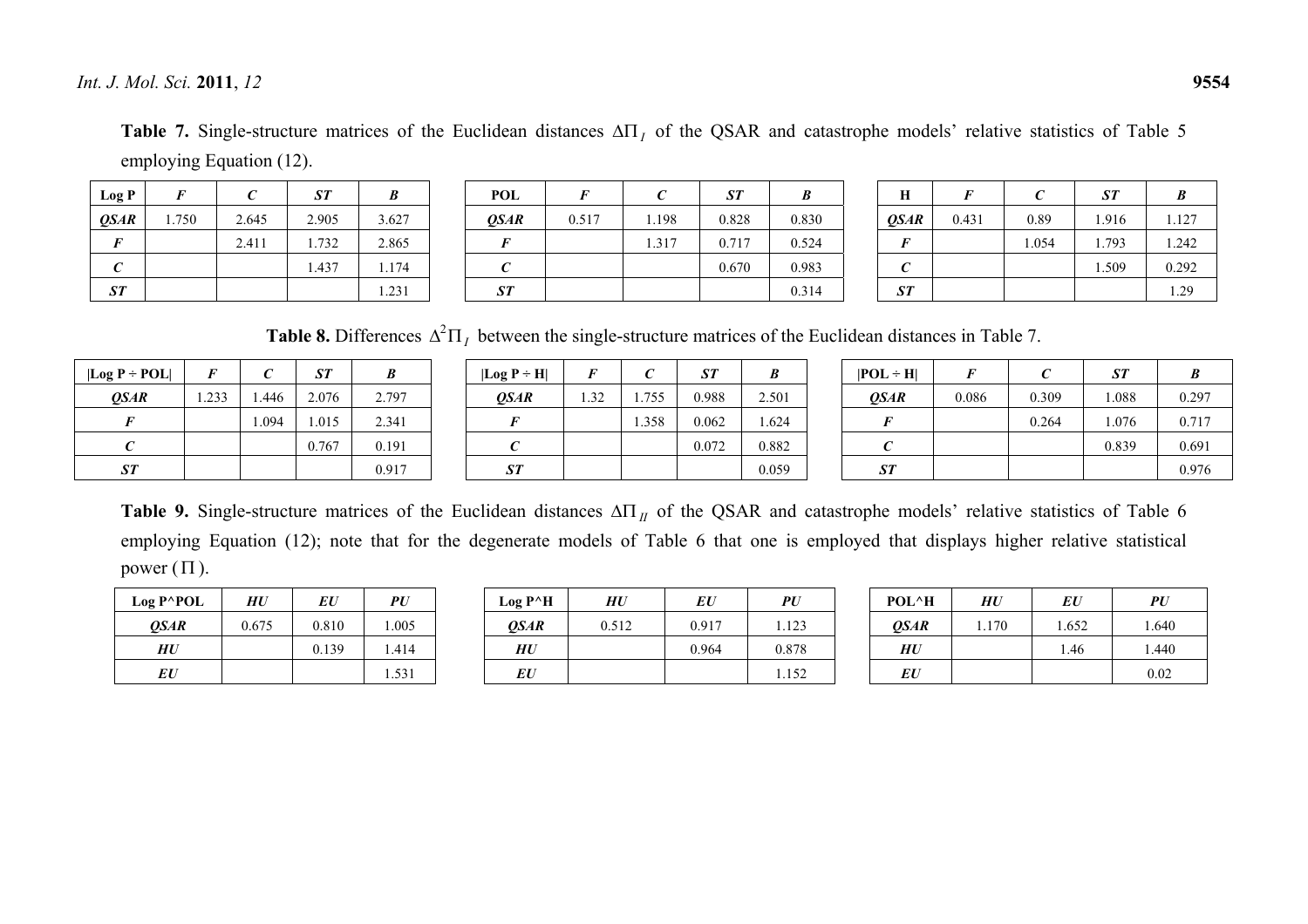For the trial set of molecules from Figure 1 and Table 4, the results in Tables 5 and 6 can be interpreted as follows:

- First, it is clear that consideration of the catastrophe (polynomial) correlations is an improvement over the old multi-linear QSAR statistics (see also Appendix-A2).
- The hydrophobicity indicator gives generally low correlations with any polynomial (linear, multilinear or catastrophe) approach, being a quite irrelevant linear QSAR descriptor (Table 5) but improving up to twice its influence within the swallow tail and butterfly phenomenologies once its fifth and sixth power involvement are considered. Nevertheless, this provides a sign of the value of catastrophe-QSAR for achieving a deeper understanding of the molecular mechanics of specific interactions when the normal multi-linear QSAR does not assign transport descriptors with much predictive power.
- The relative statistical power, as defined by Equation (8), does not always parallel the Pearson coefficient or the relative correlation factors, as is evident from Tables 5 and 6. However, because it includes more statistical information, we consider a model as relevant when it has greater individual output of this newly introduced statistical index. In particular, neither the linear nor the multilinear QSAR framework provides a good fit between the statistical correlation and the relative statistical power using the structural parameter combinations considered. Instead, parabolic catastrophe correlations, the *cusp and butterfly models*, are revealed to be quite relevant, in particular regarding the formation energy (H) for which they show the highest Pearson correlation and relative statistical power values in comparison with the other descriptors plugged into these models. Unfortunately, for the two-variable descriptor models of Table 6, no consistency was found between the highest Pearson value and the relative statistical power apart from a few degenerate cases of descriptors for the parabolic models where the highest relative statistical power value corresponds with the highest Pearson correlation. Note that for the degenerate cases of Table 6, when two mixed descriptors can be combined in two distinct ways, the working model is considered to have maximum relative statistical power.

However, because the two-fold aim of the present research is to find the best predictive model and the molecular mechanism of action for the given set of molecules, the statistical indices of Tables 5 and 6 are employed to compute the first- and second-order differences (or distances) in relative statistical power as described by Equations  $(12-15)$  of Section 3. They correspond to the inter-descriptor/inter-modeling paths of molecular actions, whose minimum values are identified according to the prescription of Equation (16).

Through this minimal relative statistical power path recipe, once the models and descriptors predicted to be on the forefront of the structure-action interaction are selected, they are then further filtered with the testing set to finally identify the best predictive model and reveal the mechanism of action by means of the structural descriptors considered.

In the present case of the HIV inhibitors in Table 4, the data computed from Tables 5 and 6 provide the results for Tables 7–9, to be discussed herein:

Table 7: At the individual descriptor level, the cusp and butterfly models are very close to each other for Log P and the forming energy H, which is even more relevant for the hydrophobicity,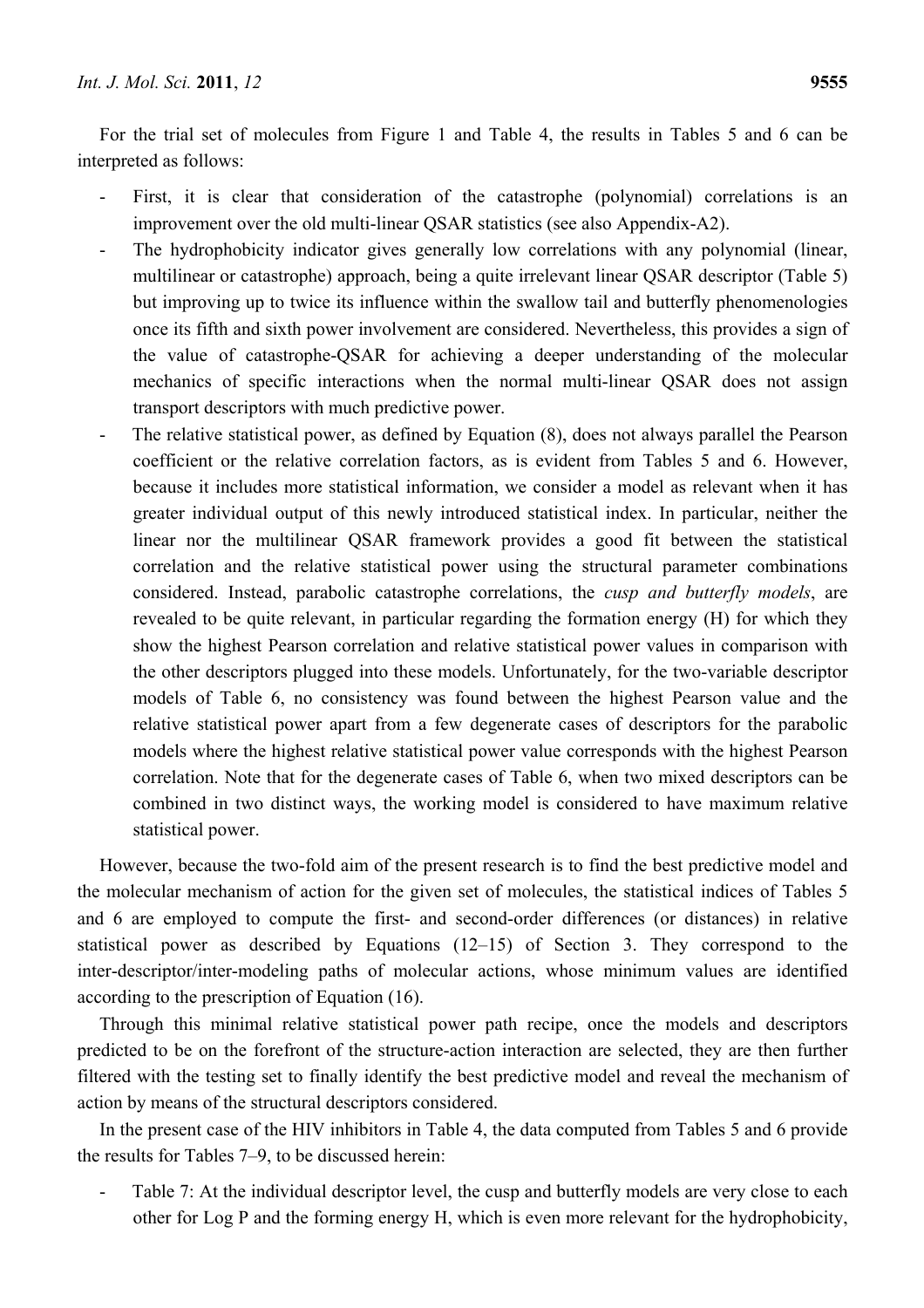$$
Log P \to H \to POL \tag{17a}
$$

through combining it with the catastrophes involved in Table 7, one correspondingly obtains the evolution cycle of the models:

$$
(... \rightarrow)[Butterfly] \rightarrow [Cusp] \rightarrow [Butterfly] \rightarrow [SwallowTail] (\rightarrow ...)
$$
\n(17b)

- Table 8: When the second order distance difference is considered between the individual intermodeling paths of Table 7, it can nevertheless be considered through the further variations of paths of Table 7. Also, the QSAR-I and the fold (F) catastrophe model intervene in changing the influence on specific interactions from POL to H. Therefore, by counting the minimum hierarchy of these paths, the distance ordering is obtained as follows:

$$
(LogP \div H) \rightarrow (H \div POL) \rightarrow (POL \div LogP)
$$
\n(18a)

which, remarkably, confirms the descriptors' cycles of influence in accordance with the first order prescription of Equation (17a). However, a more detailed succession is recorded for the inter-model evolution:

$$
(... \to)[Butterfly] \cong [SwallowTail] \to [QSAR - I] \cong [Fold] \to [Cusp] \cong [Butterfly](... \to) \tag{18b}
$$

When comparing cycles (18b) with (17b), it seems that the QSAR-I and Fold models appear in (18b) at the second cycle after the first one is performed on the prescription of (17b). For this reason also, the direct second order inter-descriptor-inter-models analysis is undertaken, and the results are reported in Table 9, to be discussed hereafter.

Table 9: Interestingly, in terms of the two structural descriptors, the QSAR model is present even though its individual statistics are not the highest in Table 6; however, judging by the ordering of minimum paths recorded, the coupling descriptors hierarchy is established as:

$$
(H & POL) \to (POL & Log P) \to (Log P & H)
$$
\n(19a)

which is associated with the models' evolution

$$
(\dots \to [PU] \to [EU] \to [HU] \to [QSAR] (\to [PU] \dots \to)
$$
\n
$$
(19b)
$$

One should make "contact" between the descriptor hierarchies [(17a), (18a), (19a)] and the models' cycles [(17b), (18b) and (19b)] by means of the predictivity powers of the models along the minimum paths identified in Tables 7 and 9 with the single and double descriptors, respectively, for the non-Gaussian (NG) molecules of Table 4 and Figure 1. The results are systematically presented in Tables 10 and 11.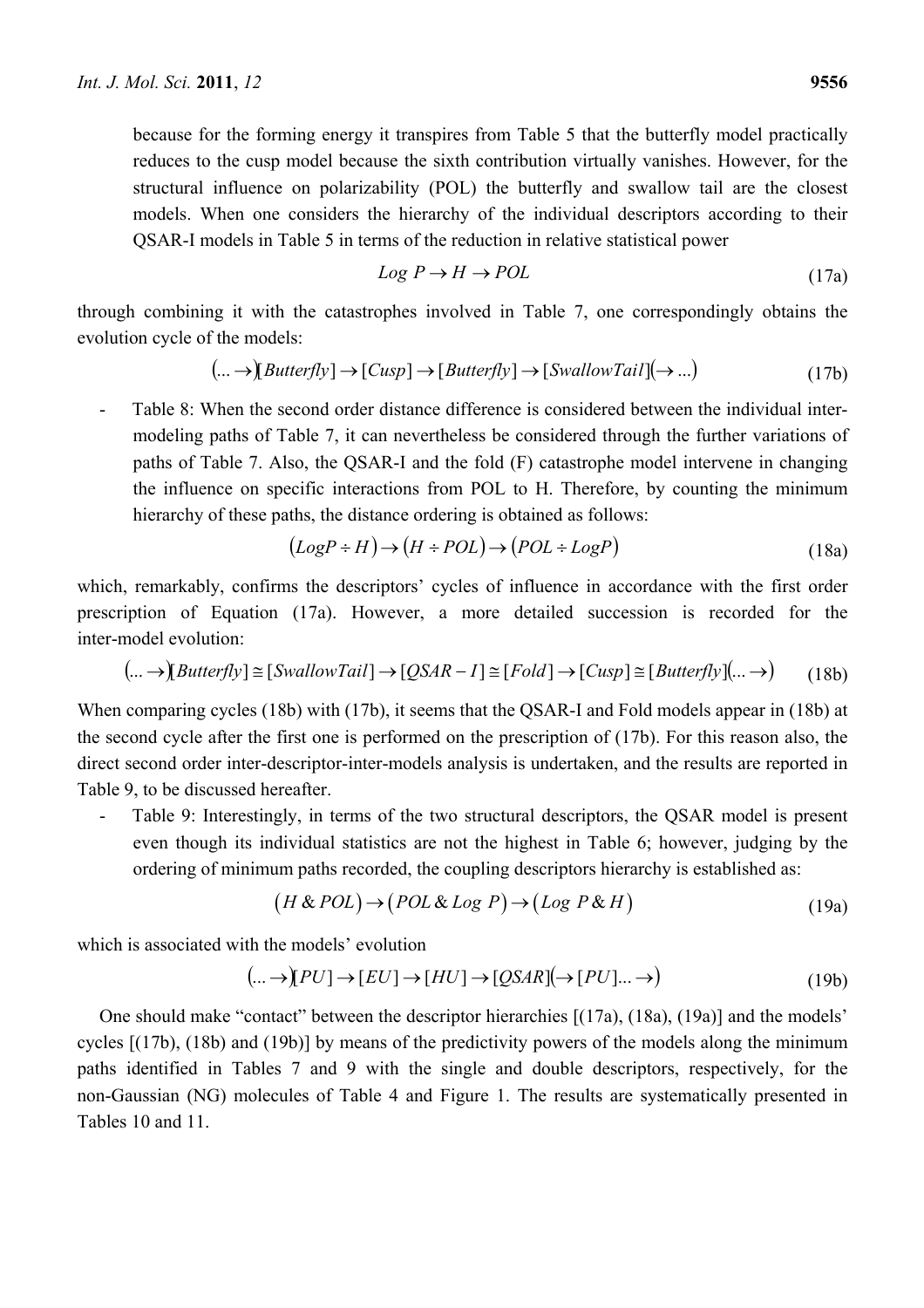| Model<br>Molecule | $Y_C^{LogP}$ | $Y_C^H$ | $Y_{ST}^{POL}$ | $\left  Y_B^{LogP} \right\rangle$ | $\left  Y_{B}^{POL} \right\rangle$ | $Y_B^H$  |
|-------------------|--------------|---------|----------------|-----------------------------------|------------------------------------|----------|
| NGI               | 5.586        | 6.179   | 5.294          | 5.094                             | $-20.595$                          | 5.687    |
| NG2               | 5.729        | 4.885   | 4.294          | 5.719                             | $-9.764$                           | 4.360    |
| NG3               | 5.676        | 0.415   | 4.708          | 5.531                             | $-13.457$                          | $-7.932$ |
| NG4               | 5.729        | 6.156   | 5.149          | 6.657                             | $-29.709$                          | 5.259    |
| NG5               | 6.487        | 6.141   | 5.309          | 6.705                             | $-25.700$                          | 5.923    |
| NG6               | 6.399        | 5.438   | 5.258          | 6.708                             | $-27.365$                          | 5.219    |
| NG7               | 6.903        | 5.631   | 5.319          | 5.311                             | $-21.540$                          | 5.984    |
| NG8               | 6.904        | 5.334   | 5.027          | 5.995                             | $-31.693$                          | 5.566    |
| NG9               | 5.580        | 4.9357  | 5.328          | 5.054                             | $-24.666$                          | 4.383    |
| <b>R-Pearson</b>  | 0.195        | 0.129   | 0.174          | 0.701                             | 0.488                              | 0.026    |

**Table 10.** Predicted activity as computed for the non-Gaussian molecules of Table 4 with the models of Table 5 founded along the minimum paths of Table 7; for each predicted model, its correlation with the observed activity is indicated at the bottom of the table.

**Table 11.** Predicted activity as computed for the non-Gaussian molecules of Table 4 with the models of Table 6 founded along the minimum paths of Table 9; for each predicted model, its correlation with the observed activity is indicated at the bottom of the table.

| Model<br>Molecule | $Y_{II}^{LogP,H}$ | $Y^{Log P, POL}_{HU}\Big\rangle$ | $Y_{HU}^{LogP,H}$ | $\left  Y_{EU}^{Log P, POL} \right\rangle$ | $Y_{EU}^{POL,H}$ | $\left  Y^{POL,H}_{PU} \right\rangle_B$ |
|-------------------|-------------------|----------------------------------|-------------------|--------------------------------------------|------------------|-----------------------------------------|
|                   |                   |                                  |                   |                                            |                  |                                         |
| NGI               | 6.0865            | 5.918                            | 5.308             | 5.387                                      | 5.351            | 7.210                                   |
| NG2               | 5.581             | 5.839                            | 5.399             | 5.448                                      | 4.816            | 4.578                                   |
| NG3               | 6.785             | 6.132                            | 7.526             | 5.686                                      | 1.423            | 7.234                                   |
| NG4               | 7.115             | 6.642                            | 6.037             | 6.289                                      | 5.480            | 7.765                                   |
| NG5               | 6.495             | 7.382                            | 6.853             | 7.277                                      | 6.033            | 7.629                                   |
| NG6               | 6.163             | 7.291                            | 6.426             | 7.104                                      | 7.338            | 7.647                                   |
| NG7               | 5.790             | 7.388                            | 6.087             | 7.615                                      | 6.879            | 6.547                                   |
| NG8               | 5.761             | 7.560                            | 6.330             | 7.640                                      | 7.895            | 7.447                                   |
| NG9               | 5.467             | 5.755                            | 4.786             | 5.177                                      | 7.586            | 7.303                                   |
| <b>R-Pearson</b>  | 0.778             | 0.468                            | 0.454             | 0.431                                      | 0.057            | 0.451                                   |

The results of correlation tests in Table 10 indicate the structure index–model activity hierarchy:

$$
\left| Y_B^{LogP} \right\rangle > \left| Y_B^{POL} \right\rangle > \left| Y_C^{LogP} \right\rangle > \left| Y_{ST}^{POL} \right\rangle > \left| Y_C^H \right\rangle > \left| Y_B^H \right\rangle \tag{20}
$$

Somehow the influences of POL and H are reversed relative to the prescription by trial succession of Equation (17a), revealing hydrophobicity as the main influential factor. However, due to the fact that the predicted activities of POL in Table 10 are all in the "opposite evolution direction" with respect to the activities recorded in Table 4, *i.e.*, they are all negative, the uni-parametric tests and their associated hierarchy (20) are discarded, and one looks toward the second class of QSAR and catastrophe algorithms.

Instead, the test correlations of Table 11 provide the structure-activity ordering for the bi-parameter-models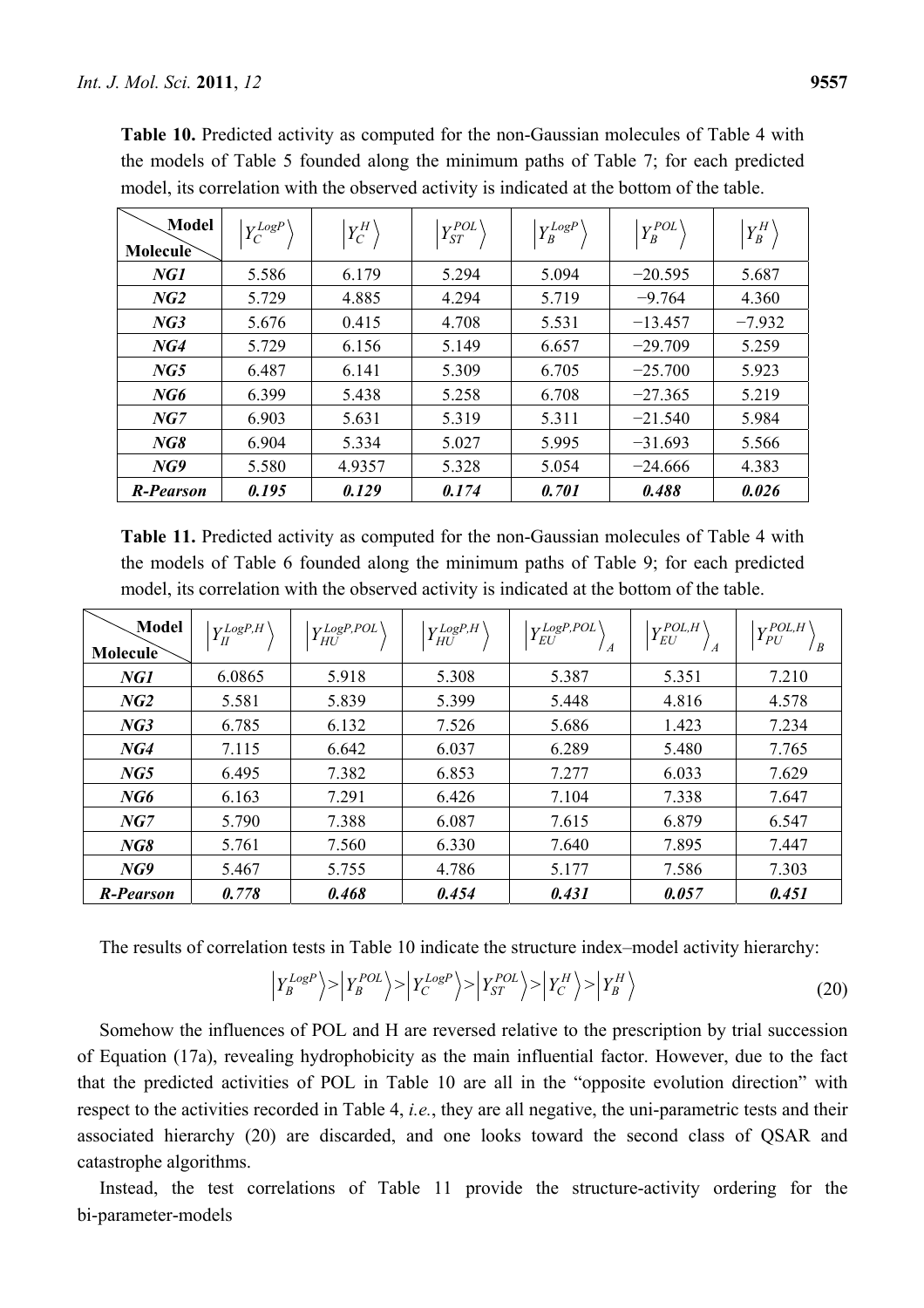*Int. J. Mol. Sci.* **2011**, *12* **9558**

$$
\left| Y_{II}^{LogP,H} \right\rangle > \left| Y_{HU}^{LogP,POL} \right\rangle > \left| Y_{HU}^{LogP,H} \right\rangle > \left| Y_{PU}^{POL,H} \right\rangle_B > \left| Y_{EU}^{LogP,POL} \right\rangle_A > \left| Y_{EU}^{POL,H} \right\rangle_A
$$
\n(21)

Remarkably, the hierarchy (21) starts with the QSAR model, which is revealed to be at the top of the validated catastrophe models with statistical performance even higher than through the predicted equation of Table 6 and the trial set of Table 4. Moreover, the QSAR-II model involves parameters (Log P & H) that are followed by the hyperbolic umbilic (HU) model in terms of (Log P & POL) parameters, in this way recovering the original mono-structural influences as anticipated by Equations (17a) and (18a). Thus, the series of models in Equation (21) is validated, and it will be further employed to establish the models' successions and the molecular structural pattern of inhibiting anti-HIV-1 drug resistance. To this end, apart from the first and last models of Equation (21), which are associated with the maximum (0.778) and minimum (0.057) test performance, the middle catastrophe models provide closely related performance in the range (0.431, 0.468). Their graphical 3D-representation of the parametric domains Log P: (−1.50, 2.72), POL: (27.87, 38.48) and H: (−63.299, 17.808) of all (trial and test) structures in Table 4 are displayed in Figure 2. Next, it is apparent that they can be coupled according to the same spanned domains, thus forming the activity  $\ket{\text{models}}'$  differences  $\ket{Y_{HU}^{LogP,H}} - \ket{Y_{HU}^{LogP,POL}}$ ,  $\ket{Y_{HU}^{LogP,POL}} - \ket{Y_{EU}^{LogP,POL}}$  $\left\langle Y^{LogP,POL}_{HU}\right\rangle -\left\vert Y^{LogP,POL}_{EU}\right\rangle _{A},\ \left\vert Y^{POL,H}_{EU}\right\rangle _{A}-\left\vert Y^{POL,H}_{PU}\right\rangle _{B},$  $\left\langle Y_{EU}^{POL,H} \right\rangle_A - \left\langle Y_{PU}^{POL,H} \right\rangle_B$ , plotted in the top of Figure 3. Through registering the parameters and the models' successions:

$$
[QSAR] \xrightarrow{LogP,H} [HU] \xrightarrow{LogP,POL} [EU] \xrightarrow{Pol,H} [PU]
$$
\n(22)

one may reach the following important conceptual-computational conclusions:

- The HIV-1 inhibitory activity is triggered by a hydrophobic interaction followed by energetic stabilization of the ligand/substrate (pyrididone derivative/viral protein) interaction here modeled by the heat of molecular formation and eventually completed by the ionic field influence herein represented by the polarizability descriptor.
- Although the QSAR multi-linear model should not be excluded from the molecular modeling of complex bio-chemical interactions, it should be complemented with other polynomial correlational catastrophe-type models that produce significant results comparable to those of other 3D-modeling procedures such as docking-based comparative molecular field analysis (CoMFA) and comparative molecular similarity indices analysis (CoMSIA) [24].

However, the issue remains of establishing the molecular structure most suitable for HIV-1 inhibitory activity among the considered pool of pyridinone derivatives in Table 4. To this end, the representations in Figure 3 are synergistically employed to identify the molecular structural domains that optimally promote binding of the pyridine derivative to the hydrophobic pocket in the p66 subunit of HIV-1 through searching for joint fulfillment of the following structural parameters and inter-model evolutionary generic principles:

• Log P: For positive values, the compound behaves hydrophobically and requires dissolution in an organic solvent; by contrast, for negative values the compound is hydrophilic and can be dissolved directly in an aqueous buffer. For Log P equal to 0, the compound partitions at a 1:1 organic-to-aqueous phase ratio, meaning that it is likely soluble in both organic and aqueous solvents and in cellular environments; thus, values of Log P equal to or greater than zero are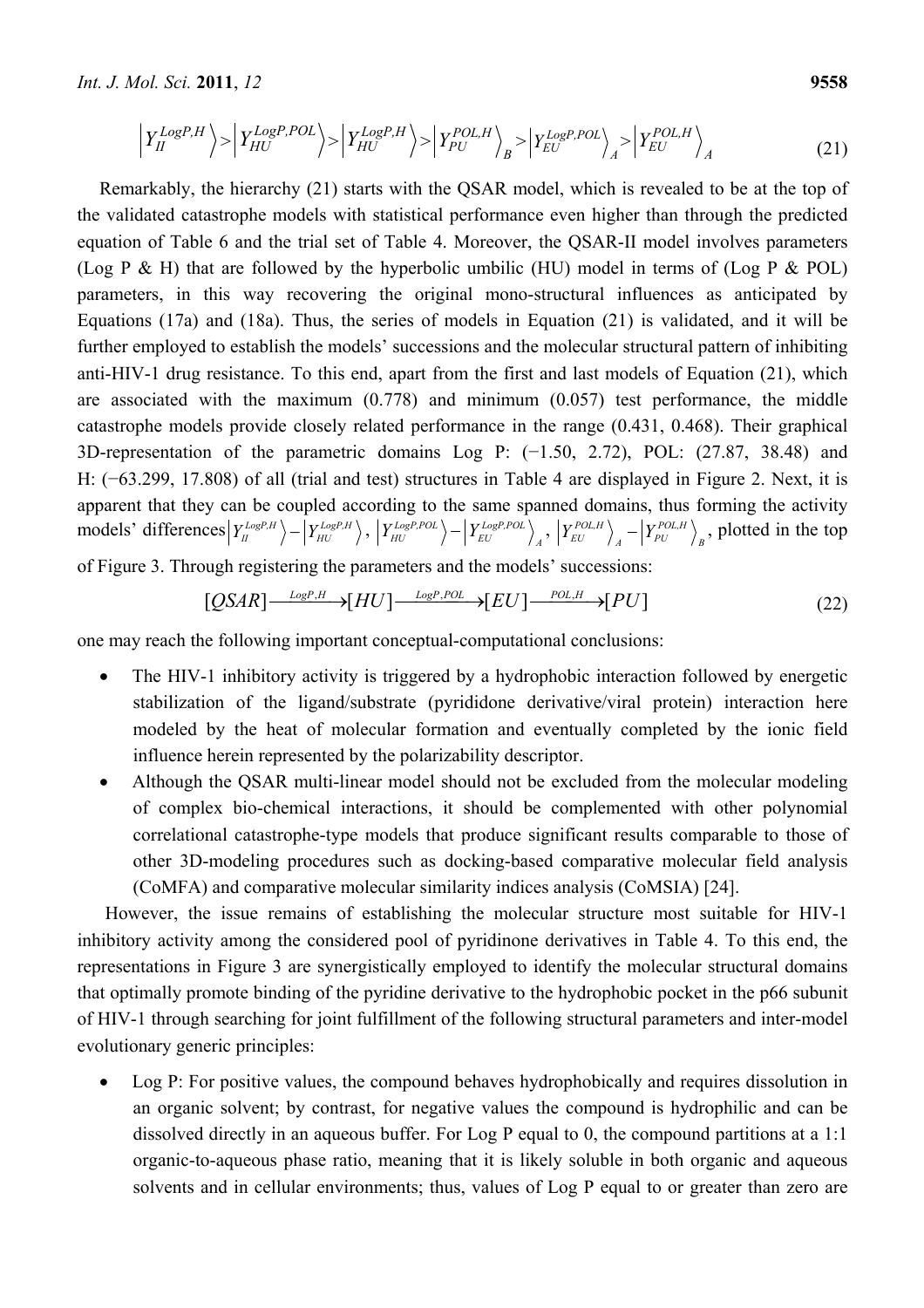selected to achieve hydrophobicity and suitability for the cellular environment [43,44], while characterizing the stacking bonding of aromatic rings [45];

- H: Because the formation of a compound from its elements usually is an exothermic process, most heats of formation are negative, and this is also a characteristic of the dynamic equilibrium of ligand-substrate interactions [46]; note that the advantage of using heat of formation as QSAR descriptor resides in the following: it thermodynamically relates with the free energy  $\Delta G = -RT \ln K_{eq}$  by the equilibrium constant  $K_{eq}$  which parallels the recorded activity at thermodynamic level [24]; it nevertheless expands the Gibbs free energy from the hydrogen to covalent bonding strength [45];
- PO: It is expected that "the natural direction of evolution of any system is towards a state of minimum polarizability" [47], while accounting for the dipolar interaction [45];
- Activity Models: Represent the same chemical-biological process providing their differences with respect to structural domains are minimized to zero.

**Figure 2.** 3D-representations of the QSAR and catastrophe activities for the tested models of Table 11 in the range of the structural indicators (Log P, Pol, H) as abstracted from Table 4.

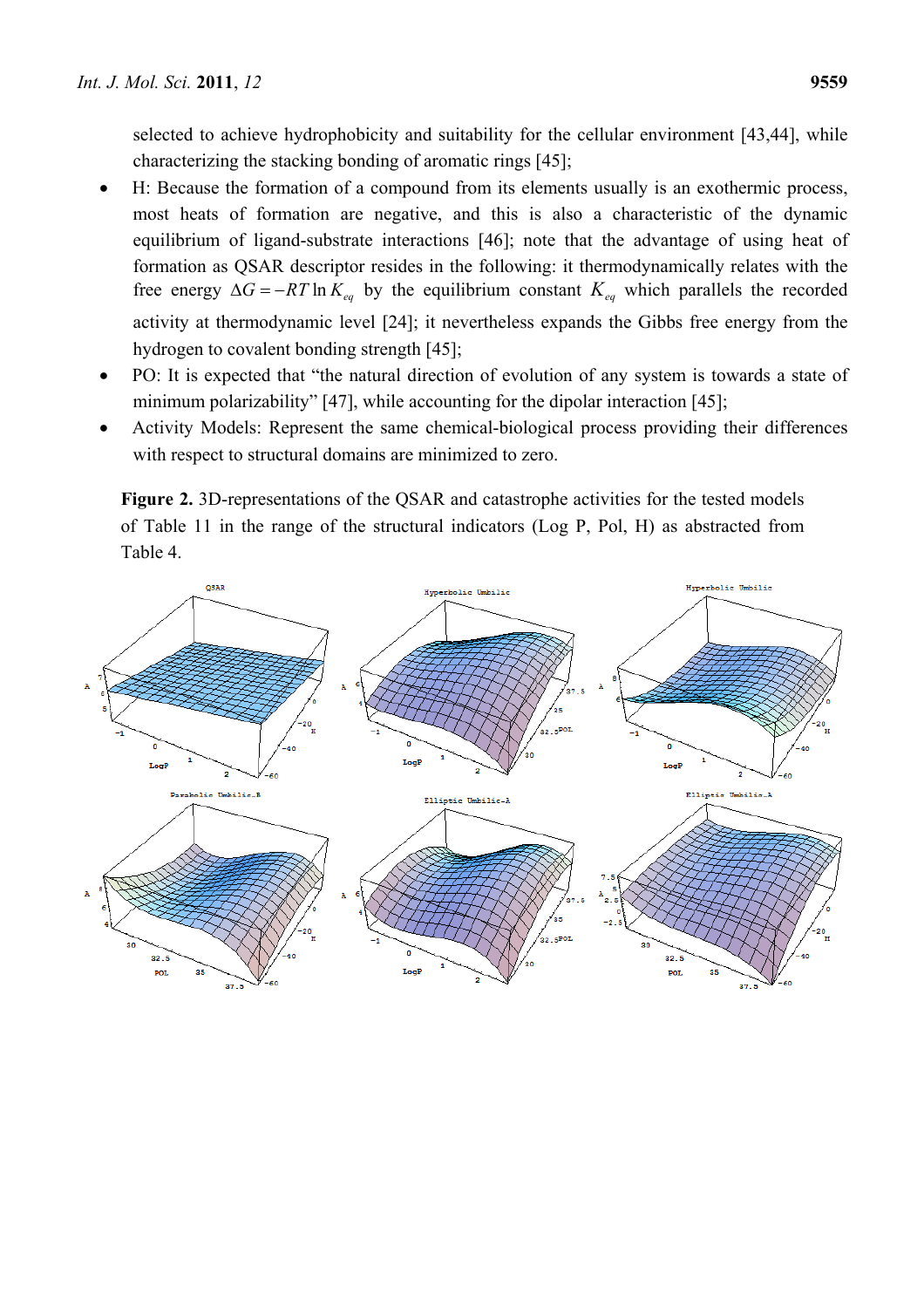**Figure 3.** Determination of the structural domains of pyridinone-derivative type non-nucleoside reverse transcriptase inhibitors in the same range of structural descriptors by employing the principles of hydrophobicity, minimum polarizability, binding energy, and the minimum difference between the polynomial activity models of Figure 2; the hydrophobic pocket was identified in the p66 subunit of HIV-1-rt of specific transferase R221239 [48,49].



These principles are applied to the activity models' differences at the top of Figure 3, and they lead to the identification of the structural domain (and even points) characteristic of the pyridinone derivative most well-adapted to inhibiting the HIV-1 life cycle. The graphical results in Figure 3 suggest that the ordering of the structural indicators is:

$$
\left| Y_{II}^{LogP,H} \right\rangle - \left| Y_{HU}^{LogP,H} \right\rangle : \left\{ \text{Log P: (0,1.5) & H: (-55, -40) & \text{kcal/mol} \right\} \cup \left\{ \text{Log P} \approx 2.5 & H \approx -40 \right\}
$$
\n
$$
\text{kcal/mol} \right\}
$$
\n
$$
\left| Y_{HU}^{LogP,POL} \right\rangle - \left| Y_{EU}^{LogP,POL} \right\rangle_A : \text{Log P} \approx 1 & \text{POL} \approx 32 & \text{\AA}^3
$$
\n(23b)

$$
\left| Y_{EU}^{POL,H} \right\rangle_A - \left| Y_{PU}^{POL,H} \right\rangle_B : POL \approx 34.5 \text{ Å}^3; H \approx -10 \text{ kcal/mol}
$$
\n(23c)

The "solution" of system (23) gives the actual molecules in Table 4 predicted to be the most potent binding inhibitors, namely compounds 27 (Log P  $\approx$  2.72, H  $\approx$  -39.459 kcal/mol, POL  $\approx$  35.55Å<sup>3</sup>), **28** (Log P ≈ 1.06, H ≈ -34.478kcal/mol, POL ≈ 34.88Å<sup>3</sup>), and **29** (Log P ≈ 0.96, H ≈ -21.361 kcal/mol, POL ≈ 35.17Å<sup>3</sup>). Most impressively, these molecules were also predicted by the much more sophisticated methods of CoMFA and CoMSIA as having increased binding affinity between the aromatic ring (or wing 2 of the pyridinone derivative) and amino acid Tyr181 of the first molecule and Tyr188 of the last two. These two amino acids are very important in the inhibition of RT by NNRTIs because the most common mutations are Tyr181Cys and Tyr188Cys, and they are responsible for the emergence of viruses resistant to pyridinone derivatives. Therefore, designing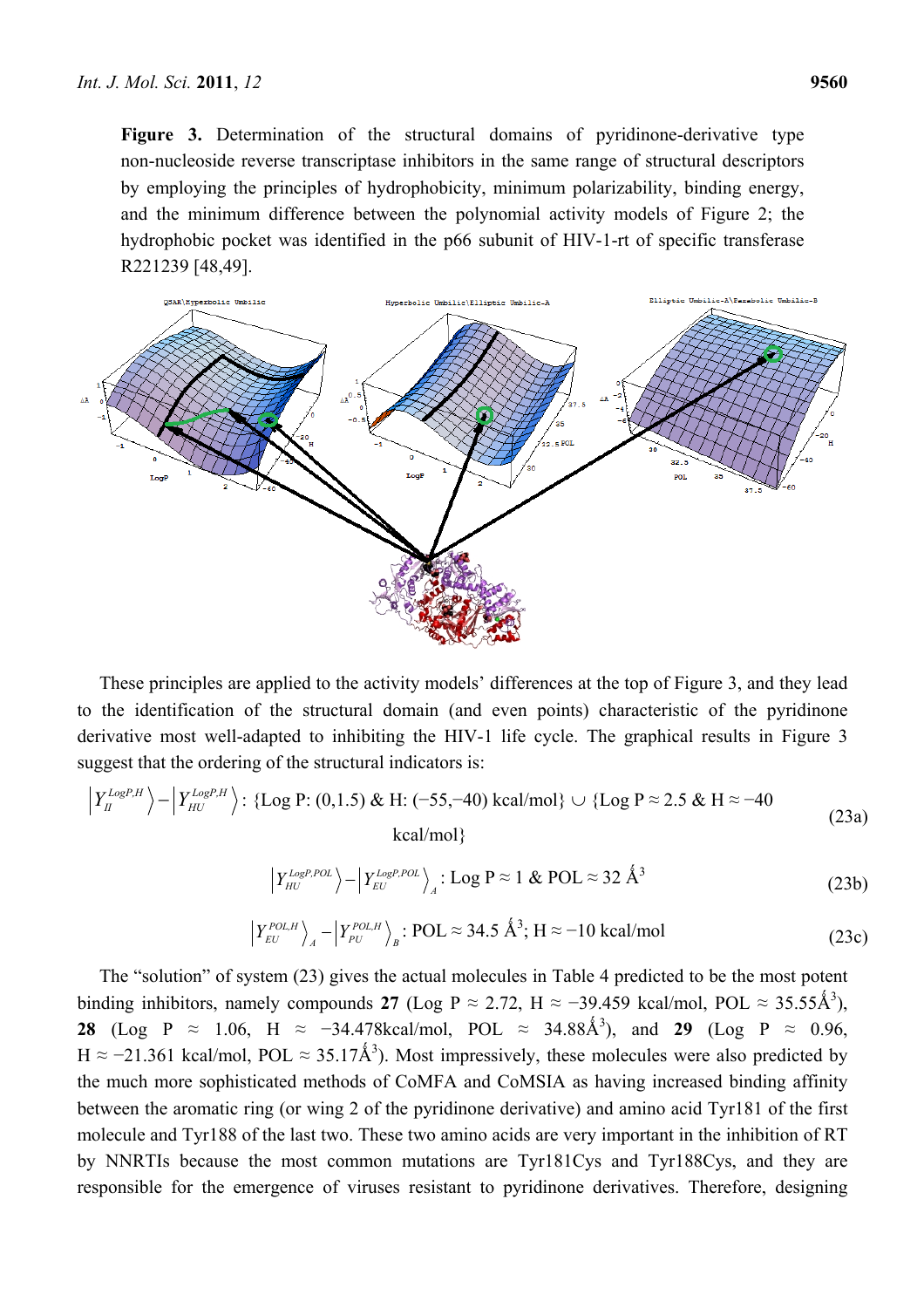pyridinone compounds that allow aromatic ring stacking interactions with Tyr181 and Tyr 188 may prevent these mutations and increase the activity of these anti-HIV drugs.

Overall, the QSAR presented here combined with catastrophe polynomial structure activity relationships provides a reliable conceptual and computational tool for identifying the mechanisms underlying ligand-subtract interactions and the structural domains best able to promote them. Consequently, this method should be further integrated into automated data processing and tested on other complex open systems with bio- or eco-toxicological relevance, especially where evolutionary life-cycles are present.

# **5. Conclusions**

One of the most challenging battlefields in metabolic virology focuses on the complete and sustained inhibition of the HIV life cycle at its various levels. Thus: "an ideal anti-HIV agent should stop the virus' progress and also the infection of healthy host cells, with no toxicity against normal cell physiology" [50]. Moreover, the ideal anti-HIV agent should avoid the drug-resistance phenomenon of HIV mutant variants. QSAR techniques are cost-effective computer-assisted drug design methods that can be used to obtain potential anti-HIV compounds with powerful biological effects and the lowest possible levels of side-effects and toxicity.

As the predictive roles of modeling and quantitative-structure-activity relationships (QSAR) in medicinal chemistry and drug synthesis are now recognized [51,52], thereby corroborating recent intriguing reports on the modest performance of direct statistical multilinear correlations in genotoxic carcinogenesis modeling of covalent drug binding to DNA followed by mutagenesis [53], the present study advances the idea of non-linear polynomial fits of observed/experimentally available  $Activity = f(X_1, X_2)$ , with  $X_1, X_2$  being structural physicochemical parameters (usually hydrophobicity, polarizability and/or forming heat energy in accordance with the basic recommendation of Hansch) [54] under the seven polynomial forms inspired by Thom's catastrophe theory [1] (see Table 3).

As an application of the emerging *catastrophe-QSAR* analysis to a recently reported set of pyridinone derivatives with non-nucleoside reverse transcriptase inhibitor activity, [24] all the modeling stages required by the OECD-QSAR principles [32] are implemented here in a synergistic manner, namely:

- (i) *A defined endpoint*: The hydrophobic binding of the inhibitor in the pocket of the p66 subunit of reverse-transcriptase was confirmed herein through the identification of hydrophobicity as the major influence among all the mono-nonlinear catastrophes employed; see Equation (17).
- (ii) *An unambiguous algorithm*: The Spectral-SAR minimum path principle [31,55–57] is here generalized to include relevant combination of statistical information (e.g., the correlation factor *R*, Student's *t*-test, Fischer's *F*-test) to provide an equal footing multi-dimensional Euler distance [see Equations (8–16)], thus avoiding the previously identified discrepancy in judging the mid-range performance in terms of correlation or other statistical factors [56].
- (iii) *A defined domain of applicability*: By performing linear *vs.* non-linear QSARs, the present strategy allows for the identification of recommended applicable structural domains through setting their difference to zero via inter-model activity minimization, which is equivalent to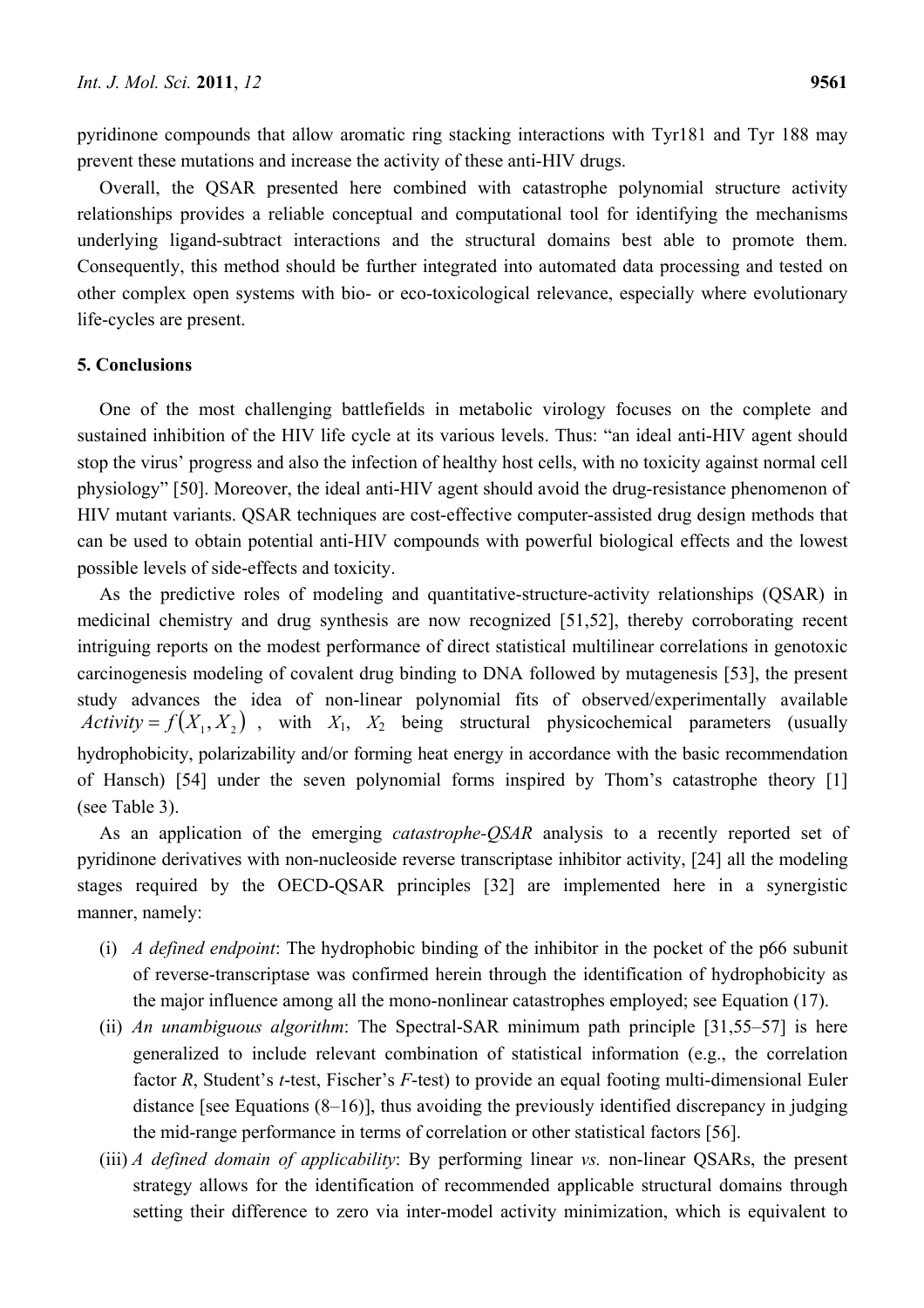assuring the "smoothness" of the inhibitor-protein binding evolution towards the final steric inhibition output.

- (iv) *Appropriate measures of goodness-of-fit*, *robustness and predictivity*: The trial results were evaluated by external validation employing a testing set, which was selected by means of Gaussian *vs.* non-Gaussian distributions of the compounds' activities, an improvement over the earlier arbitrariness of sampling the compounds only within a certain activity range. For instance, for linear QSAR the predicted correlation was superior to the tested correlation, thus confirming the reliability of this validation technique.
- (v) *A mechanistic interpretation*: The selected succession of catastrophe-QSARs indicates that the inhibitor-HIV protein binding mutations that are involved in "birth and death" processes are associated with "waves" of induced activity in certain structural domain variants (see Figure 2). Moreover, the flat QSAR hypersurface should be complemented with catastrophe analysis to determine the specific structural domains for optimum interactions (see Figure 3) and for the associated molecular structure design of NNRT inhibitors.

Because the catastrophe-QSAR approach was found to successfully identify the molecular compounds with the most anti-HIV-1 potency as predicted by other 3D-QSAR methods, these results encourage further applications and implementations of Thom's non-linear correlations with the goal of analytically modeling complex dynamic ligand-receptor interactions, especially on the molecular fragment or structural alert level [41], on a chemometric basis.

# **Acknowledgements**

This work was supported by CNCS-UEFISCDI (former CNCSIS-UEFISCSU) project TE16/2010- 2011 within the PN II-RU-TE-2009-1 framework, and partly by the grant POSDRU/21/1.5/G/38347.

# **References**

- 1. Thom, R. *Stabilitè Structurelle et Morphogènése*; Benjamin-Addison-Wesley: New York, NY, USA, 1973.
- 2. Viret, J. Reaction of the organism to stress: The survival attractor concept. *Acta Biotheor.* **1994**, *42*, 99–109.
- 3. Lacorre, P. Predation and generation processes through a new representation of the cusp catastrophe. *Acta Biotheor.* **1997**, *45*, 93–115.
- 4. Viret, J. Topological approach of Jungian psychology. *Acta Biotheor.* **2010**, *58*, 233–245.
- 5. Cerf, R. Catastrophe theory enables moves to be detected towards and away from self-organization: The example of epileptic seizure onset. *Biol. Cybern.* **2006**, *94*, 459–468.
- 6. Silvi, B.; Savin, A. Classification of chemical bonds based on topological analysis of electron localization functions. *Nature* **1994**, *371*, 683–686.
- 7. Putz, M.V. Markovian approach of the electron localization functions. *Int. J. Quantum Chem.*  **2005**, *105*, 1–11.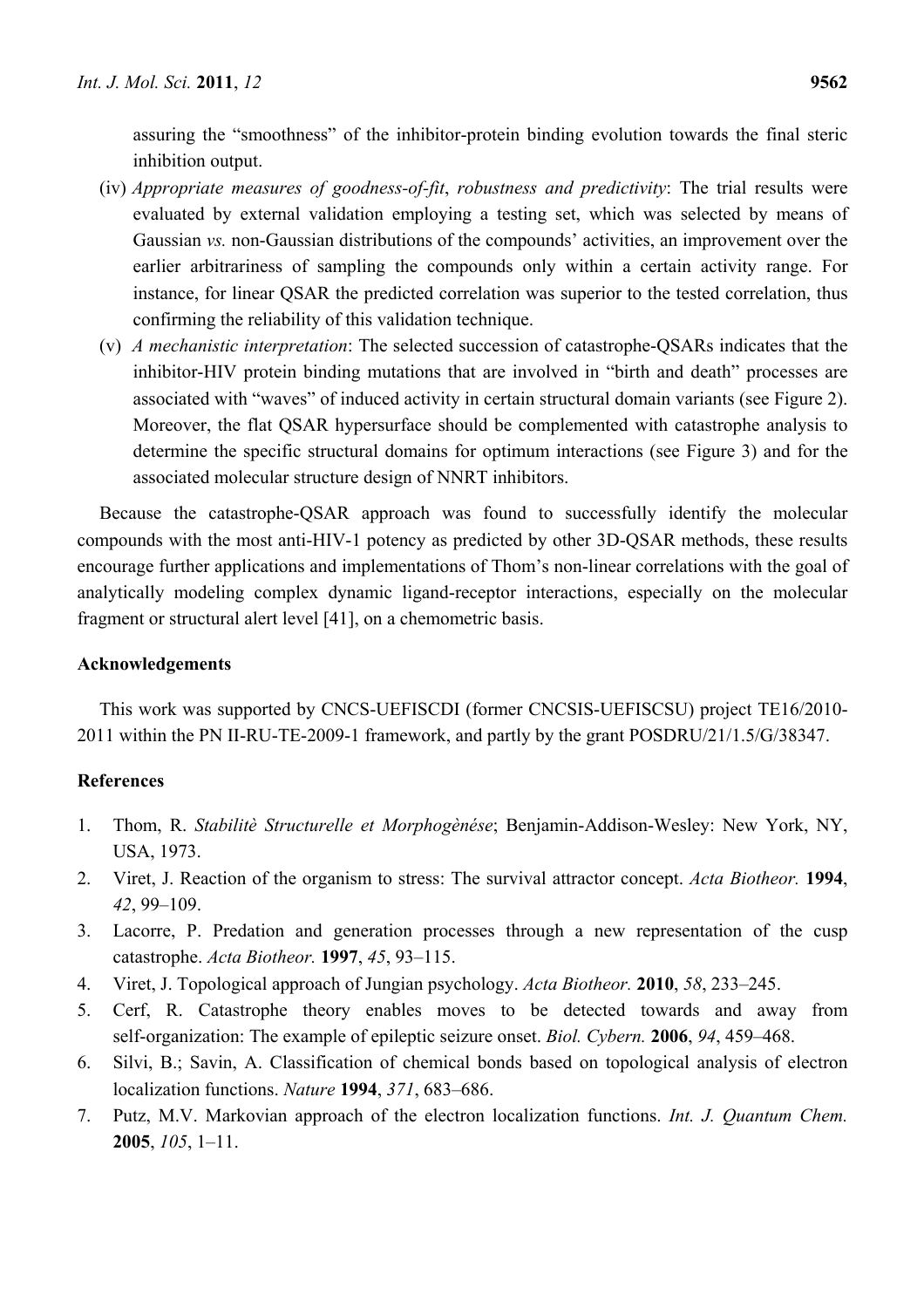- 8. Aerts, D.; Czachor, M.; Gabora, L.; Kuna, M.; Posiewnik, A.; Pykacz, J.; Syty, M. Quantum morphogenesis: A variation on Thom's catastrophe theory. *Phys. Rev.* **2003**, *67*, doi:10.1103/PhysRevE.67.051926.
- 9. De Clercq, E. Anti-HIV drugs: 25 compounds approved within 25 years after the discovery of HIV. *Int. J. Antimicrob. Agents* **2009**, *33*, 307–320.
- 10. De Clercq, E. The history of antiretrovirals: Key discoveries over the past 25 years. *Rev. Med. Virol.* **2009**, *19*, 287–299.
- 11. El Safadi, Y.; Vivet-Boudou, V.; Marquet, R. HIV-1 reverse transcriptase inhibitors. *Appl. Microbiol. Biotechnol.* **2007**, *75*, 723–737.
- 12. Ivetac, A; McCammon, J.A. Elucidating the inhibition mechanism of HIV-1 non-nucleoside reverse transcriptase inhibitors through multi-copy molecular dynamics simulations. *J. Mol. Biol.*  **2009**, *388*, 644–658.
- 13. Gupta, S.P. Advances in QSAR studies of HIV-1 reverse transcriptase inhibitors. *Prog. Drug Res.* **2002**, *58*, 223–264.
- 14. Prabhakar, Y.S.; Solomon, V.R.; Gupta, M.K.; Katti, S.B. QSAR studies on thiazolidines: A biologically privileged scaffold. *Top. Heterocycl. Chem.* **2006**, *4*, 161–249.
- 15. Prajapati, D.G.; Ramajayam, R.; Yadav, M.R.; Giridhar, R. The search for potent, small molecule NNRTIs: A review. *Bioorg Med. Chem.* **2009**, *17*, 5744–5762.
- 16. Zhan, P.; Chen, X.; Li, D.; Fang, Z.; de Clercq, E.; Liu, X. HIV-1 NNRTIs: Structural diversity, pharmacophore similarity, and implications for drug design. *Med. Res. Rev.* **2011**, in press.
- 17. Chen, X.; Zhan, P.; Li, D.; De Clercq, E.; Liu, X. Recent advances in DAPYs and related analogues as HIV-1 NNRTIs. *Curr. Med. Chem.* **2011**, *18*, 359–376.
- 18. Rebehmed, J.; Barbault, F.; Teixeira, C.; Maurel, F. 2D and 3D QSAR studies of diarylpyrimidine HIV-1 reverse transcriptase inhibitors. *J. Comput. Aided Mol. Des.* **2008**, *22*, 831–841.
- 19. Afantitis, A.; Melagraki, G.; Sarimveis, H.; Koutentis, P.A.; Markopoulos, J.; Igglessi-Markopoulou, O. A novel simple QSAR model for the prediction of anti-HIV activity using multiple linear regression analysis. *Mol. Divers.* **2006**, *10*, 405–414.
- 20. Marino, D.J.G.; Castro, E.A.; Toropov, A. Improved QSAR modeling of anti-HIV-1 activities by means of the optimized correlation weights of local graphs invariants. *Central Eur. J. Chem.* **2006**, *4*, 135–148.
- 21. Mandal, A.S.; Roy, K. Predictive QSAR modeling of HIV reverse transcriptase inhibitor TIBO derivatives. *Eur. J. Med. Chem.* **2009**, *44*, 1509–1524.
- 22. Bak, A.; Polanski, J. A 4D-QSAR study on anti-HIV HEPT analogues. *Bioorg. Med. Chem.* **2006**, *14*, 273–279.
- 23. Duda-Seiman, C.; Duda-Seiman, D.; Dragoş, D.; Medeleanu, M.; Careja, V.; Putz, M.V.; Lacrămă, A.-M.; Chiriac, A.; Nuțiu, R.; Ciubotariu, D. Design of anti-HIV ligands by means of minimal topological difference (MTD) Method. *Int. J. Mol. Sci.* **2006**, *7*, 537–555.
- 24. Medina-Franco, J.L.; Rodríguez-Morales, S.; Juárez-Gordiano, C.; Hernández-Campos, A.; Castillo, R. Docking-based CoMFA and CoMSIA studies of non-nucleoside reverse transcriptase inhibitors of the pyridinone derivative type. *J. Comput. Aided Mol. Des.* **2004**, *18*, 345–360.
- 25. Topliss, J. *Quantitative Structure-Activity Relationships of Drugs*; Academic Press: New York, NY, USA, 1983.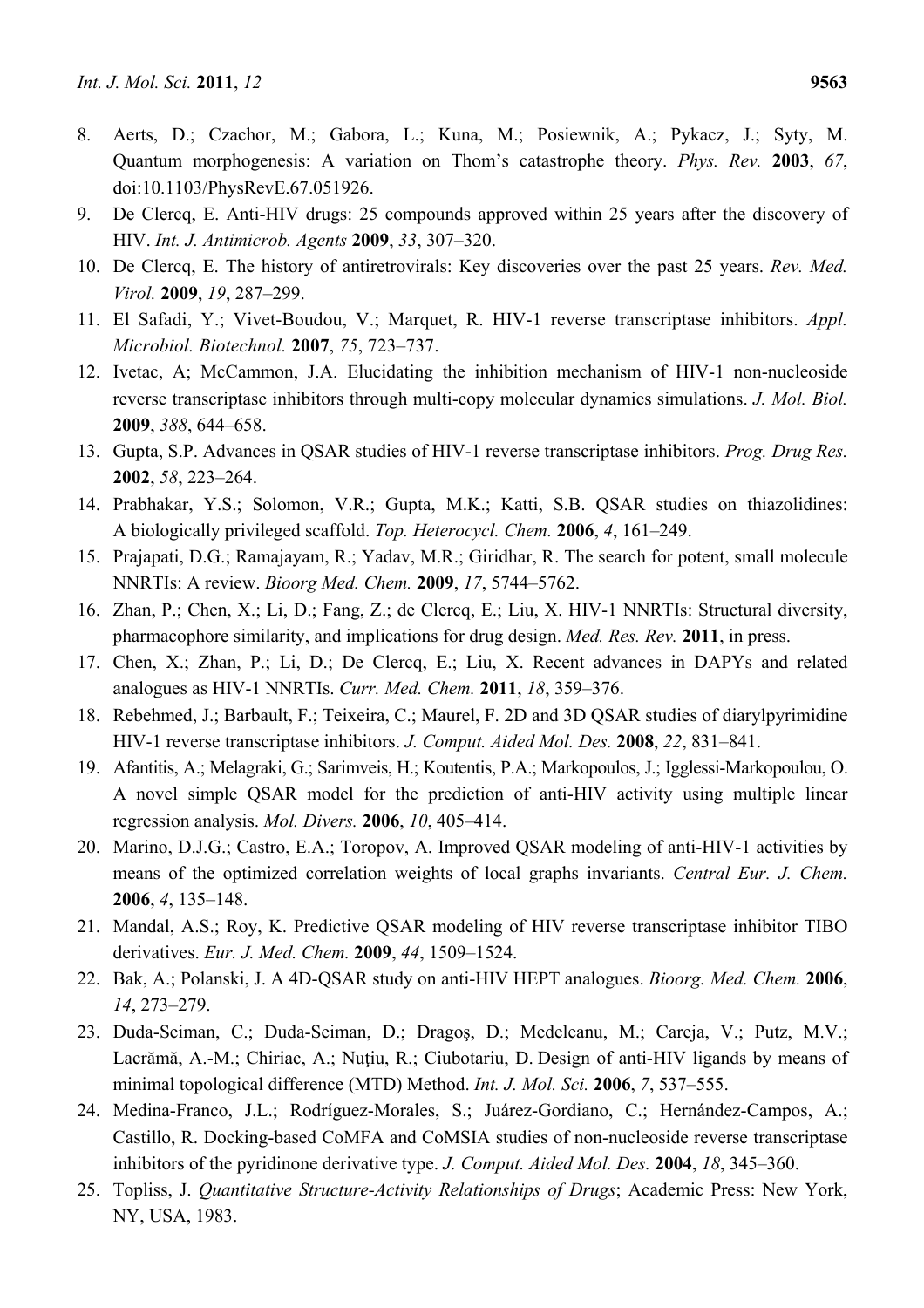- 26. Seyfel, J.K. *QSAR and Strategies in the Design of Bioactive Compounds*; VCH Weinheim: New York, NY, USA, 1985.
- 27. Duchowicz, P.R.; Castro, E.A. *The Order Theory in QSPR-QSAR Studies*; Mathematical Chemistry Monographs, University of Kragujevac: Kragujevac, Serbia, 2008.
- 28. Zhao, V.H.; Cronin, M.T.D.; Dearden, J.C. Quantitative structure-activity relationships of chemicals acting by non-polar narcosis—Theoretical considerations. *Quant. Struct. Act. Relat*. **1998**, *17*, 131–138.
- 29. Pavan, M.; Netzeva, T.; Worth, A.P. Review of literature based quantitative structure-activity relationship models for bioconcentration. *QSAR Comb. Sci*. **2008**, *27*, 21–31.
- 30. Pavan, M.; Worth, A.P. Review of estimation models for biodegradation. *QSAR Comb. Sci*. **2008**, *27*, 32–40.
- 31. Putz, M.V.; Putz, A.M. Timisoara Spectral—Structure Activity Relationship (Spectral-SAR) Algorithm: From statistical and algebraic fundamentals to quantum consequences. In *Quantum Frontiers of Atoms and Molecules*; Putz, M.V., Ed.; NOVA Science Publishers Inc.: New York, NY, USA, 2011; Chapter 21, pp. 539–580.
- 32. *OECD Principles: Guidance Document on the Validation of (Q)SARModels*. OECD Envioronment Diretorate: Paris, France, 2007.
- 33. Putz, M.V.; Putz, A.M.; Barou, R. Spectral-SAR Realization of OECD-QSAR Principles. *Int. J. Chem. Model.* **2011**, *3*, in press.
- 34. Krokidis, X.; Noury, S.; Silvi, B. Characterization of elementary chemical processes by catastrophe theory. *J. Phys. Chem. A* **1997**, *101*, 7277–7282.
- 35. Putz, M.V. Path integrals for electronic densities, reactivity indices, and localization functions in quantum systems. *Int. J. Mol. Sci.* **2009**, *10*, 4816–4940.
- 36. Weisstein, E.W. Catastrophe. From *MathWorld*—A Wolfram Web Resource. Available online: http://mathworld.wolfram.com/Catastrophe.html (accessed on 1 September 2011).
- 37. Sanns, W. *Catastrophe Theory with Mathematica: A Geometric Approach*; DAV: Waghäusel, Germany, 2000.
- 38. Lu, X.-F.; Chen, Z.-W. The development of anti-HIV-1 drugs. *Acta Pharm. Sin.* **2010**, *45*, 165–176.
- 39. Putz, M.V. Residual-QSAR. Implications for genotoxic carcinogenesis. *Chem. Central J.* **2011**, *5*, doi:10.1186/1752-153X-5-29.
- 40. Putz, M.V.; Lazea, M.; Sandjo, L.P. Quantitative Structure Inter-Activity Relationship (QSInAR). Cytotoxicity study of some hemisynthetic and isolated natural steroids and precursors on human fibrosarcoma cells HT1080. *Molecules* **2011**, *16*, 6603–6620.
- 41. Putz, M.V.; Ionaşcu, C.; Putz, A.M.; Ostafe, V. Alert-QSAR. Implications for electrophilic theory of chemical carcinogenesis. *Int. J. Mol. Sci.* **2011**, *12*, 5098–5134.
- 42. Hypercube, Inc. *HyperChem 7.01 [Program Package]*; Hypercube, Inc.: Gainesville, FL, USA, 2002.
- 43. Leo, A.; Hansch, C.; Elkins, D. Partition coefficients and their uses. *Chem. Rev.* **1971**, *71*, 525–616.
- 44. Cronin, D.; Mark, T. The role of hydrophobicity in toxicity prediction. *Curr. Comput. Aided Drug Design* **2006**, *2*, 405–413.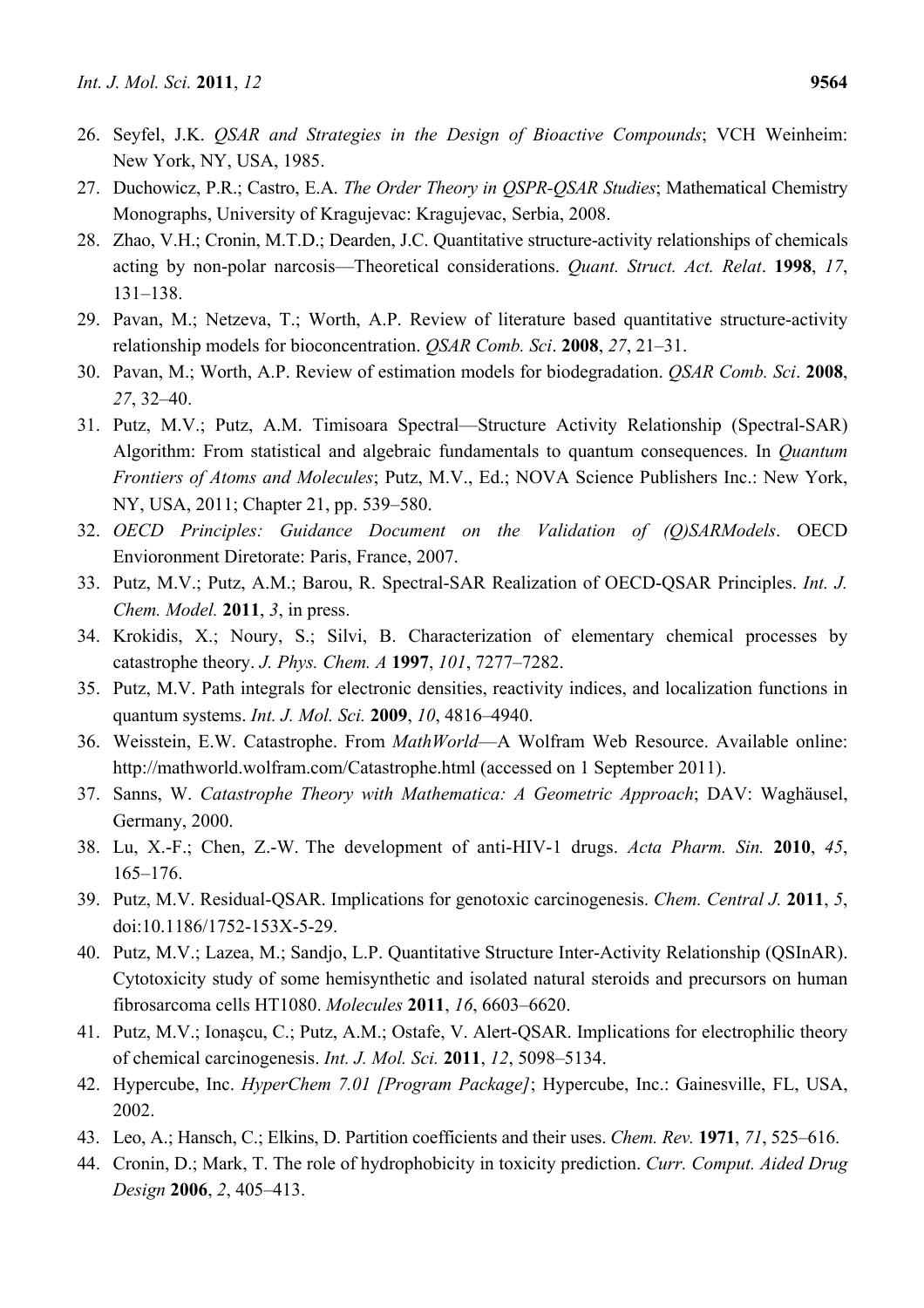- 45. Selassie, C.D. History of Quantitative Structure-Activity Relationships. In *Burger's Medicinal Chemistry and Drug Discovery*, 6th ed.; Abraham, D.J., Ed.; Wiley: New York, NY, USA, 2003; pp. 1–48.
- 46. Masterton, W.L.; Slowinski, E.J.; Stanitski, C.L. *Chemical Principles*; CBS College Publishing: Philadelphia, PA, USA, 1983.
- 47. Chattaraj, P.K.; Sengupta, S. Popular electronic structure principles in a dynamical context. *J. Phys. Chem.* **1996**, *100*, 16126–16130.
- 48. Himmel, D.M.; Das, K.; Clark, A.D.; Hughes, S.H.; Benjahad, A.; Oumouch, S.; Guillemont, J.; Coupa, S.; Poncelet, A.; Csoka, I.; *et al.* Crystal structures for HIV-1 reverse transcriptase in complexes with three pyridinone derivatives: A new class of non-nucleoside inhibitors effective against a broad range of drug-resistant strains. *J. Med. Chem.* **2005**, *48*, 7582–7591.
- 49. The European Bioinformatics Institute. Available online: http://www.ebi.ac.uk/pdbsum/2BE2 (accessed on 11 September 2011).
- 50. Duda-Seiman, C.; Duda-Seiman, D.; Putz, M.V.; Ciubotariu, D. QSAR modeling of anti-HIV activity with HEPT derivatives. *Digest J. Nanomat. Biostruct.* **2007**, *2*, 207–219.
- 51. Croce, C.M. Oncogenes and cancer. *N. Engl. J. Med.* **2008**, *358*, 502–511.
- 52. Dingli, D.; Nowak, M.A. Cancer biology: Infectious tumour cells. *Nature* **2006**, *443*, 35–36.
- 53. Benigni, R.; Bossa, C.; Jeliazkova, N.; Netzeva, T.; Worth, A. *The Benigni/Bossa rules for mutagenicity and carcinogenicity—A module of Toxtree*; European Commission report EUR 23241; Office for Official Publications of the European Communities: Luxembourg, 2008; pp. 1–69.
- 54. Hansch, C.; Kurup, A.; Garg, R.; Gao, H. Chem-bioinformatics and QSAR: A review of QSAR lacking positive hydrophobic terms. *Chem. Rev.* **2001**, *101*, 619–672.
- 55. Putz, M.V.; Lacrămă, A.M. Introducing spectral structure activity relationship (S-SAR) analysis. Application to ecotoxicology. *Int. J. Mol. Sci.* **2007**, *8*, 363–391.
- 56. Putz, M.V.; Putz, A.M.; Lazea, M.; Chiriac, A. Spectral *vs.* statistic approach of structure-activity relationship. Application on ecotoxicity of aliphatic amines. *J Theor. Comput. Chem.* **2009**, *8*, 1235–1251.
- 57. *QSAR & Spectral-SAR in Computational Ecotoxicology*; Putz, M.V., Ed.; Apple Academics: Ontario, Canada, 2012, in press.
- 58. Zeeman, E.C. Catastrophe theory. *Sci. Am.* **1976**, *234*, 65–83.
- 59. Morse, M. The critical points of a functional on n variables. *Trans. Am. Math. Soc.* **1931**, *33*, 72–91.
- 60. Arnold, V.I. Local normal forms of functions. *Invent. Math.* **1976**, *35*, 87–109.
- 61. Poston, T.; Stewart, I. *Catastrophe Theory and Its Applications*; Pitman Publishing: Boston, MA, USA, 1978.
- 62. Todeschini, R.; Consonni, V. *Handbook of Molecular Descriptors*; Wiley-VCH: Weinheim, Germany, 2000.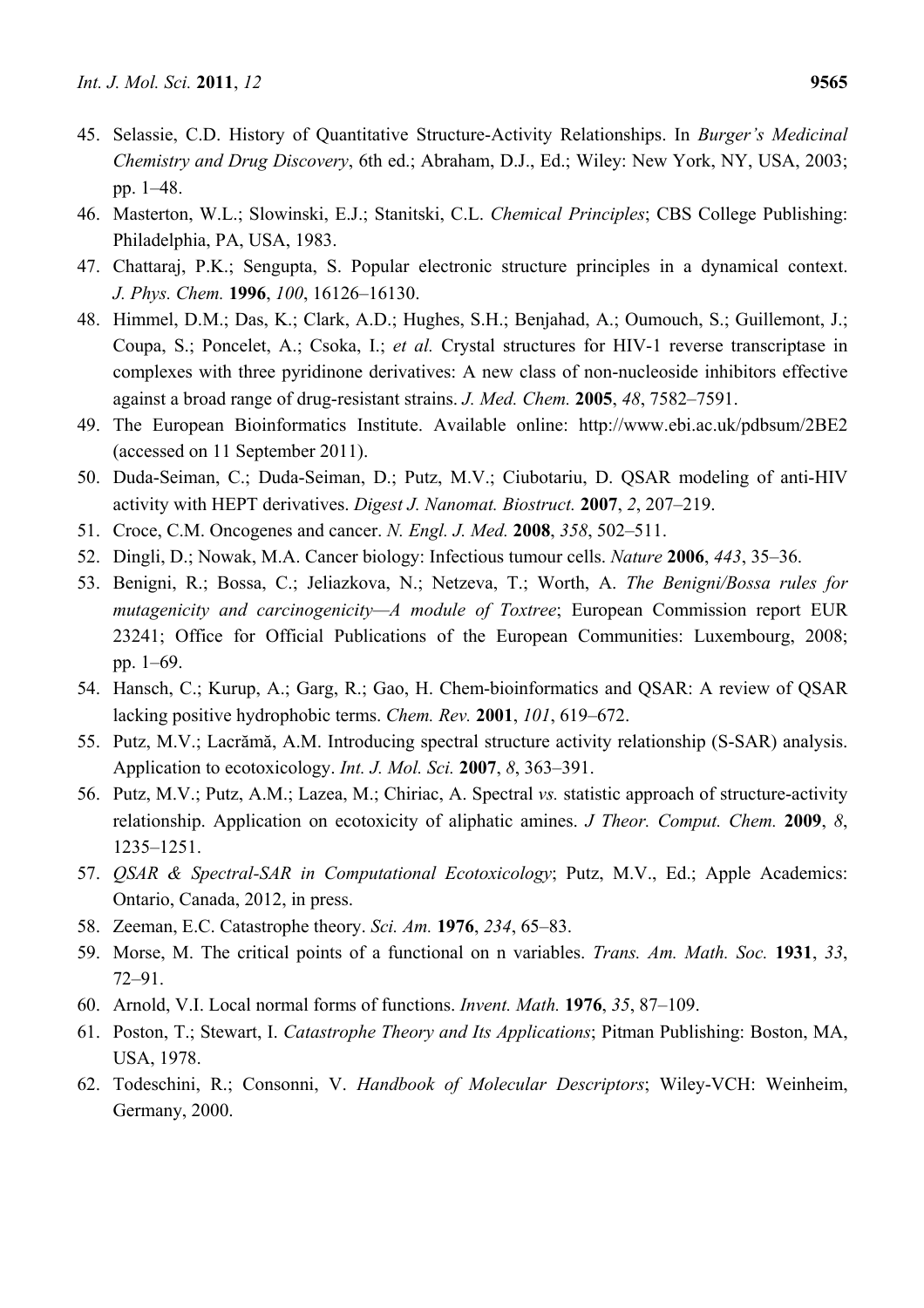### **Appendix**

## *A1. More on Catastrophe Theory Background*

The foreground of the Catastrophe Theory lies on expressing the Taylor series associated to a smooth function  $\eta(c, x)$ ,  $(c, x) = (c_1, \ldots, c_k, x_1, \ldots, x_m)$ , say in its origin  $(c, x) = 0$  under the form

$$
\eta(c, x) = j^{s} \eta(c, x) + tayl \tag{A.1}
$$

viewed as the summation of the so called *s-jet* or *s-current*

$$
j^{s} f(c, x) = \sum_{r=0}^{s} \frac{1}{r!} D^{r} \eta \Big|_{0} x^{r}
$$
 (A.2)

and of its tail generically called here as "*tayl*". However, in modeling the natural phenomena, unlike the regular (like planets orbits) or continuous ones (with small perturbations included) where the truncation to the *s*-*jet* works fine, many of registered events display sudden (or "catastrophic") characters, like earthquakes, population growth, or cancer spreading, thus highly requiring for counting of the Taylor tail as well; such need was elegantly resumed by C. E. Zeeman, one of the pioneers of Catastrophe Theory [58], by "allowing the tail of the Taylor series to wag the dog". When the *tayl* part is becoming important it shapes as the quadratic type dependency on the control  $\times$  behavior joint space where the original function was defined:

$$
tayl \propto g^2(c,x) \tag{A.3}
$$

This is due to the celebrated Morse's bifurcation lemma [59] around the so called critical points of the original function, see Equation (3) of the main text, where it actually equivalents the original function with the family of function

$$
\eta(c,x) \to \widetilde{\eta}(g_1(c,x),...,g_s(c,x)) \pm g_{s+1}^2 \pm ... \pm g_m^2
$$
\n(A.4)

Here *s*-stays also the co-rank of the Hessian of  $\eta(c, x)$  in the point  $(c, x) = 0$ . The main question that arises hereby is to try to identify the so called local types of function in a *k*-parametric (control space) family of functions, or, even more, being given a function to identify in its neighborhood the family it belongs to. The solution to this problem was furnished by Thom [1] and then by Arnold [60], by using the powerful concepts of co-dimension and structural tranversality, such that the resulted classification theorem formulates the seven elementary so called catastrophe function of Table 2 as governing all the natural phenomena where the co-dimension is no greater than 4 (four). To better understand that this is indeed covering quite general plethora of natural dynamic systems (with complicated local/turning/singular points modeling sudden changes), enough recalling the heuristic example of the co-dimension for England-Scotland frontier, for instance, that is always equal to 1 (one) no mater one represents the frontier as a line (the road along it), as bidimensional (the road through it on the Earth), as tridimensional (the road through it by plain), or as 4-D (in relativistic vision when the space-time cone is considered as well along it) [61]. It is this co-dimension that controls so powerfully the reduction of all possible power expansions of smooth functions to those seven **presented** on

Table 2; there, one sees the co-dimension number is always equal with the number of parameters from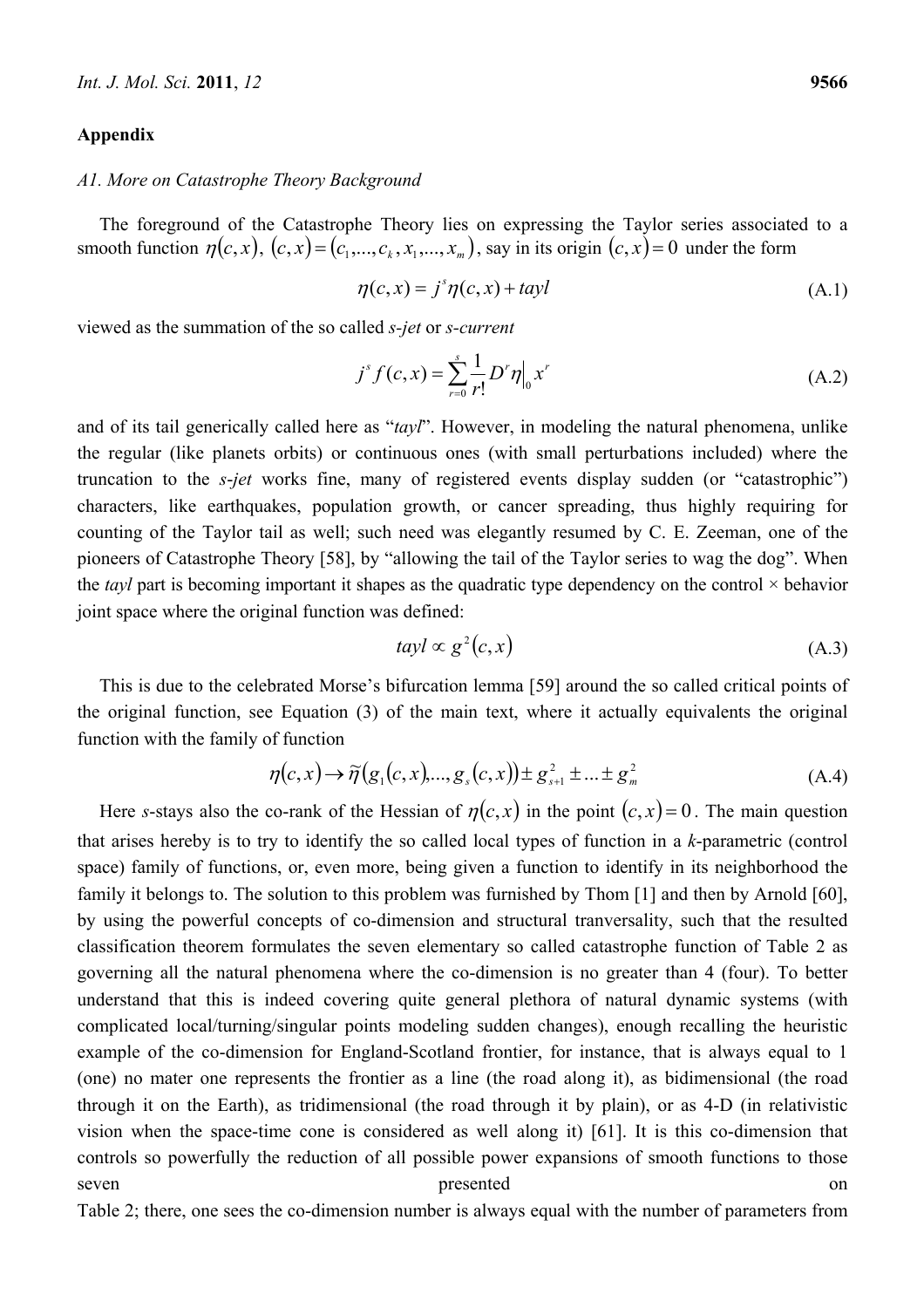the control space appearing in the Thom polynomials; they, in fact, represent families of functions, *i.e.*, controlling large classes of functions that drive open systems in similar (local) ways. In taxonomical (or algebraically) terms, it is said that although not all functions are typical (or elementary) their families are typical as families; In analytically terms, as all minima through origin look the same (there are said to be typical, and typical like the Morse minima of generalized parabola  $x_1^2 + ... + x_m^2$ , eventually after re-parameterization) likewise any transverse path through any non-Morse function that can be found within a family of finite functions looks the same as all other transverse paths in the family (those of Table 2). Even more, the co-rank of those functions (as the co-rank of their Hessian on the critical/singular/turning points) fixes also the minimum of variables that function can be reduced to; for example, if a function of 2011 variables has a critical point of co-rank equal 1, the actual function to be studied is of only 1 variable! This makes the Catastrophe Theory extremely interesting for being applied on QSAR studies, where the available structural variables are listed on hundred pages [62], while in fact one searches for modeling functions that enter natural classes or family of functions with an universal character—as the Thom polynomials are—and therefore aiming to work with appropriate functions with considerable lower number of variables/structural descriptors, see Table 3.

# *A2. Catastrophe Theory Implication on Pearson Correlation*

Since the transformation of the original smooth function into catastrophe one involves the Morse parabolic polynomials contribution, see Equation (A.4), one may employ this recipe to consider the ordinary QSAR predicted activity, say  $Y^{QSAR}$ , and of its transformation into the Catastrophe-QSAR one, say  $Y^{Y/QSAR}$ , through the Gaussian mapping

$$
Y_{i=\overline{1,N}}^{\Gamma/\mathcal{Q}SAR}(X_1,...X_M) = Y_{i=\overline{1,N}}^{\mathcal{Q}SAR}(X_1,...X_M) \pm Y_{i=\overline{1,N}}^{M/\Gamma/\mathcal{Q}SAR}(X_2,...X_M)
$$
(A.5)

with

$$
Y_{i=\overline{1,N}}^{M/F/QSAR}(X_2,...X_M) = \sum_{j=2}^{M} \frac{1}{\sqrt{\pi}} \exp\left(-\frac{X_j^2}{4\sigma_{i=\overline{1,N}}}\right)
$$
(A.6)

while referring to the running-indices assumed in Table 1. The form  $(A.5)$  with  $(A.6)$  recovers the original QSAR predicted function/value when all dispersions over all structural variables vanish

$$
Y_{i=\overline{1,N}}^{\Gamma/\mathcal{Q}SAR}(X_1,...X_M)\xrightarrow{\sigma_{i=\overline{1,N}}\to 0} Y_{i=\overline{1,N}}^{\mathcal{Q}SAR}(X_1,...X_M)
$$
(A.7)

thus motivating the actual generalization for treating the natural non-zero dispersive phenomena. On the other side, for higher dispersive values of structural variables (*i.e.*, when their domains of applicability eventually overlap and promote interactions, *i.e.*, the appearance of cross products in Tables 2 and 3) it produces the second order development

$$
Y_{i=\overline{1,N}}^{\Gamma/\mathcal{Q}SAR}(X_1,\ldots,X_M) \xrightarrow{\sigma_{i=\overline{1,N}} \to \infty} Y_{i=\overline{1,N}}^{\mathcal{Q}SAR}(X_1,\ldots,X_M) \pm \widetilde{X}_2^2 \pm \ldots \pm \widetilde{X}_M^2
$$
(A.8)

under appropriate transformations  $\widetilde{X}_{j=2,M} = \widetilde{X}_{j=2,M} \left( X_{j=1,M} \right)$ . However, one can see that in the Catastrophe Theory's language the first function of the right hand side in (A.8) stays for the 1-jet for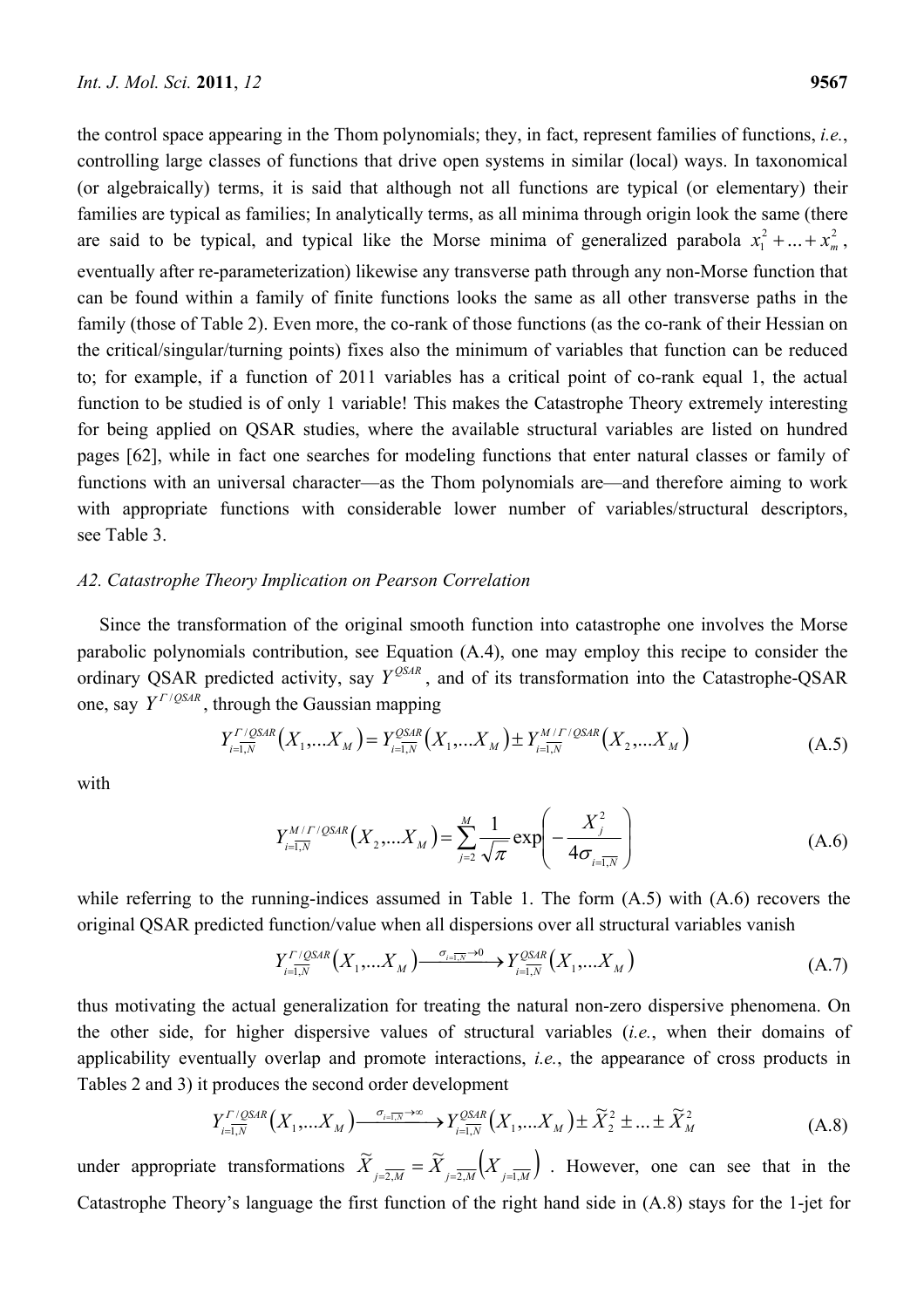the function  $Y^{QSAR}$ , while the hole expression (A.8) having the Hessian co-rank of order 2 is in full consistence with the maximum co-rank universal unfolding for the polynomials of Table 2.

Next, one likes to check for the effect the Gaussian development (aka the catastrophe transformation) of (A.5) has on the statistical (Pearson) statistical coefficient respecting the QSAR value

$$
R_0 = \sqrt{1 - \frac{1}{\sigma_A} \sum_{i=1}^{N} (A_i - Y_i^{OSAR})^2}, \ \sigma_A = \sum_{i=1}^{N} (A_i - \overline{A})^2
$$
 (A.9)

For the sake of clarity we will chose only one sign on (A.5), while the result will not depend on it, and successively obtain

$$
R_{\Gamma} = \sqrt{1 - \frac{1}{\sigma_A} \sum_{i=1}^{N} \left( A_i - Y_i^{\Gamma/\mathcal{QSAR}} \right)^2}
$$
  
=  $\sqrt{R_0 - \frac{1}{\sigma_A} \sum_{i=1}^{N} \left( Y_i^{\frac{M}{\Gamma/\mathcal{QSAR}}} \right)^2 + \frac{2}{\sigma_A} \sum_{i=1}^{N} \left( A_i - Y_i^{\mathcal{QSAR}} \right) \left( Y_i^{\frac{M}{\Gamma/\mathcal{QSAR}}} \right)^2}$   

$$
\leq \sqrt{R_0 - \frac{1}{\sigma_A} \sum_{i=1}^{N} \left( Y_i^{\frac{M}{\Gamma/\mathcal{QSAR}}} \right)^2 + 2 \sqrt{\frac{1}{\sigma_A} \sum_{i=1}^{N} \left( A_i - Y_i^{\frac{\mathcal{QSAR}}{\mathcal{QSAR}}} \right)^2} \sqrt{\frac{1}{\sigma_A} \sum_{i=1}^{N} \left( Y_i^{\frac{M}{\Gamma/\mathcal{QSAR}}} \right)^2}
$$
(A.10)

where in the last relation the Cauchy-Schwarz inequality was used:

$$
\sum_{i=1}^{n} u_i v_i \le \sqrt{\sum_{i=1}^{n} u_i^2} \sqrt{\sum_{i=1}^{n} v_i^2}
$$
 (A.11)

Next, in order to draw results that do not depend either on *M*-the number of structure variables nor on *N*-the number of chemicals/molecules involved in a custom QSAR study, one assumes dealing with the same dispersion of the observed activity as well as for each descriptor (the so called homogeneous assumption,  $\sigma = \sigma_A = \sigma_i$ ,  $\forall i = \overline{1, N}$ ) likely to be valid when dealing with great number of structural descriptors; this way, one actually performs the asymptotic limit  $M \to \infty$  on (A.6) for all  $i = \overline{1, N}$ and recognizes the Poison integral result

$$
Y^{\infty/\Gamma/\text{QSAR}} = \int_{0}^{\infty} \frac{1}{\sqrt{\pi}} \exp\left(-\frac{X^2}{4\sigma}\right) dX = \sqrt{\sigma}
$$
 (A.12)

Accordingly, the inequality (A.10) now reads

$$
R_{\infty/\Gamma}^2 \le R_0^2 - N + 2\sqrt{N(1 - R_0^2)}\tag{A.13}
$$

It may be rearranged upon the second order equation in *N*-chemicals' space

$$
-N + 2\sqrt{(1 - R_0^2)}\sqrt{N} + (R_0^2 - R_{\infty/\Gamma}^2) \ge 0
$$
 (A.14)

whose universal fulfillment leads with the condition

$$
R_{\infty/\Gamma} \ge 1\tag{A.15}
$$